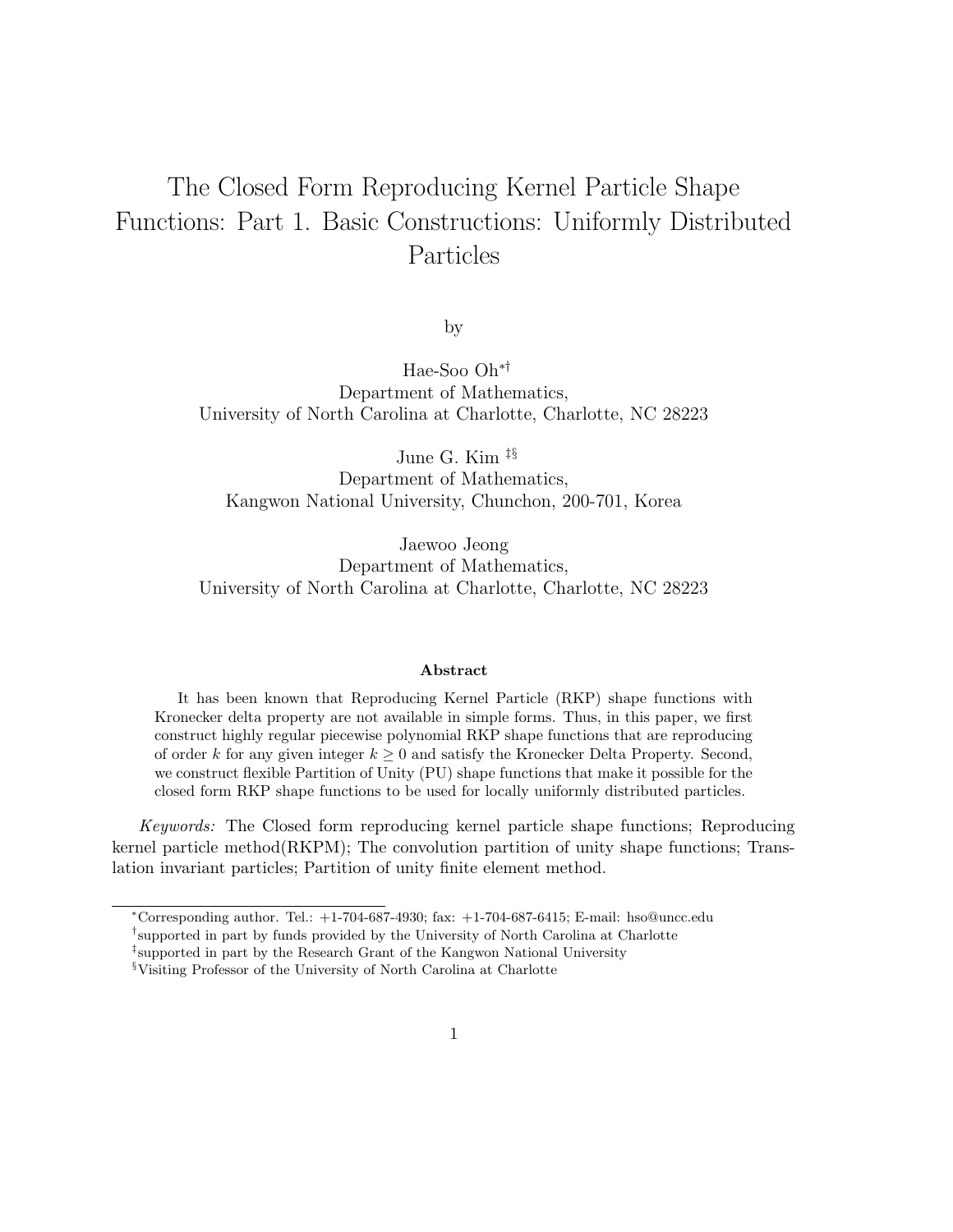# 1 Introduction

The Finite Element Method (FEM) has been a powerful tool in solving many difficult science and engineering problems, especially when the solution domains have complex geometry ([5], [19]). However, there are several difficulties arising in implementing this method. The prominent difficulties include the mesh refinements and constructing higher order interpolation fields.

In order to relax the constraints of the conventional FEM, several generalized finite element methods (GFEM), that use the meshes minimally or do not use the meshes at all, were recently introduced. Among many names of GFEM  $([1],[2],[3],[4])$ , those methods related to this paper are Element Free Galerkin Method (EFGM) ([1],[9],[10],[11]), Reproducing Kernel Particle Method (RKPM)([8],[11]), h-p Cloud Method([6],[7]), Partition of Unity Finite Element Method (PUFEM)([14],[17],[18]), and Reproducing Kernel Element Method (RKEM)  $([11],[12],[13]).$ 

It was shown ([2],[3],[8]) that RKP shape functions with the reproducing property of high order ensure a good approximability. However, these RKP shape functions have not been given in a simple form, but usually known as the product of window functions and the solutions of the functional linear systems  $([11],[12])$ . Moreover, in application of PU shape functions, the Shepard-type PU functions have been employed. In other words, neither the RKP shape functions nor PU shape functions are in a simple form. Thus, integrations related to RKP shape functions are not very accurate and require lengthy function evaluations. Furthermore, RKP shape functions do not satisfy the Kronecker delta property in general. Thus, they have difficulties in dealing with Direchlet boundary conditions.

In this paper, we have constructed highly regular piecewise polynomial RKP shape functions that satisfy the reproducing property of any given order and also satisfy the Kronecker delta property.

Even though our constructions are valid only for the uniformly distributed particles, by introducing piecewise polynomial PU functions, we can make it possible for the closed form RKP basic shape functions to be applied for the particles that are locally uniformly distributed in such a way that the distances among particles in different patches are different.

This paper is organized as follows. In section two, the terminologies and notations used in this paper are introduced. A simple example for motivation of our constructions is provided. In section three, we have the followings.

- 1 After proving a key lemma for our construction, we prove the existence and uniqueness theorem for continuous  $(\mathcal{C}^0)$  piecewise polynomial RKP shape functions of maximal reproducing order that satisfy the Kronecker delta property.
- **2** These  $(\mathcal{C}^0)$  piecewise polynomial RKP shape functions of reproducing order  $k = 1, 3, 5$  are tested with a model second order differential equation.
- 3 By sacrificing one order of reproducing property or extending the support from the  $\mathcal{C}^0$  RKP shape functions, we constructed highly regular  $(\mathcal{C}^1, \mathcal{C}^2, \mathcal{C}^3)$  RKP basic shape functions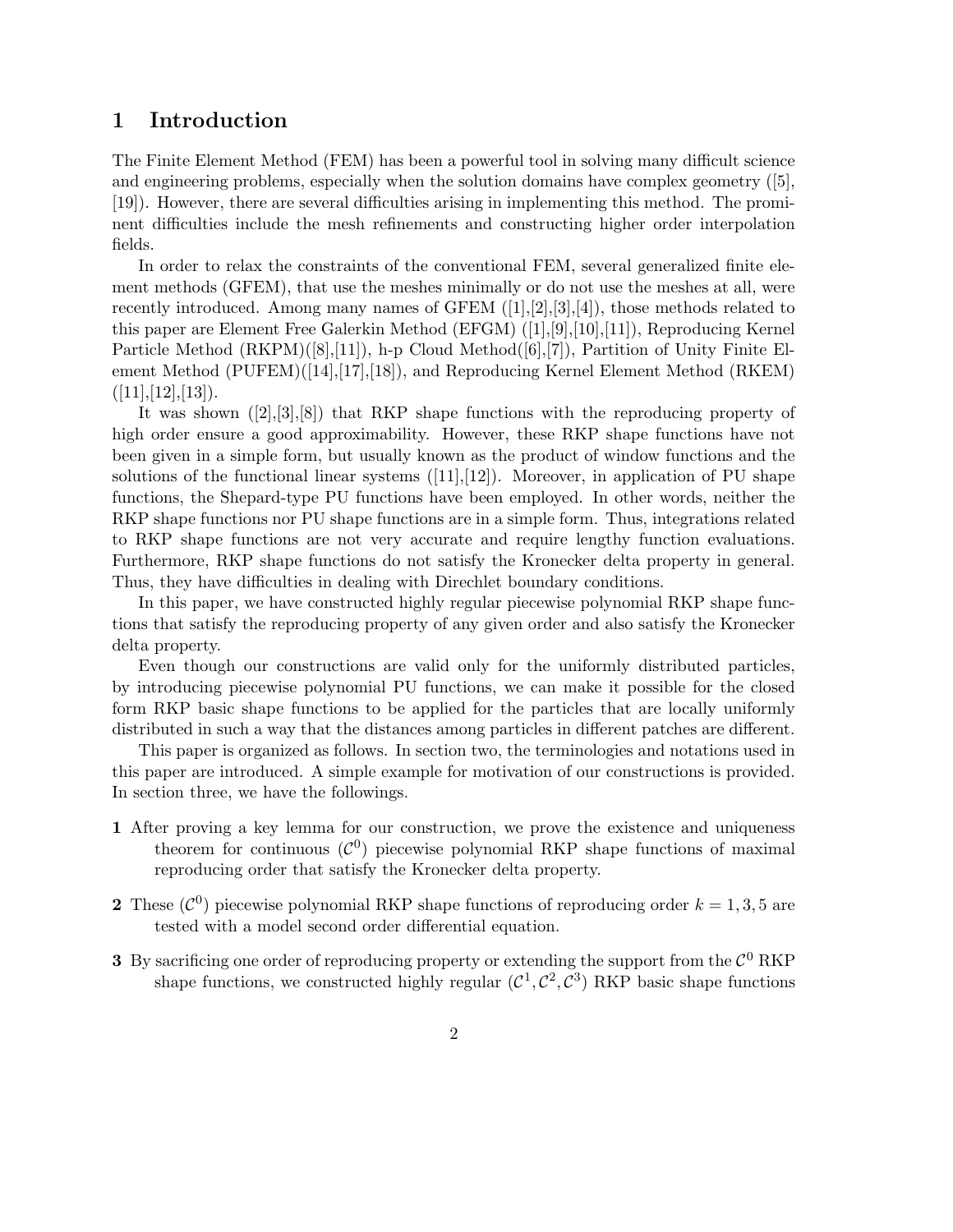of reproducing order  $1 \leq k \leq 7$ , that satisfy the Kronecker delta property.

- 4 The  $\mathcal{C}^2$  RKP shape functions of reproducing order  $k = 2, 4, 6$  are tested to a model fourth order equation.
- 5 Two dimensional extensions of these RKP shape functions are briefly discussed.

Next, in section four, we introduced the convolution partition of unity shape functions that are piecewise polynomials and are as smooth as a chosen conical window function. PUFEM with respect to these convolution PU functions are tested with a model second order equation as well as a model fourth order equation. Finally, we discuss an application of the translation invariant RKP shape functions combined with the convolution PU functions to non-uniformly distributed particles.

# 2 Definitions and Notations

There are two slightly different definitions for RKP shape functions: one in [3] (B-B-O RKP) and another in  $[8](H-M RKP)$ . In this paper, for the meaning of the RKP shape functions, we follow the definition in [3] (B-B-O RKP).

Throughout this paper,  $\alpha, \beta \in \mathbb{Z}^n$  are multi indices and  $x = (x^2, x, \dots, x^2, x, y^2, \dots, x^2, y^2, \dots, y^2, \dots, y^2, \dots, y^2, \dots, y^2, \dots, y^2, \dots, y^2, \dots, y^2, \dots, y^2, \dots, y^2, \dots, y^2, \dots, y^2, \dots, y^2, \dots, y^2, \dots, y^2, \dots, y^2, \dots, y^2, \dots, y^2, \dots, y^$ denote points in  $\mathbb{R}^n$ . However, if there are no confusions, we also use the conventional notation for the points in  $\mathbb{R}^n$  or  $\mathbb{Z}^n$  as

$$
x = (x_1, x_2, \cdots, x_n)
$$
 and  $\alpha = (\alpha_1, \alpha_2, \cdots, \alpha_n)$ .

By  $\alpha \leq \beta$ , we mean

$$
\alpha_1 \leq \beta_1, ..., \alpha_n \leq \beta_n.
$$

We also use the following notations:

$$
(x - x_j)^{\alpha} := (x - x_j)^{\alpha_1} ... (x - x_j)^{\alpha_n},
$$
  
\n
$$
|\alpha| := \alpha_1 + \alpha_2 + \dots + \alpha_n.
$$

Let  $\Omega$  be a domain in  $\mathbb{R}^n$ . For any nonnegative integer m,  $\mathcal{C}^m(\Omega)$  denotes the space of all functions  $\phi$  such that  $\phi$  together with all their derivatives  $D^{\alpha}\phi$  of orders  $|\alpha| \leq m$ , are continuous on  $\Omega$ . The support of  $\phi$  is defined by

$$
supp \phi = \overline{\{x \in \Omega : \phi(x) \neq 0\}}.
$$

In the following, a function  $\phi \in \mathcal{C}^m(\Omega)$  is said to be a  $\mathcal{C}^m$ -function.

A weight function(or window function) is a non negative continuous function with compact support and is denoted by  $w(x)$ . For  $x \in \mathbb{R}$ , the window functions used in this paper are the following: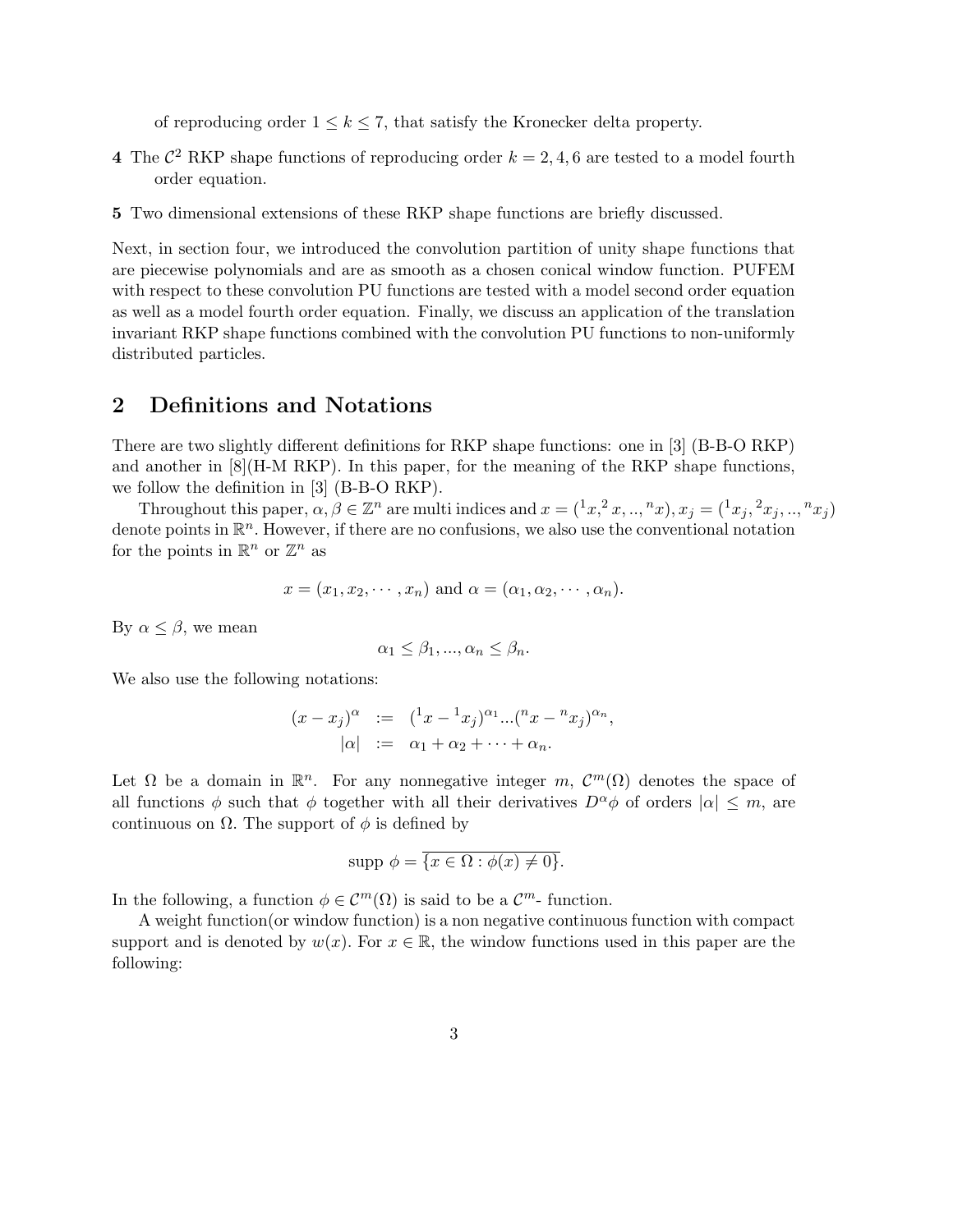(a) Conical:

$$
w(x) = \begin{cases} (1 - x^2)^l, & |x| \le 1 \\ 0, & |x| > 1, \end{cases}
$$
 (1)

(b) Gaussian:

$$
w(x) = \begin{cases} (e^{-1/1-x^2}) & \text{if } |x| < 1\\ 0 & \text{if } |x| \ge 1. \end{cases}
$$
 (2)

(c) Partition of unity ([15]):

$$
w(x) = \begin{cases} (1+x)^{3}g(x) & \text{if } -1 \leq x \leq 0\\ (1-x)^{3}g(-x) & \text{if } 0 \leq x \leq 1\\ 0 & \text{if } |x| > 1, \end{cases}
$$
(3)

where  $g(x) = (1 - 3x + 6x^2)$ .

In  $\mathbb{R}^n$ , the weight function  $w(x)$  can be constructed from a one-dimensional weight function either as  $w(x) = w(||x||)$  or as  $w(x) = \prod_{i=1}^{n} w(x_i)$ , where  $||x||^2 = x_1^2 + \cdots + x_n^2$ .

Adopting those terminologies and notations of  $([3])$ , we have the following: For  $j =$  $(j_1, j_2, \dots, j_n) \in \mathbb{Z}^n$ , and the mesh size  $0 < h \leq 1$ , let

$$
x_j^h = (j_1h, \cdots, j_nh) = hj.
$$

Then the points  $x_j^h$  are called uniformly distributed particles. Let  $\phi$  be a continuous function with compact support that contains the origin 0. Then the particle shape functions associated to the uniformly distributed particles is defined by

$$
\phi_j^h(x) = \phi(\frac{x - jh}{h}) = \phi(\frac{x_1 - j_1h}{h}, \cdots, \frac{x_n - j_nh}{h}),
$$

for  $j \in \mathbb{Z}^n$  and  $0 < h \leq 1$ . Then these particle shape functions are **translation invariant** in the sense that

$$
x_{i+j}^h = x_i^h + x_j^h,
$$
  

$$
\phi_j^h(x - ih) = \phi_{i+j}^h(x).
$$

In this paper, we assume that the basic shape functions are translation invariant on the uniformly distributed particles, unless stated otherwise.

Without loss of generality, in the theoretical developments and constructions of particle shape functions, we assume that

$$
h = 1
$$
 and hence  $\phi_j^h(x) = \phi(x - j)$ .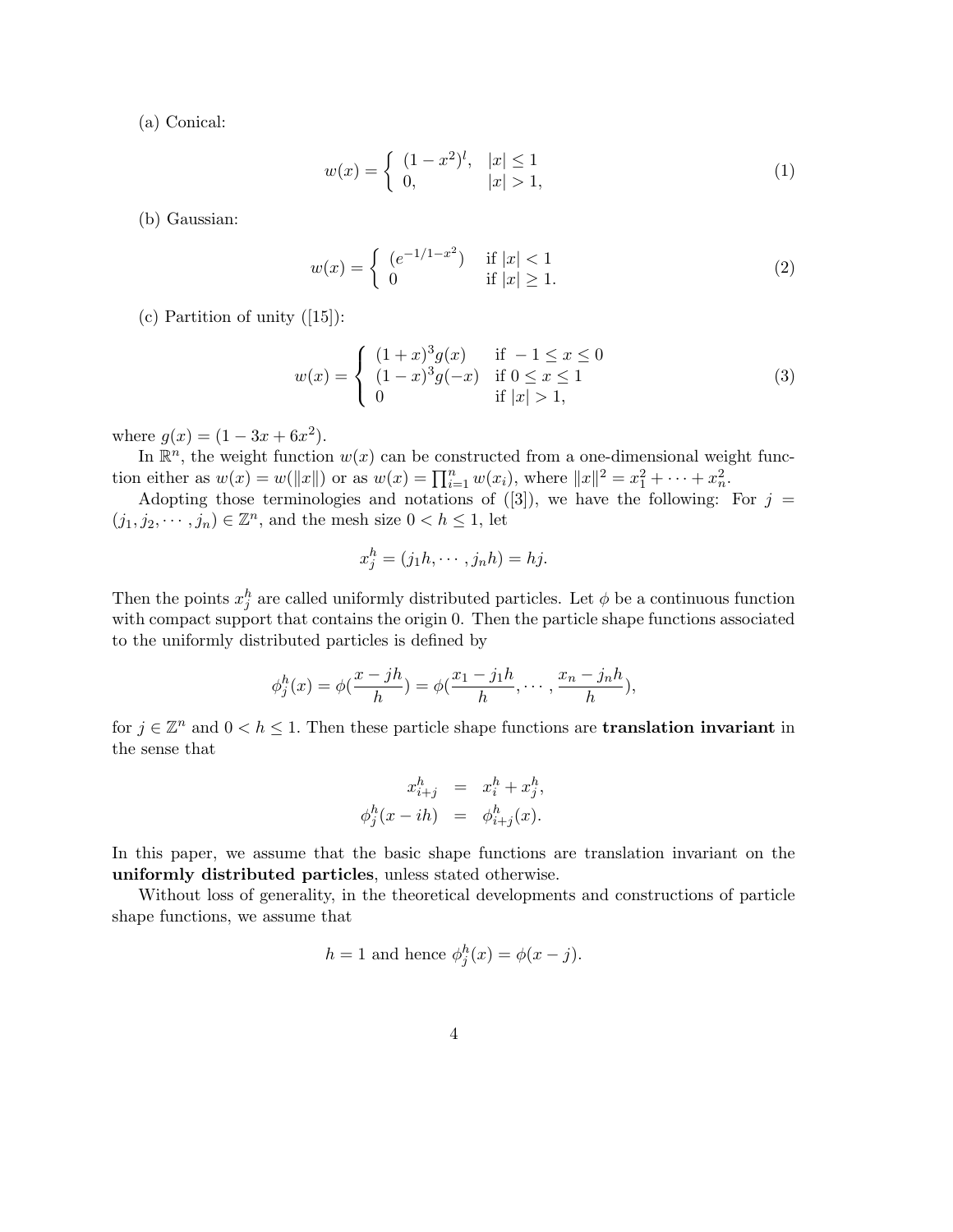**Definition 2.1.** Let k be a non negative integer. Then  $\{\phi_i(x) : j \in \mathbb{Z}\}\$  are called RKP shape functions with the reproducing property of order  $k$  (or simply, "of reproducing order  $k$ ") if and only if it satisfies the following condition:

$$
\sum_{j\in\mathbb{Z}} (x_j)^{\alpha} \phi_j(x) = x^{\alpha}, \text{ for } x \in \mathbb{R}^n \text{ and for } 0 \leq |\alpha| \leq k,
$$
 (4)

where  $|\alpha| = \alpha_1 + \cdots + \alpha_n$ .

The RKP shape function, associated with the particle  $x_j$ , is constructed by

$$
\phi_j(x) = w(x - x_j) \sum_{0 \leq |\alpha| \leq k} (x - x_j)^{\alpha} b_{\alpha}(x) \tag{5}
$$

where  $b_{\alpha}(x)$  are chosen so that (4) is satisfied and  $w(x)$  is a window function. This gives rise to a linear system in  $b_{\alpha}(x)$ , namely

$$
\sum_{0 \le |\alpha| \le k} m_{\alpha+\beta}(x) b_{\alpha}(x) = \delta^0_{|\beta|} \text{ for } 0 \le |\beta| \le k,
$$
\n(6)

where  $\delta^0_{\vert\beta\vert}$  is the Kronecker delta, and

$$
m_{\alpha}(x) = \sum_{j \in \mathbb{Z}} w(x - x_j)(x - x_j)^{\alpha}.
$$
 (7)

For one dimensional case, this system can be written as

$$
M(x) \cdot [b_0(x), b_1(x), \cdots, b_k(x)]^T = [1, 0, \cdots, 0]^T,
$$

where

$$
M(x) = \sum_{j \in \mathbb{Z}} w(x - x_j) \begin{bmatrix} 1 \\ (x - x_j)^1 \\ (x - x_j)^2 \\ \vdots \\ (x - x_j)^k \end{bmatrix} [1, (x - x_j)^1, \cdots, (x - x_j)^k].
$$

The coefficient matrix  $M(x)$  of the linear system (6) is called the moment matrix.

Let us construct a one dimensional RKP shape function of reproducing order 1 by using (5) and(6). For example, let  $w(x)$  be a smooth window function whose support is  $[-1, 1]$ . Then for  $x \in [0, 1]$ , the moment matrix is

$$
M(x) = \begin{bmatrix} w(x) + w(x - 1) & x \cdot w(x) + (x - 1) \cdot w(x - 1) \\ x \cdot w(x) + (x - 1) \cdot w(x - 1) & x^2 \cdot w(x) + (x - 1)^2 \cdot w(x - 1) \end{bmatrix}
$$

and det  $M(x) = w(x)w(x - 1)$  is non zero except at  $x = 0, 1$ .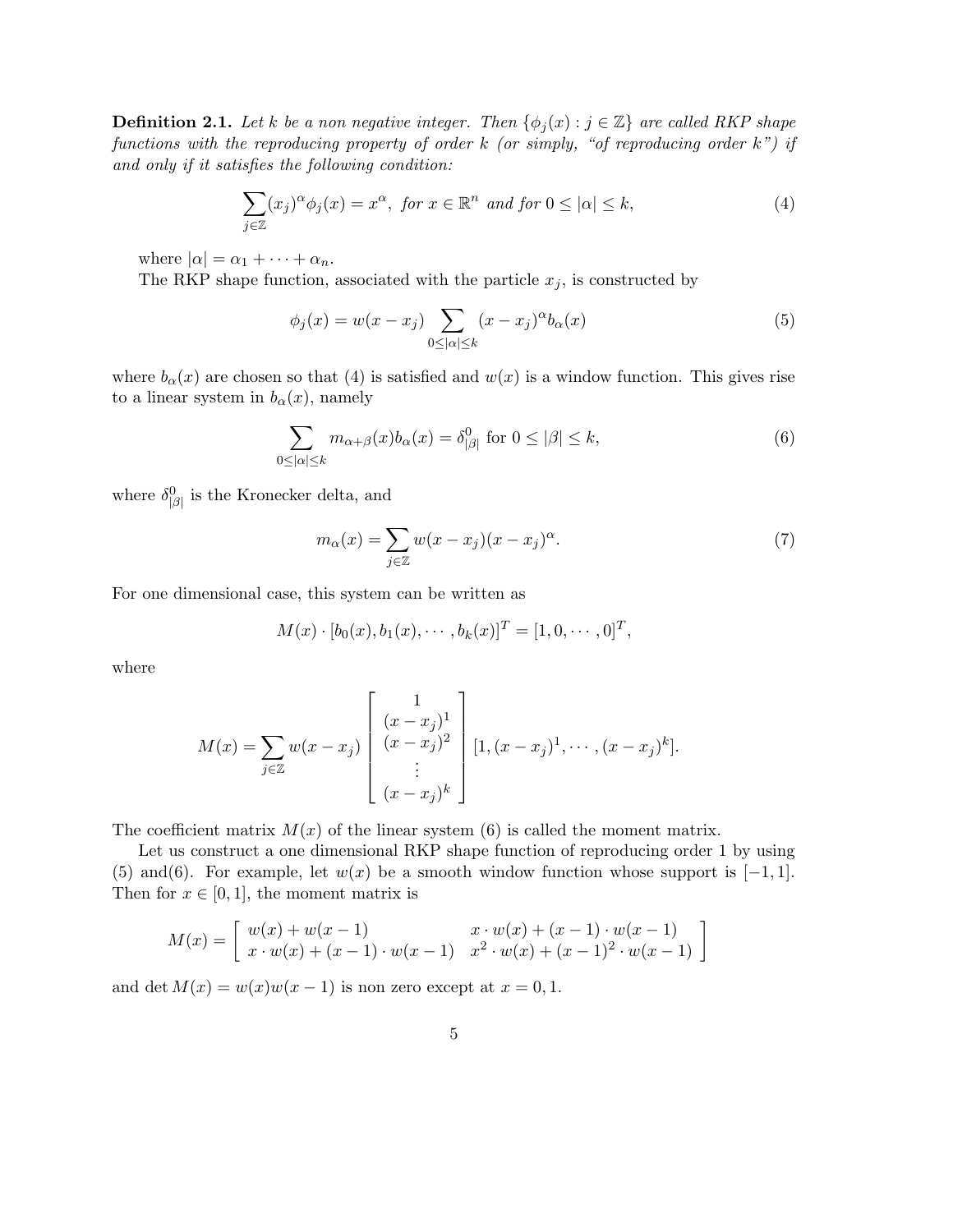Thus, for  $x \in (0, 1)$ , the solutions of the linear system (6) are

$$
b_0(x) = [x^2w(x) + (x-1)^2w(x-1)]/w(x)w(x-1),
$$
  
\n
$$
b_1(x) = -[xw(x) + (x-1)w(x-1)]/w(x)w(x-1),
$$

and hence by the relation (5),

$$
\phi(x) = w(x)[b_0(x) + xb_1(x)] = 1 - x,\tag{8}
$$

$$
\phi(x-1) = w(x-1)[b_0(x) + (x-1)b_1(x)] = x.
$$
\n(9)

Now we extend  $\phi(x)$  onto [0, 1] by defining

$$
\phi(0) = 1
$$
, and  $\phi(1) = 0$ .

Then the translation invariant RKP shape function of reproducing order 1, associated to any weight function  $w(x)$  with support  $[-1, 1]$ , is the hat function.

In this example, for the construction of the RKP shape function, we only used the support size of  $w(x)$ , but did not use the nature of  $w(x)$ . Hence the resulting RKP function  $\phi(x)$  is independent of the smoothness of the weight function  $w(x)$ . This is because the interior of supp  $w(x)$  contains only one particle and hence  $M(x)$  is singular at  $x = 0, 1$ .

It is stated in ([3] and [8]) that

if 
$$
w(x) \in C^q
$$
, then  $\phi(x) \in C^q$ ,

provided that for all  $x \in \mathbb{R}^n$ ,  $M(x)$  is nonsingular (that is, det  $M(x) \neq 0$ ). In fact, if  $M_{(\alpha)}(x)$ is the matrix obtained by replacing the  $\alpha$  the column of  $M(x)$  with  $(1, 0, 0, \dots, 0)^T$ , then we have  $b_{\alpha}(x) = [\det M_{(\alpha)}(x) / \det M(x)] \in C^{q}$  whenever  $w(x) \in C^{q}$ . Hence the relation (5) implies  $\phi(x) \in \mathcal{C}^q$ .

Now, we are motivated to find another method constructing RKP shape functions without getting weight functions involved. For this purpose, we consider the following characterization.

By applying a similar argument to [3], one can show that (4) is equivalent to

$$
\sum_{j\in\mathbb{Z}} (x - x_j)^{\beta} \phi_j(x) = \delta^0_{|\beta|}, \quad \text{for } 0 \le |\beta| \le k \text{ and } x \in \mathbb{R}^n. \tag{10}
$$

This characterization of the RKP shape functions have no direct relation with the weight functions. Thus, by using this equivalent definition, various closed form RKP shape functions are constructed in the following sections.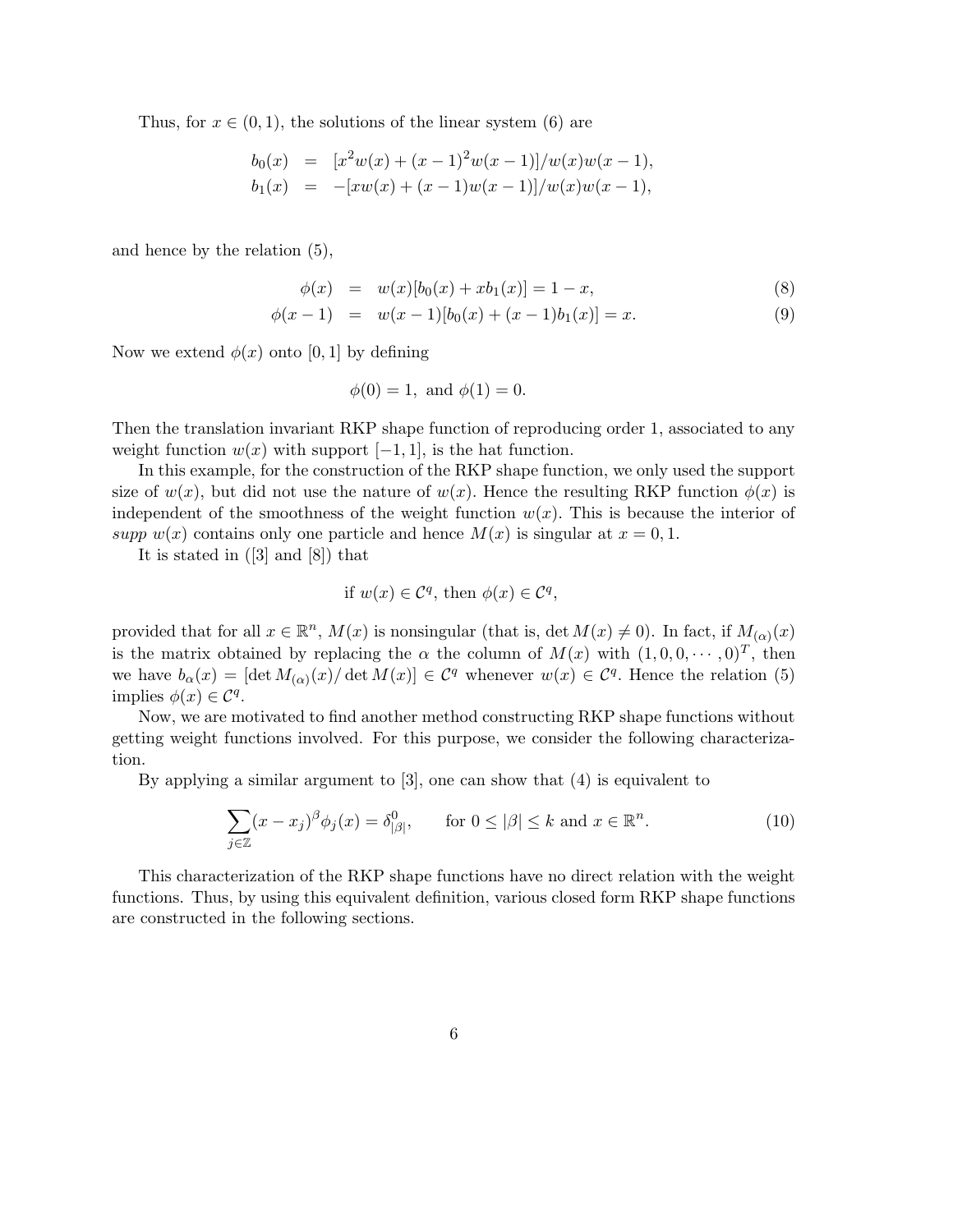## 3 One dimensional closed form RKP shape functions

In this section, by using (10), we construct piecewise polynomial shape functions that have the reproducing property of any desired reproducing order and also satisfy the Kronecker delta property. Since we do not use any specific window functions in our construction, it may be more accurate to call our shape functions " Reproducing particle shape functions". However, since the reproducing particle shape functions constructed in this paper satisfy the equivalent definition of the RKP shape functions of the reproducing property of order  $k$ , we simply call them RKP shape functions.

For the construction purpose, we prove the following key lemma.

**Lemma 3.1.** Suppose K is a positive integer and  $f(x)$  is a function defined on

$$
\Omega = [-K, -K + 1) \cup \cdots \cup (-1, 0) \cup (0, 1) \cup \cdots \cup (K - 2, K - 1) \cup (K - 1, K],
$$

such that, if

$$
f|_{(j,j+1)}(x), \ \ j = K-1, K-2, \cdots, 2, 1, 0, -1, -2, \cdots, -K,
$$

are shifted on  $(0, 1)$ , then they are the solutions of the following system of linear function equations:

$$
V(x) \cdot [f(x + (K - 1)), \cdots, f(x + 1), f(x), f(x - 1), \cdots, f(x - K)]^{T} = e_{i},
$$
\n(11)

where  $x \in (0,1), e_i = [0,0,\cdots,0,1,0,\cdots,0]^T$ , the *i*-th base vector, and  $V(x)$  is the following Vandermonde matrix:

$$
\begin{bmatrix}\n1 & \cdots & 1 & 1 & \cdots & 1 & 1 \\
(x + (K - 1)) & \cdots & x + 1 & x & \cdots & (x - (K - 1)) & (x - K) \\
\vdots & \vdots & \vdots & \vdots & \vdots & \vdots \\
(x + (K - 1))^{2K - 1} & \cdots & (x + 1)^{2K - 1} & x^{2K - 1} & \cdots & (x - (K - 1))^{2K - 1} & (x - K)^{2K - 1}\n\end{bmatrix}.
$$

Then

(1) f(x) can be extended to a continuous piecewise polynomial function  $F(x)$  defined on  $\Omega$ , if the right hand side vector is  $e_i$  for an odd number i.

In particular, if the right hand side vector is  $e_1$ ,  $F(x)$  satisfies the Kronecker delta property. Moreover, in this case,  $f(x)$  is also extendable to a continuous function  $F(x)$ that satisfies the Kronecker delta property even when  $f(x)$  has a non symmetric support (that is,  $\Omega = [-K, K + 1] \setminus \mathbb{Z}$  or  $\Omega = [-K - 1, K] \setminus \mathbb{Z}$ ).

(2) No continuous extensions are possible, if the right side vector is  $e_i$  for an even number i.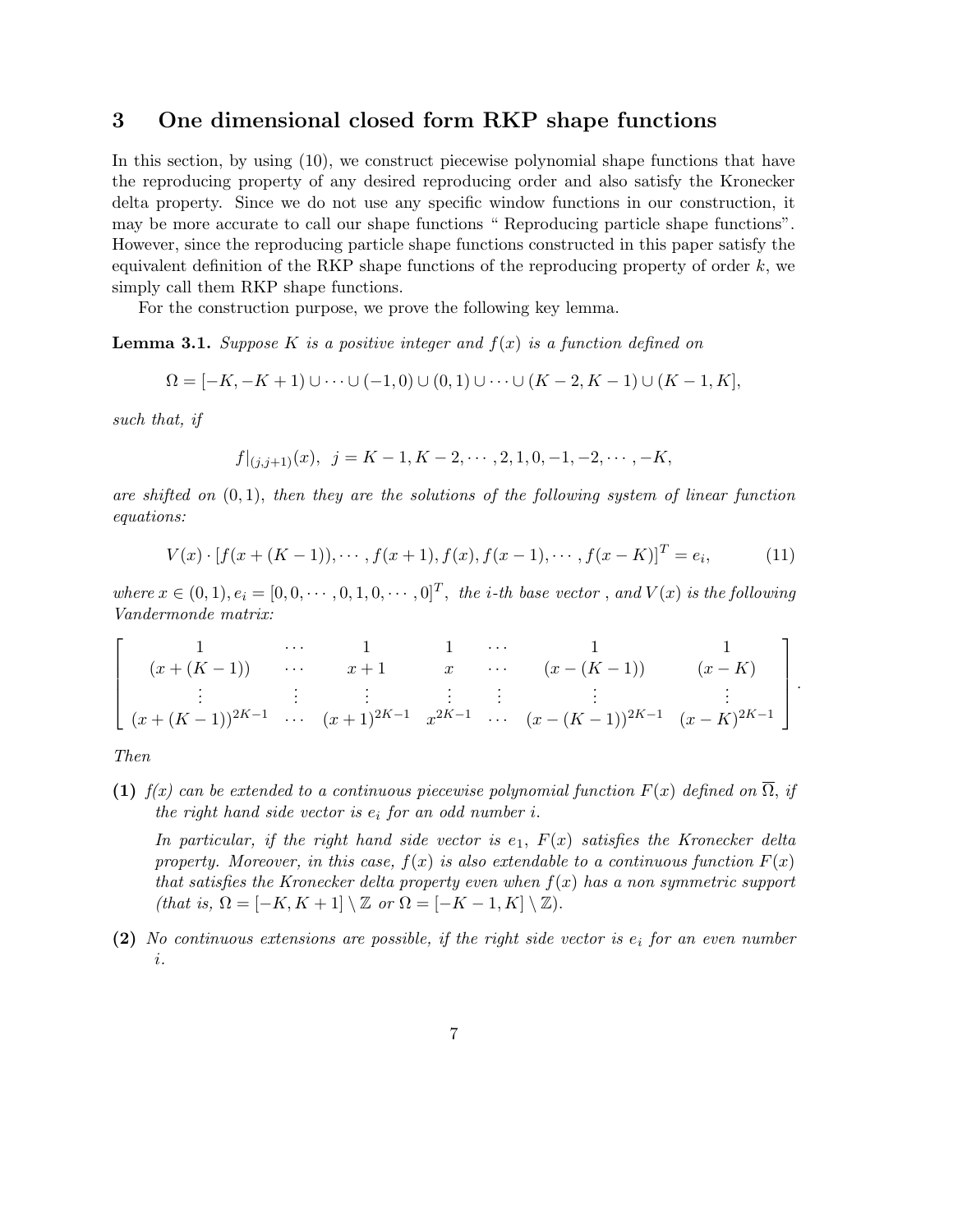*Proof.* (1) It suffices to show that for  $l = -(K-1), \dots, -1, 0, 1, \dots, (K-1)$ , the following is satisfied:

$$
\lim_{x \to 1} f(x - l) = \lim_{x \to 0} f(x - (l - 1)).
$$

The determinant of the Vandermonde matrix  $V(x)$  is  $D \equiv \prod_{m=0}^{2K-1} m!$  ([16]). For a notational brevity, we use l for the ordinal column number of  $V(x)$ . That is, the column number,  $-(K 1), \cdots, -1, 0, 1, \cdots, (K-1)$ , are the column number,  $1, 2, \cdots, K, \cdots, (2K-1)$ , respectively. Let  $V_{(l)}(x)$  is the matrix obtained by replacing the *l*-th column of  $V(x)$  with the base vector  $e_i$ . Then

$$
\lim_{x \to 1} f(x - l) = \frac{\det V_{(l)}(1)}{D},
$$
  

$$
\lim_{x \to 0} f(x - (l - 1)) = \frac{\det V_{(l-1)}(0)}{D}.
$$

By evaluating the Vandermonde matrix  $V(x)$  at  $x = 0, 1$ , we have the following.

$$
V(0) = \begin{bmatrix} 1 & \cdots & 1 & 1 & 1 & 1 & \cdots & 1 & 1 & 1 & 1 \\ (K-1)^1 & \cdots & 2^1 & 1 & 0 & -1 & \cdots & (2-K)^1 & (1-K)^1 & (-K)^1 \\ (K-1)^2 & \cdots & 2^2 & 1 & 0 & 1 & \cdots & (2-K)^2 & (1-K)^2 & (-K)^2 \\ (K-1)^3 & \cdots & 2^3 & 1 & 0 & -1 & \cdots & (2-K)^3 & (1-K)^3 & (-K)^3 \\ \vdots & \vdots & \vdots & \vdots & \vdots & \vdots & \vdots & \vdots & \vdots & \vdots \\ K^1 & (K-1)^1 & \cdots & 2^1 & 1 & 0 & -1 & \cdots & (2-K)^1 & (1-K)^1 \\ K^2 & (K-1)^2 & \cdots & 2^2 & 1 & 0 & 1 & \cdots & (2-K)^2 & (1-K)^2 \\ K^3 & (K-1)^3 & \cdots & 2^3 & 1 & 0 & -1 & \cdots & (2-K)^3 & (1-K)^3 \\ \vdots & \vdots & \vdots & \vdots & \vdots & \vdots & \vdots & \vdots & \vdots \end{bmatrix}.
$$

,

Then the *l*-th column of  $V(0)$  is the same as  $(l+1)$ -th column of  $V(1)$ , for  $l = 1, 2, \dots, 2K-1$ . Moreover, for  $l > 1$ ,  $V_{(l)}(1)$  and  $V_{(l-1)}(0)$ , respectively, can be obtained by replacing the *l*-th column of  $V(1)$  and the  $(l-1)$ -th column of  $V(0)$  with the right side vector  $e_i$ .

(a) If the right hand side of (11) is  $e_1$ , the continuity of the extension  $F(x)$  is straight forward. Suppose the right had side of (11) is  $e_1$  and  $l - 1 \neq K$ , then  $l \neq K + 1$  and hence two columns of  $V_{(l-1)}(0)$  and two columns of  $V_{(l)}(1)$ , respectively, are the same as  $e_1$ . Hence, det  $V_{(l-1)}(0) = \det V_{(l)}(1) = 0.$ 

If  $l-1 = K$ , then det  $V_{(K)}(0) = \det V(0)$  and  $\det V_{(K+1)}(1) = \det V(1)$ . Thus  $\det V_{(K)}(0)/D =$  $1 = \det V_{(K+1)}(1)/D.$ 

Hence,  $f(x)$  determined by (11) can be extended to a continuous function  $F(x)$  which satisfy the Kronecker delta property.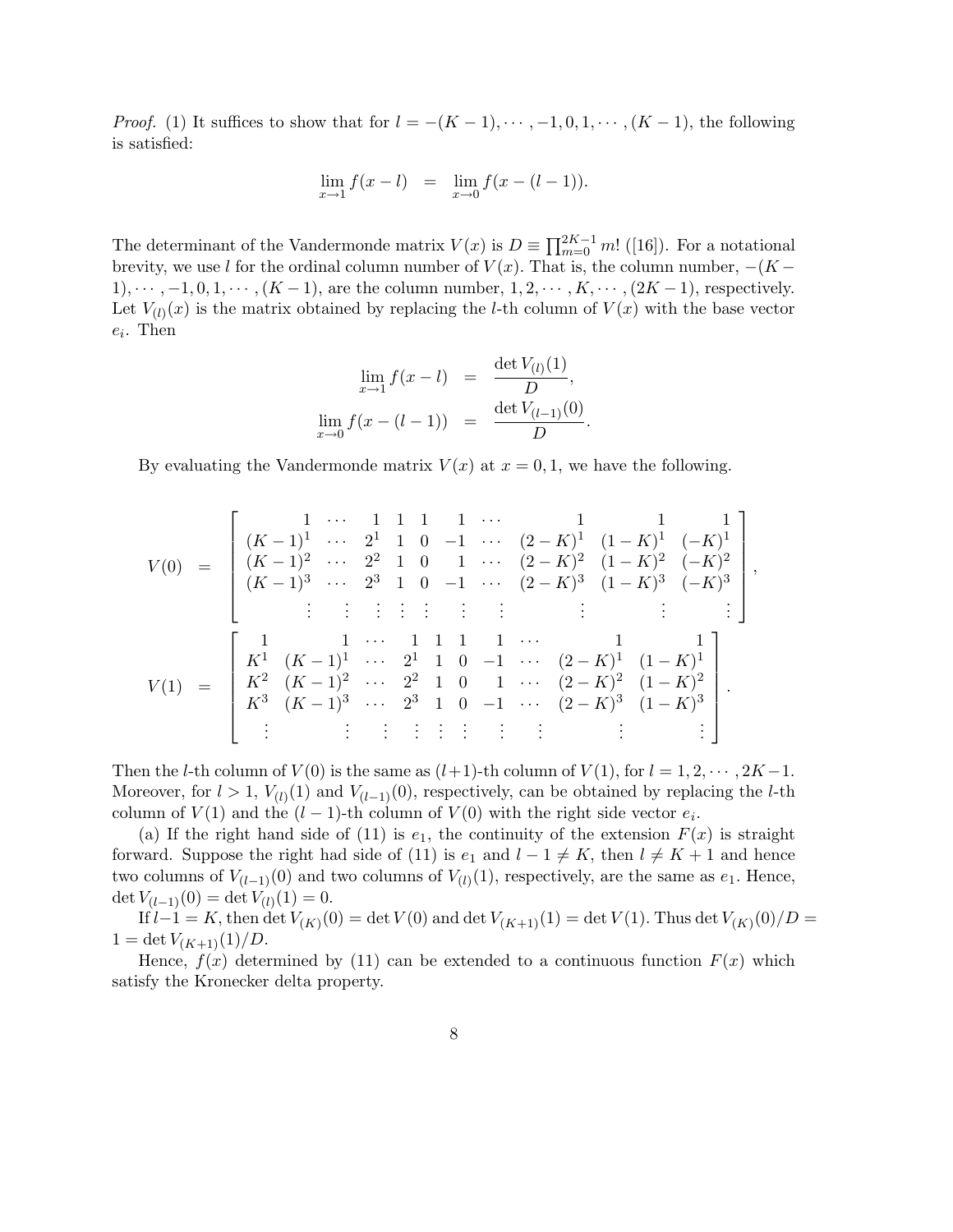This argument is independent of the dimension of Vandermonde matrix  $V(x)$ . Hence, this conclusion holds even when  $\Omega = [-K, K+1] \setminus \mathbb{Z}$  or  $\Omega = [-K-1, K] \setminus \mathbb{Z}$ .

(b) Suppose the right hand side of (11) is  $e_j$  for an odd number  $j > 0$ . Without loss of generality, let us suppose the right hand side is  $e_3 = [0, 0, 1, 0, \cdots, 0]^T$ . By the column operations(adding the m-th column to the  $(2K - m)$ -th column,  $m = 1, 2, \dots, K - 1$ ), and N times row or column interchanges (depends on the location of l) to  $V_{(l-1)}(0)$ , we get

 (K − 1)<sup>1</sup> · · · 2 1 (−K) <sup>1</sup> 0 0 0 · · · 0 0 (K − 1)<sup>3</sup> · · · 2 <sup>3</sup> 1 (−K) <sup>3</sup> 0 0 0 · · · 0 0 . . . . . . . . . . . . . . . . . . . . . . . . . . . . . . . . . · · · · · · · · · · · · 0 0 · · · 0 0 1 · · · 1 1 1 0 1 2 · · · 2 2 (K − 1)<sup>2</sup> · · · 2 <sup>2</sup> 1 (−K) <sup>2</sup> 1 0 2 · · · 2(2 − K) <sup>2</sup> 2(1 − K) 2 (K − 1)<sup>4</sup> · · · 2 <sup>4</sup> 1 (−K) <sup>4</sup> 0 0 2 · · · 2(2 − K) <sup>4</sup> 2(1 − K) 4 . . . . . . . . . . . . . . . . . . . . . . . . . . . . . . . . . 

.

By applying Laplace expansion (generalized cofactor expansion), we have

$$
\det V_{(l-1)}(0) = (-1)^N \det A \cdot \det B, \text{ where}
$$
\n
$$
A = \begin{bmatrix} (K-1)^1 & \cdots & 2 & 1 & (-K)^1 \\ (K-1)^3 & \cdots & 2^3 & 1 & (-K)^3 \\ (K-1)^5 & \cdots & 2^5 & 1 & (-K)^5 \\ \vdots & \vdots & \vdots & \vdots & \vdots \end{bmatrix}
$$
\n
$$
B = \begin{bmatrix} 0 & 1 & 2 & 2 & \cdots & 2 & 2 \\ 1 & 0 & 2 & 2(2)^2 & \cdots & 2(2-K)^2 & 2(1-K)^2 \\ 0 & 0 & 2 & 2(2)^4 & \cdots & 2(2-K)^4 & 2(1-K)^4 \\ \vdots & \vdots & \vdots & \vdots & \vdots & \vdots \end{bmatrix}.
$$

(Let us note that if the right hand side is  $e_j$  for an even number j, for example  $e_2$  =  $[0, 1, 0, \cdots, 0]^T$ , then this decomposition of determinant of  $V_{(l-1)}(0)$  is impossible. One can easily construct a counterexample).

Let  $V_{(l)}(1)$  be the matrix resulted by  $(2K-1)$  column interchanges to  $V_{(l)}(1)$ . Then we have

$$
\det V_{(l)}(1) = -\det \widetilde{V}_{(l)}(1),
$$

and  $V_{(l)}(1)$  is the same as  $V_{(l-1)}(0)$  except the fact that the 2K-th column has an opposite sign.

If one apply the same column operations and Laplace expansion to  $V_{(l)}(1)$ , the columns of the generalized cofactor matrix corresponding to A are the same as A except that all of the last column have opposite sign. Therefore, we have

$$
\det V_{(l-1)}(0) = -\det V_{(l)}(1) = \det V_{(l)}(1).
$$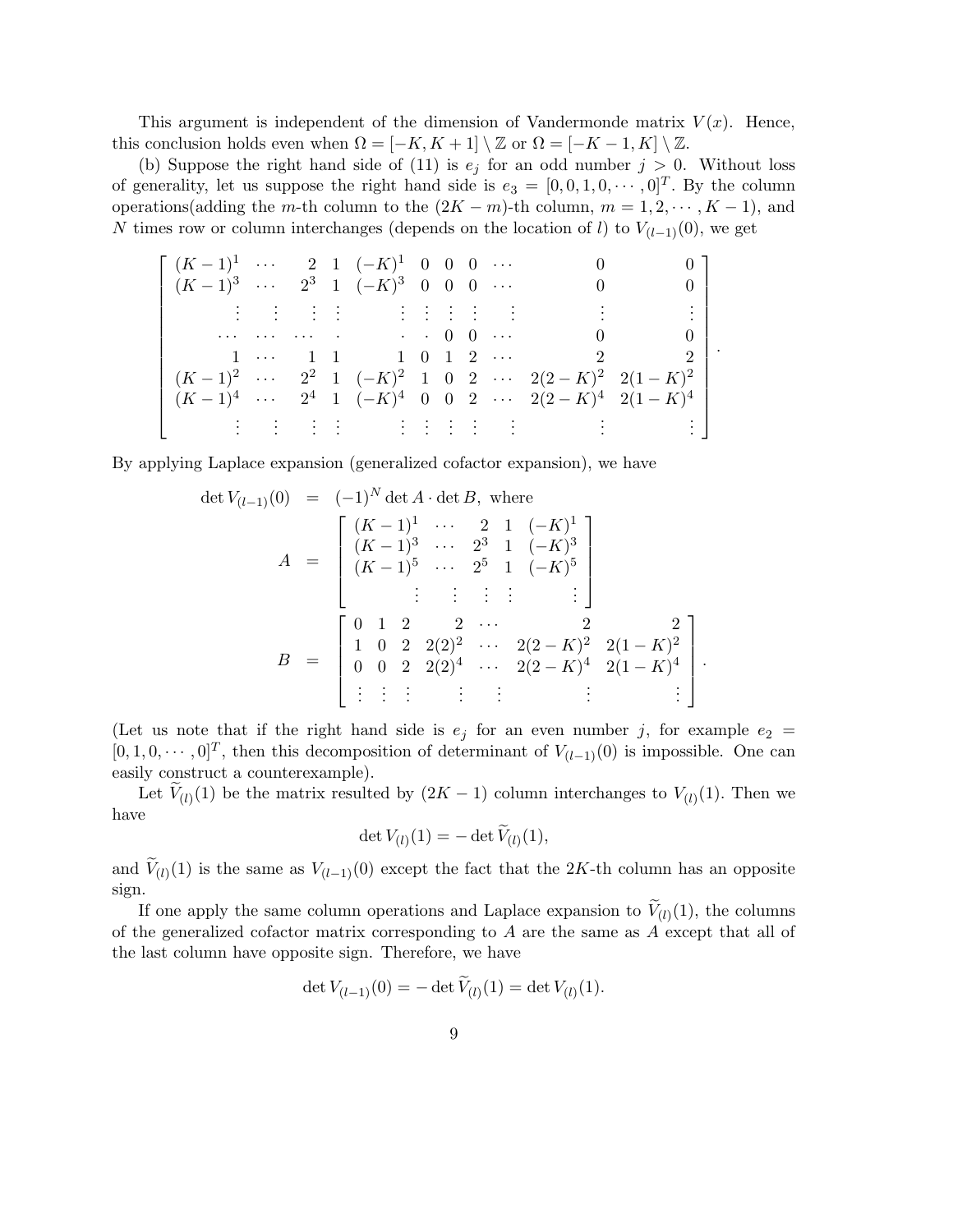(2) Suppose the right side of (11) is the even-th base vector  $e_{2i}$ . Without loss of generality, we assume  $e_{2j} = e_2$ . Then by the column operations(adding  $(-1)$  times m-th column to  $(2K - m)$ -th column,  $m = 1, 2, \dots, K - 1$ , and N' times row and column interchanges to  $V_{(l-1)}(0)$ , we get

 (K − 1)<sup>2</sup> · · · 2 <sup>2</sup> 1 (−K) <sup>2</sup> 0 0 0 · · · 0 0 (K − 1)<sup>4</sup> · · · 2 <sup>4</sup> 1 (−K) <sup>4</sup> 0 0 0 · · · 0 0 . . . . . . . . . . . . . . . . . . . . . . . . . . . . . . . . . · · · · · · · · · · · · · · · · · · 0 0 · · · 0 0 1 · · · 1 1 1 0 1 0 · · · 0 0 (K − 1)<sup>1</sup> · · · 2 <sup>1</sup> 1 (−K) <sup>1</sup> 1 0 −2 · · · −2(2 − K) <sup>1</sup> −2(1 − K) 1 (K − 1)<sup>3</sup> · · · 2 <sup>3</sup> 1 (−K) <sup>3</sup> 0 0 −2 · · · −2(2 − K) <sup>3</sup> −2(1 − K) 3 . . . . . . . . . . . . . . . . . . . . . . . . . . . . . . . . . .

By generalized cofactor expansion, we get the following

$$
\det V_{(l-1)}(0) = (-1)^{N'} \det A' \cdot \det B', \text{ where}
$$
\n
$$
A' = \begin{bmatrix} (K-1)^2 & \cdots & 2^2 & 1 & (-K)^2 \\ (K-1)^4 & \cdots & 2^4 & 1 & (-K)^4 \\ (K-1)^8 & \cdots & 2^8 & 1 & (-K)^8 \\ \vdots & \vdots & \vdots & \vdots & \vdots \end{bmatrix}
$$
\n
$$
B' = \begin{bmatrix} 0 & 1 & 0 & 0 & \cdots & 0 & 0 \\ 1 & 0 & -2 & -2(2)^1 & \cdots & -2(2-K)^1 & -2(1-K)^1 \\ 0 & 0 & -2 & -2(2)^3 & \cdots & -2(2-K)^3 & -2(1-K)^3 \\ \vdots & \vdots & \vdots & \vdots & \vdots & \vdots \end{bmatrix}.
$$

Hence, we have

$$
\det V_{(l-1)}(0) = \det V_{(l)}(1) = -\det V_{(l)}(1).
$$

Therefore,  $f(x)$  cannot be made to be continuous at integers in  $(-K, K)$ .

 $\Box$ 

# 3.1 Existence and uniqueness of a closed form  $\mathcal{C}^0$ - RKP shape function of maximum reproducing order.

**Theorem 3.1.** There exits a unique translation invariant RKP shape function  $\phi(x)$ , which satisfies the following conditions:

- (a) The support of  $\phi(x)$  is  $[-K, K]$ , where K is a positive integer,
- (b) The reproducing order of  $\phi(x)$  is  $2K 1$ ,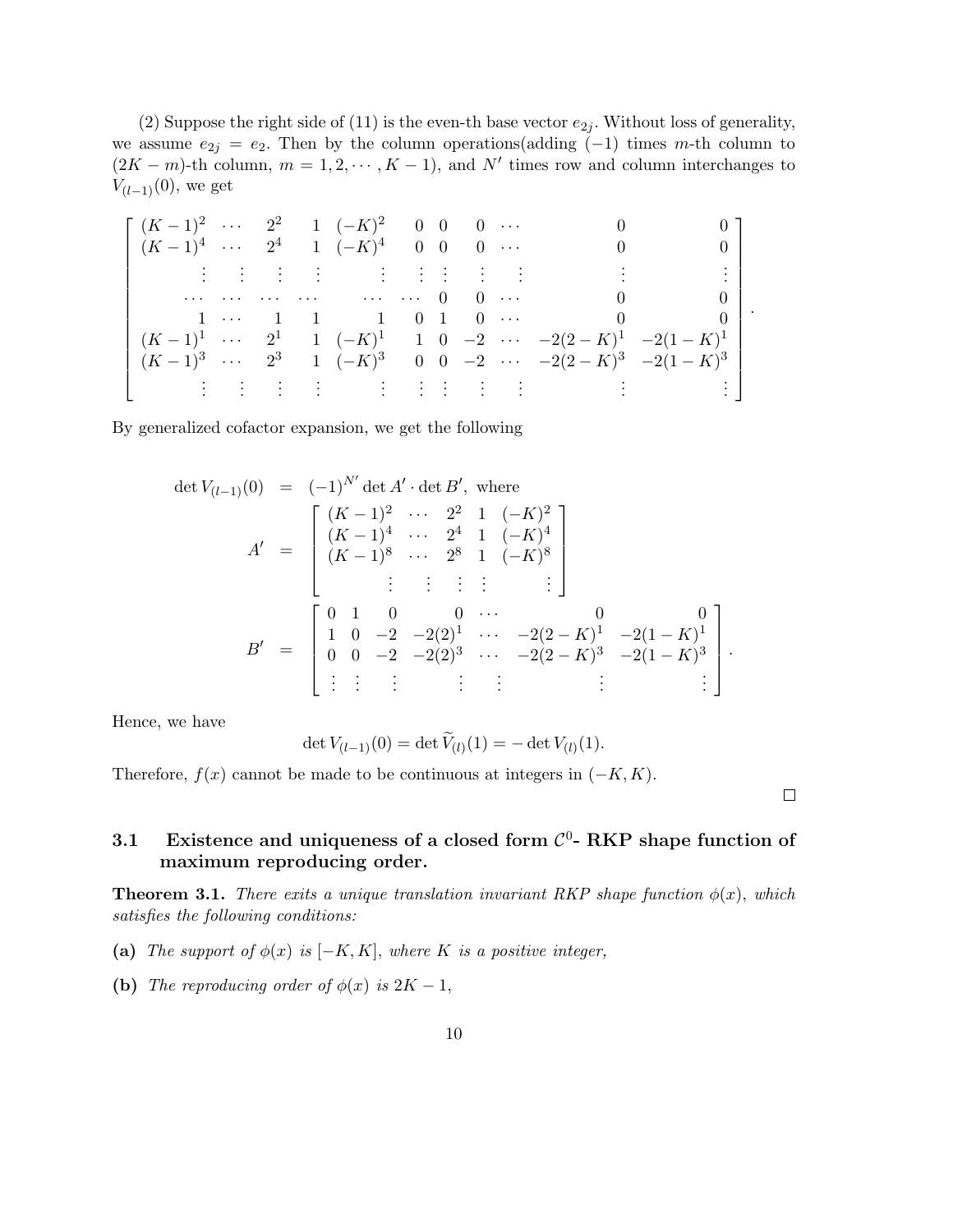- (c)  $\phi(x)$  is continuous.
- (d) This satisfies the Kronecker delta property:  $\phi_j(i) = \delta_i^j$  $\frac{j}{i}$ .

The unique RKP basic shape function is a piecewise polynomial of degree  $2K - 1$ .

Moreover, this RKP shape function is independent of choice of weight functions. Since  $M(x)$  is singular in general for some  $x \in [-K, K]$ , it is not possible to construct a RKP shape function of reproducing order  $2K - 1$  through the standard construction (5) and(6).

*Proof.* For  $x \in (0, 1)$ , a translation invariant RKP shape function of order  $2K - 1$  satisfies the following system of equations:

$$
\sum_{k=-K+1}^{K} (x-k)^{\alpha} \phi(x-k) = \delta_0^{\alpha}, \alpha = 0, 1, 2, \cdots, 2K - 1
$$

This linear system can be written in matrix form as follow.

$$
V(x) \cdot [\phi(x + (K-1)), \phi(x + (K-2)), \cdots, \phi(x), \cdots, \phi(x - (K-1)), \phi(x - K)]^{T} = e_1.
$$
 (12)

Lemma 3.1 shows that the shape function  $\phi(x)$  determined as the solutions of this system can be continuously extended to  $[-K, K]$  so that the extended function satisfies the Kronecker delta property. Moreover, such a unique extension makes  $\phi(x)$  to be also satisfied the definition (4) at all integer points. Since the system (12) has a unique solution and the extension of the solution to  $[-K, K]$  is also unique, this is the only RKP basic shape function of order  $2K - 1$  whose support is  $[-K, K]$ .

On each internal by two consecutive integers,  $\phi(x)$  is a constant times the determinant of  $(2K-1) \times (2K-1)$  minor matrix of  $V(x)$ ,  $\phi(x)$  is a piecewise polynomial of degree  $2K-1$ .  $\Box$ 

Remark 3.1. It follows from lemma 3.1 that Theorem 3.1 holds for non-symmetric support  $[-K, K + 1]$  or  $[-K - 1, K]$ .

**Remark 3.2.** If the support of  $\phi(x)$  is exactly [-1, 1], then the unique RKP shape function of reproducing order 1 is the hat function. However, if the support of the associated window function is different from  $[-1, 1]$ , for example,  $[-1.5, 1.5]$ , then the argument of above theorem is not applicable. Hence the corresponding RKP function may not be the hat function.

**Remark 3.3.** In [3], it is stated that the regularity of a RKP shape function  $\phi(x)$  is the same as that of the associated weight function  $w(x)$ . This statement is not applicable to the foregoing theorem because the support is not large enough to make for the moment matrix  $M(x)$  to be non singular for all  $x \in \mathbb{R}$ .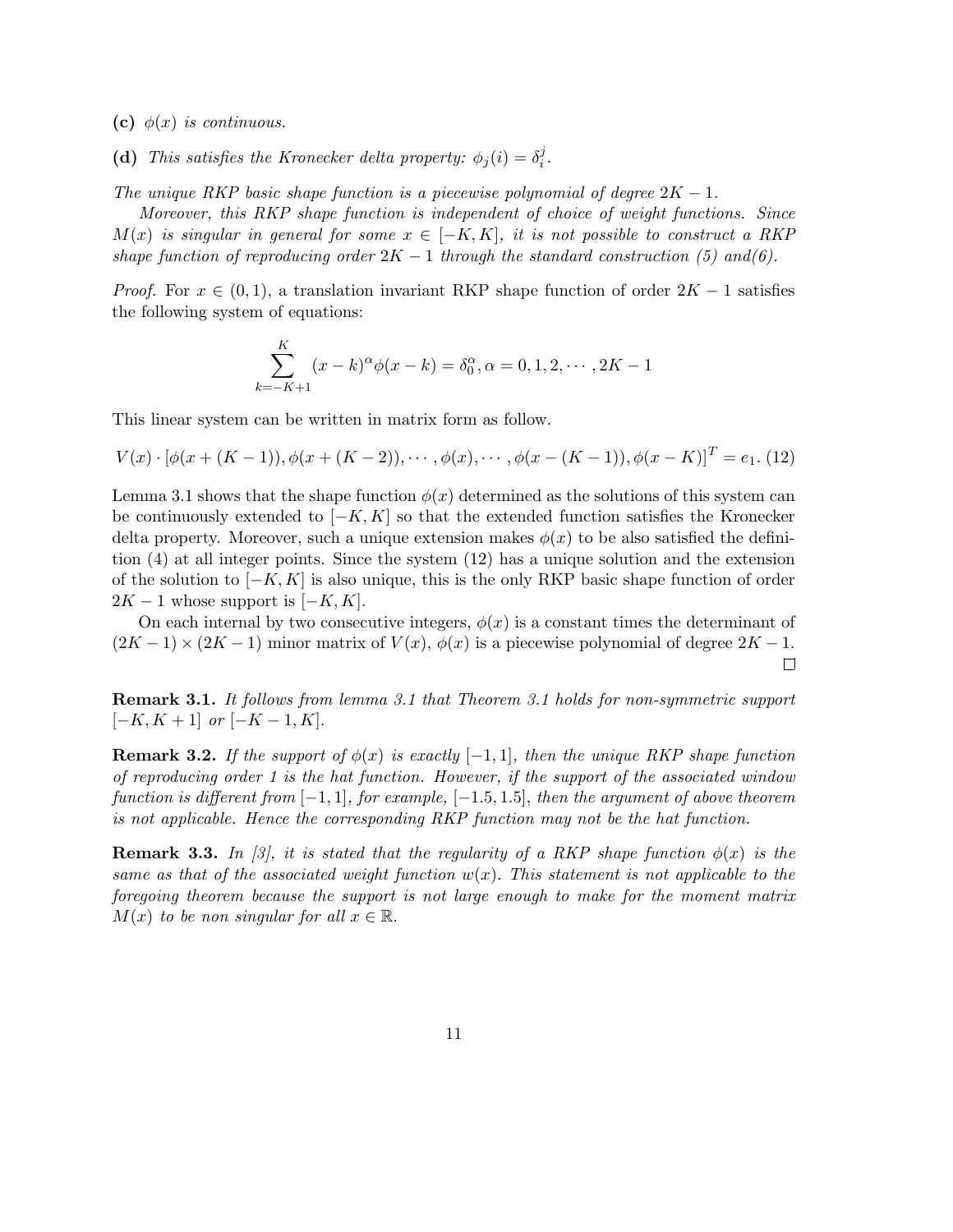# 3.2 Constructions of closed form  $\mathcal{C}^m$ -RKP shape functions  $(m \geq 0)$  that satisfy the Kronecker delta property

In parts  $[A]$  and  $[B]$  of this subsection, by solving the linear system  $(12)$ , various one dimensional  $\mathcal{C}^m$  RKP shape functions of given reproducing orders are constructed.

In section 3.3, the effectiveness of these RKP shape functions are tested by applying them to the second order and the fourth order differential equations, respectively.

In Theorem 3.1, for a given symmetric support  $[-K, K]$ , we considered RKP shape functions with the reproducing property of odd order  $2K - 1$ . However, by applying similar arguments for non symmetric support  $[-K, K + 1]$  (or  $[-(K + 1), K]$ ), one can construct RKP shape functions satisfying the reproducing property of even order  $2K$ .

Lemma 3.1 makes it possible to construct the unique closed form  $\mathcal{C}^0$  p.p. RKP shape function of reproducing order  $2K - 1$  that satisfy the Kronecker delta property with respect to the given support  $[-K, K]$ .

However, by sacrificing one order from the maximal reproducing order  $2K - 1$  (or extending the support to  $[-(K+1),(K+1)]$  if we want to keep the reproducing order), for a given integer  $m > 0$ , we are able to construct a  $\mathcal{C}^m$ -p.p. RKP shape function on  $[-K, K]$  (or  $[-K, K + 1]$  that satisfies the Kronecker delta property.

For this purpose, we start with a piecewise smooth function  $f(x)$  that satisfies

$$
\sum_{k=-K+1}^{K} (x-k)^{\alpha} f(x-k) = \delta_0^{\alpha}, \alpha = 0, 1, 2, \cdots, 2K-2, \text{ for } x \in (0,1).
$$

Then this system is under determined. In order to make for this system to be an exactly determined system, we add an additional equation to this system as follows: for  $x \in (0,1)$ ,

$$
\begin{cases} \sum_{k=-K+1}^{K} (x-k)^{\alpha} f(x-k) = \delta_0^{\alpha}, \alpha = 0, 1, 2, \cdots, 2K-2, \\ \sum_{k=-K+1}^{K} (x-k)^{2K-1} f(x-k) = G(x). \end{cases}
$$
\n(13)

Then the coefficient matrix of this extended system becomes  $2K \times 2K$  Vandermonde matrix. The right hand side becomes the  $2K$  dimensional column vector

$$
[1,0,0,\cdots,0,G(x)]^T.
$$

If  $G(0) = 0$  and  $G(1) = 0$ , then it follows from Lemma 3.1 that the solution vector

$$
(f(x+K-1), f(x+(K-2)), \cdots, f(x+1), f(x), f(x-1), \cdots, f(x-K))^T, x \in (0,1)
$$

for  $f(x)$  can be extended to be a continuous function  $F(x)$  on  $[-K, K]$  that satisfies the Kronecker delta property. Thus, we impose the following conditions on  $G(x)$ :

$$
G(0) = 0 \text{ and } G(1) = 0. \tag{14}
$$

Next, we are going to impose some additional condition on  $G(x)$  so that  $f(x)$  can be extended to a  $\mathcal{C}^2$  shape function.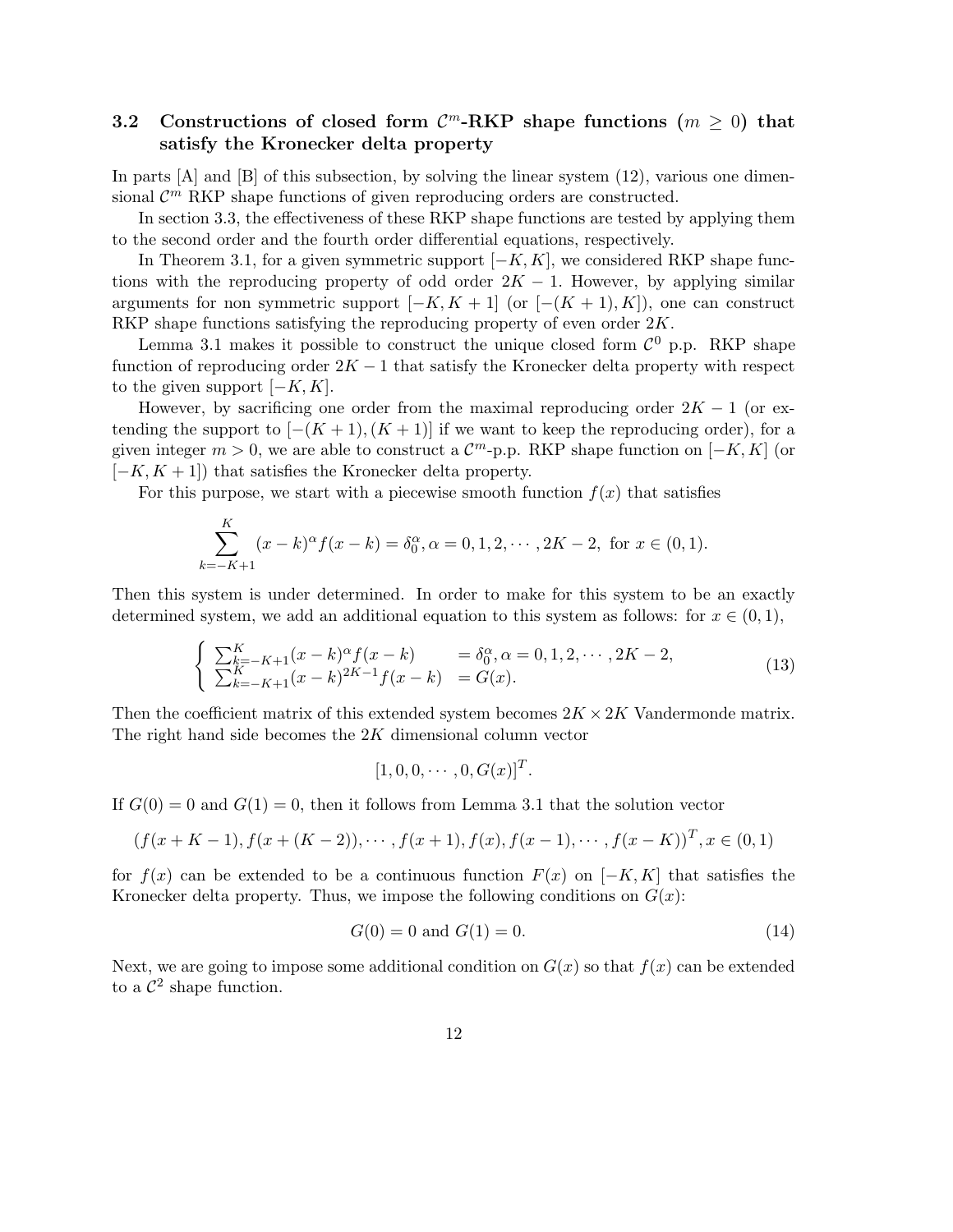By differentiating the expanded system (13) twice, we have

$$
V(x) \cdot [f''(x+K-1), \cdots, f''(x+1), f''(x), f''(x-1), \cdots, f''(x-K)]^T
$$
  
= [0, 0, 2, 0, \cdots, 0, 0, G''(x)]^T. (15)

Since the right side of the last system has a non-zero entry on the odd number row, Lemma 3.1 implies that the solution vector of this system can be made to be a continuous function whenever  $G''(0) = 0$  and  $G''(1) = 0$ . Thus, we impose the following condition:

$$
G''(0) = 0 \text{ and } G''(1) = 0. \tag{16}
$$

For this construction, we have to start with (13) when the freedom parameter function  $G(x)$  has the form

$$
G(x) = x(x - 1)p(x),
$$

where  $p(x)$  is a polynomial.

In what follows, the indices of RKP shape function  $\phi_{([a,b];m_2;m_3)}(x)$  indicate the following:

 $[a, b] =$  the support of  $\phi(x)$ ,  $m_2$  = the order of the regularity(that is,  $\phi(x) \in \mathcal{C}^{m_2}$ ),  $m_3$  = the order of the reproducing property.

The graphs of these  $C^0$ -RKP shape functions are depicted in Fig. 1, from which one can observe that the RKP functions satisfy the Kronecker delta property.

In the following, we constructed the  $\mathcal{C}^m$  RKP shape function up to the regularity order  $m = 2$ . However, by using a similar argument, one can construct RKP functions that are regular up to any desired regularity order.

All RKP shape functions constructed in this section satisfy the Kronecker delta property. A: The RKP shape functions with symmetric support  $[-K, K]$ .

 $[A,I]$  The support is  $[-1,1]$ .

The unique RKP shape function of reproducing order 1 whose support is [−1, 1] is the following hat function.

$$
\phi_{([-1,1];0;1)}(x) = \begin{cases} x+1 & x \in [-1,0] \\ -x+1 & x \in [0,1] \\ 0 & x \in \mathbb{R} \setminus [-1,1] \end{cases}
$$

[A.II] The support is  $[-2, 2]$ .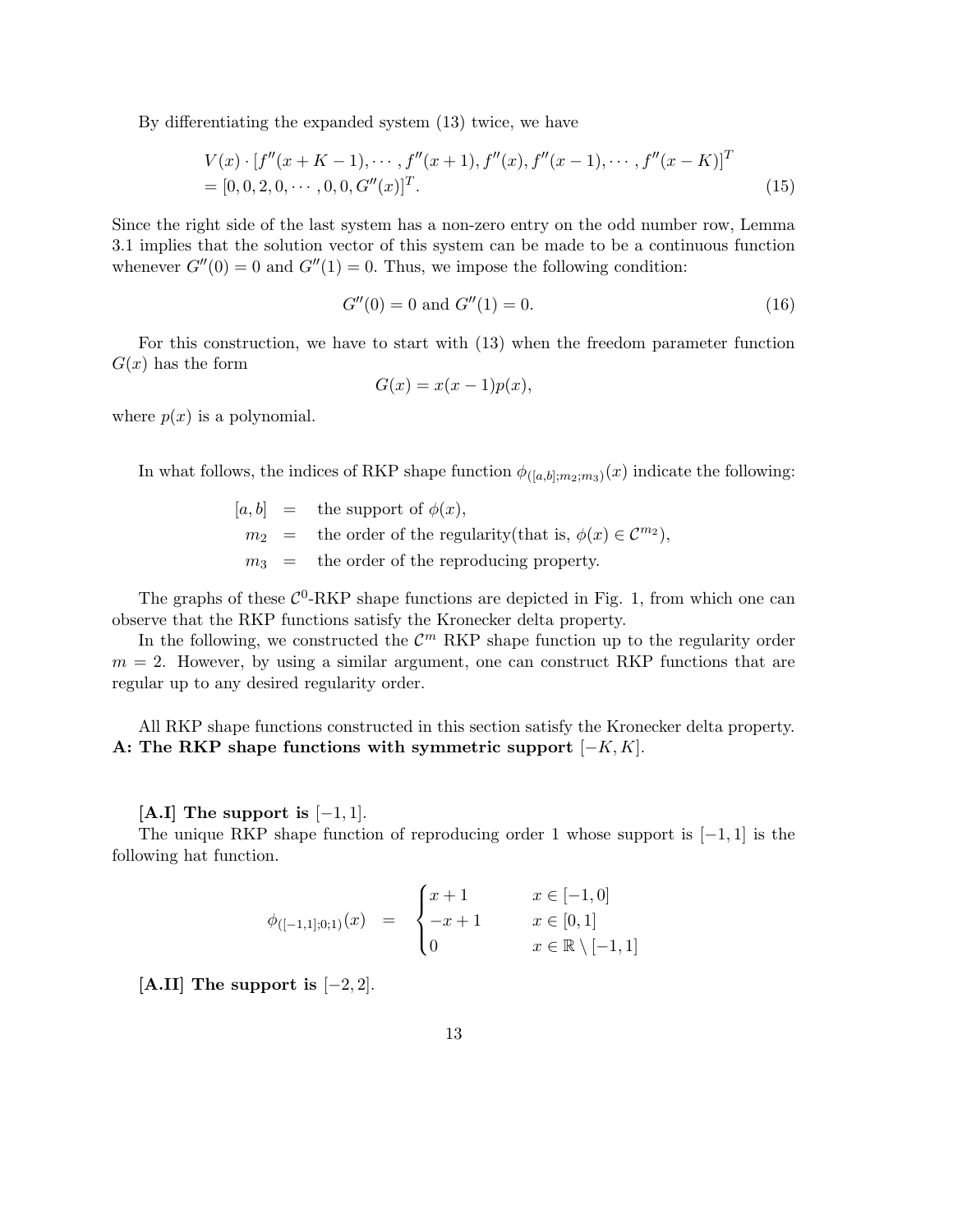We construct the RKP shape functions of various regularity order that have the reproducing property of order  $k \geq 2$ .

Consider the following system

$$
\begin{bmatrix} 1 & 1 & 1 & 1 \\ (x-2) & (x-1) & x & (x+1) \\ (x-2)^2 & (x-1)^2 & x^2 & (x+1)^2 \\ (x-2)^3 & (x-1)^3 & x^3 & (x+1)^3 \end{bmatrix} \cdot \begin{bmatrix} \phi(x-2) \\ \phi(x-1) \\ \phi(x) \\ \phi(x+1) \end{bmatrix} = \begin{bmatrix} 1 \\ 0 \\ 0 \\ G(x) \end{bmatrix}
$$
(17)

We already know that  $G(x)$  must have a factor  $x(x - 1)$ . So it suffices to consider the following case:

$$
G(x) = x(x - 1)p(x)
$$

**Case II.1**  $p(x) = 0$ .

In this case, we obtain the unique  $\mathcal{C}^0$  RKP shape function  $\phi_{([-2,2];0;3)}(x)$  of reproducing order 3.

$$
\phi_{([-2,2];0;3)}(x) = \begin{cases}\n\frac{1}{6}(x+1)(x+2)(x+3) & x \in [-2,-1] \\
-\frac{1}{2}(x-1)(x+1)(x+2) & x \in [-1,0] \\
\frac{1}{2}(x-2)(x-1)(x+1) & x \in [0,1] \\
-\frac{1}{6}(x-3)(x-2)(x-1) & x \in [1,2] \\
0 & x \in \mathbb{R} \setminus [-2,2]\n\end{cases}
$$

**Case II.2**  $p(x) = a_0 + a_1x$ .

In this case, we can construct a  $C<sup>1</sup>$  RKP function of reproducing order 2. In order for the solution of the extended system (17) to be extended to a  $\mathcal{C}^1$ -function,  $p(x)$  is uniquely determined as

$$
a_0 = 1, \quad a_1 = -2.
$$

$$
\phi_{([-2,2];1;2)}(x) = \begin{cases}\n\frac{1}{2}(x+2)^2(x+1) & \in [-2,-1], \\
-\frac{1}{2}(x+1)(3x^2+2x-2) & \in [-1,0], \\
\frac{1}{2}(x-1)(3x^2-2x-2) & \in [0,1], \\
-\frac{1}{2}(x-2)^2(x-1) & \in [1,2], \\
0 & \in \mathbb{R} \setminus [-2,2]\n\end{cases}
$$

**Case II.3**  $p = a_0 + a_1x + a_2x^2 + a_3x^3$ .

In this case, we can construct a  $C^2$  RKP function of reproducing order 2. In order for the solution of the extended system (17) to be extended to a  $\mathcal{C}^2$ -function,  $p(x)$  should be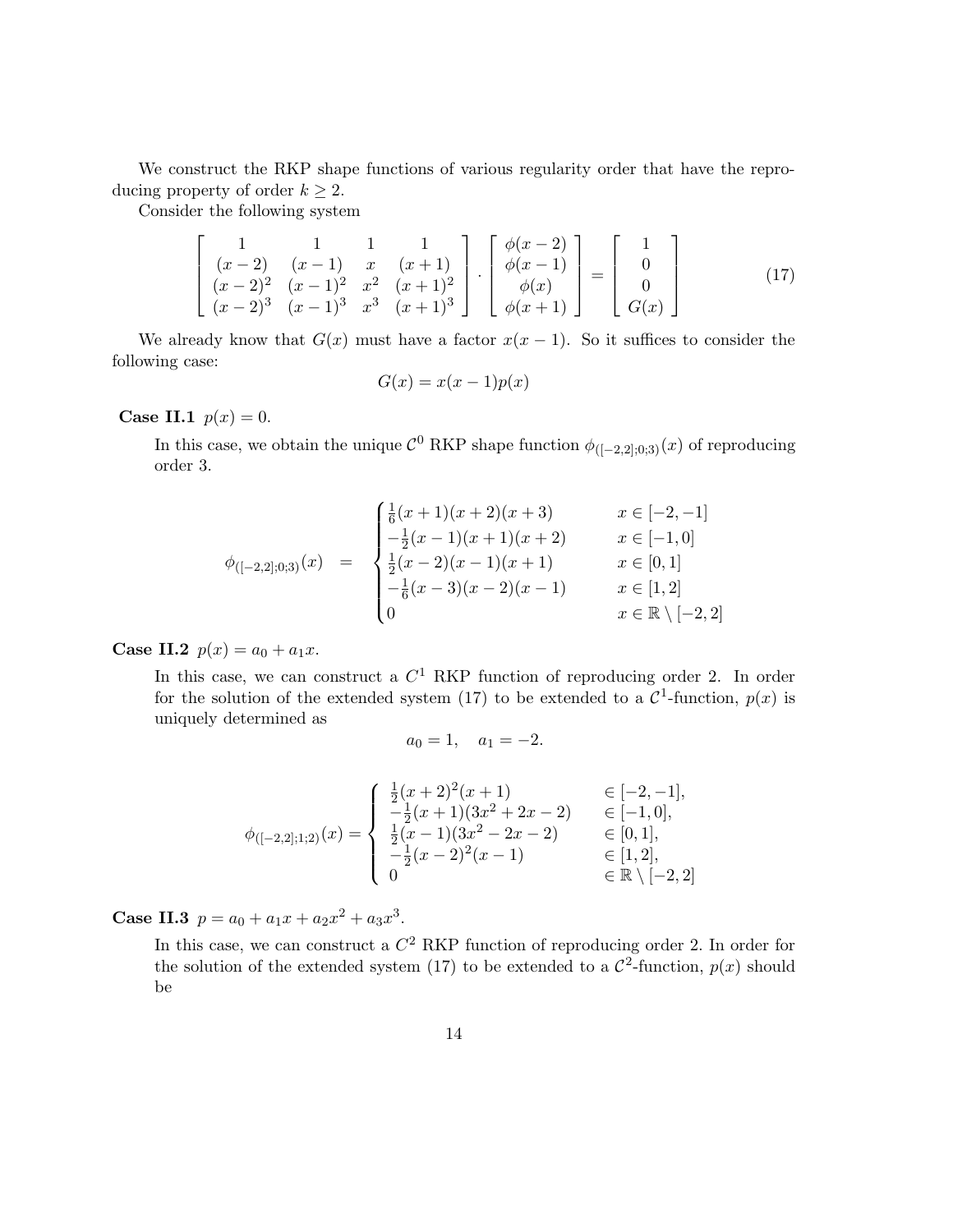$$
a_0 = 1
$$
,  $a_1 = 1$ ,  $a_2 = -9$ ,  $a_3 = 6$ .

$$
\phi_{([-2,2];2;2)}(x) = \begin{cases}\n-\frac{1}{2}(x+2)^3(x+1)(2x+1) & x \in [-2,-1], \\
\frac{1}{2}(x+1)(6x^4+9x^3-2x+2) & x \in [-1,0], \\
-\frac{1}{2}(x-1)(6x^4-9x^3+2x+2) & x \in [0,1], \\
\frac{1}{2}(x-2)^3(x-1)(2x-1) & x \in [1,2], \\
0 & x \in \mathbb{R} \setminus [-2,2]\n\end{cases}
$$

Case II.4  $p(x) = a_0 + a_1x + a_2x^2 + a_3x^3 + a_4x^4 + a_5x^5$ .

In this case, we can construct a  $C^3$  RKP function of reproducing order 2. In order for the solution of the extended system (17) to be extended to a  $\mathcal{C}^1$ -function,  $p(x)$  should be

$$
a_0 = 1
$$
,  $a_1 = 1$ ,  $a_2 = 0$ ,  $a_3 = -30$ ,  $a_4 = 45$ ,  $a_5 = -18$ .

$$
\phi_{([-2,2];3;2)}(x) = \begin{cases}\n\frac{1}{2}(x+2)^4(x+1)(6x^2+9x+4) & x \in [-2,-1], \\
-\frac{1}{2}(x+1)(18x^6+45x^5+30x^4+2x-2) & x \in [-1,0], \\
\frac{1}{2}(x-1)(18x^6-45x^5+30x^4-2x-2) & x \in [0,1], \\
-\frac{1}{2}(x-2)^4(x-1)(6x^2-9x+4) & x \in [1,2], \\
0 & x \in \mathbb{R} \setminus [-2,2]\n\end{cases}
$$

Case II.5  $p(x) = a_0 + a_1x + a_2x^2 + a_3x^3 + a_4x^4 + a_5x^5 + a_6x^6 + a_7x^7$ .

In this case, we can construct a  $C<sup>4</sup>$  RKP function of reproducing order 2. The only choice of  $p(x)$  for the solution of the extended system (17) to have a  $\mathcal{C}^4$  extension is

 $a_0 = 1$ ,  $a_1 = 1$ ,  $a_2 = 0$ ,  $a_3 = 0$ ,  $a_4 = -105$ ,  $a_5 = 252$ ,  $a_6 = -210$ ,  $a_7 = 60$ .

$$
\phi_{([-2,2];4;2)}(x) = \begin{cases}\n-\frac{1}{2}(x+2)^5(x+1)(20x^3+50x^2+44x+13) & x \in [-2,-1], \\
\frac{1}{2}(x+1)(60x^8+210x^7+252x^6+105x^5-2x+2) & x \in [-1,0], \\
-\frac{1}{2}(x-1)(60x^8-210x^7+252x^6-105x^5+2x+2) & x \in [0,1], \\
\frac{1}{2}(x-2)^5(x-1)(20x^3-50x^2+44x-13) & x \in [1,2], \\
0 & x \in \mathbb{R} \setminus [-2,2]\n\end{cases}
$$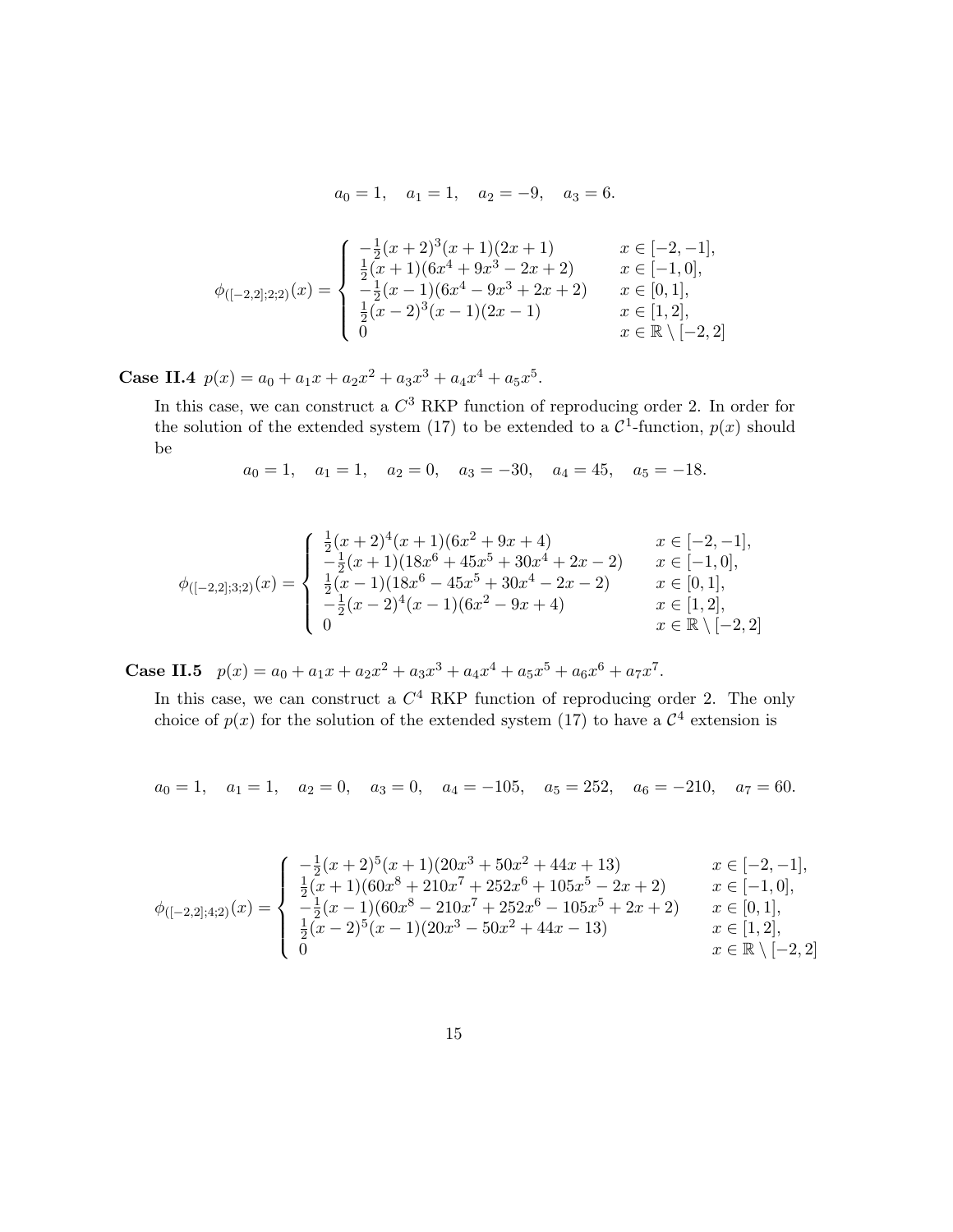## [A.III] The support is  $[-3, 3]$ .

We construct the RKP shape functions of various regularity order that have the reproducing property of order  $k \geq 4$ .

In this case, we have the following equation

$$
V_3(x) \cdot \begin{bmatrix} \phi(x-3) \\ \phi(x-2) \\ \phi(x-1) \\ \phi(x) \\ \phi(x+1) \\ \phi(x+2) \end{bmatrix} = \begin{bmatrix} 1 \\ 0 \\ 0 \\ 0 \\ 0 \\ 0 \\ G(x) \end{bmatrix}, \qquad (18)
$$

where

$$
V_3(x) = \begin{bmatrix} 1 & 1 & 1 & 1 & 1 & 1 \\ (x-3) & (x-2) & (x-1) & x & (x+1) & (x+2) \\ (x-3)^2 & (x-2)^2 & (x-1)^2 & x^2 & (x+1)^2 & (x+2)^2 \\ (x-3)^3 & (x-2)^3 & (x-1)^3 & x^3 & (x+1)^3 & (x+2)^3 \\ (x-3)^4 & (x-2)^4 & (x-1)^4 & x^4 & (x+1)^4 & (x+2)^4 \\ (x-3)^5 & (x-2)^5 & (x-1)^5 & x^5 & (x+1)^5 & (x+2)^5 \end{bmatrix}
$$

As before, it suffices to consider the following case:

$$
G(x) = x(x - 1)p(x)
$$

Case III.1  $p(x) = 0$ .

In this case, we obtain the unique  $C^0$  RKP shape function  $\phi_{([-3,3];0;5)}$  of reproducing order 5.

$$
\phi_{([-3,3],0,5)}(x) = \begin{cases}\n\frac{1}{120}(x+1)(x+2)(x+3)(x+4)(x+5) & x \in [-3,-2] \\
-\frac{1}{24}(x-1)(x+1)(x+2)(x+3)(x+4) & x \in [-2,-1] \\
\frac{1}{12}(x-2)(x-1)(x+1)(x+2)(x+3) & x \in [-1,0] \\
-\frac{1}{12}(x-3)(x-2)(x-1)(x+1)(x+2) & x \in [0,1] \\
\frac{1}{24}(x-4)(x-3)(x-2)(x-1)(x+1) & x \in [1,2] \\
-\frac{1}{120}(x-5)(x-4)(x-3)(x-2)(x-1) & x \in [2,3] \\
0 & x \in \mathbb{R} \setminus [-3,3]\n\end{cases}
$$

**Case III.2**  $p(x) = a_0 + a_1x$ .

In this case, we can construct a  $C<sup>1</sup>$  RKP function of reproducing order 4. The only choice of  $p(x)$  for the solution of the extended system (18) to have a  $\mathcal{C}^1$  extension is

$$
a_0 = 4, \quad a_1 = -8.
$$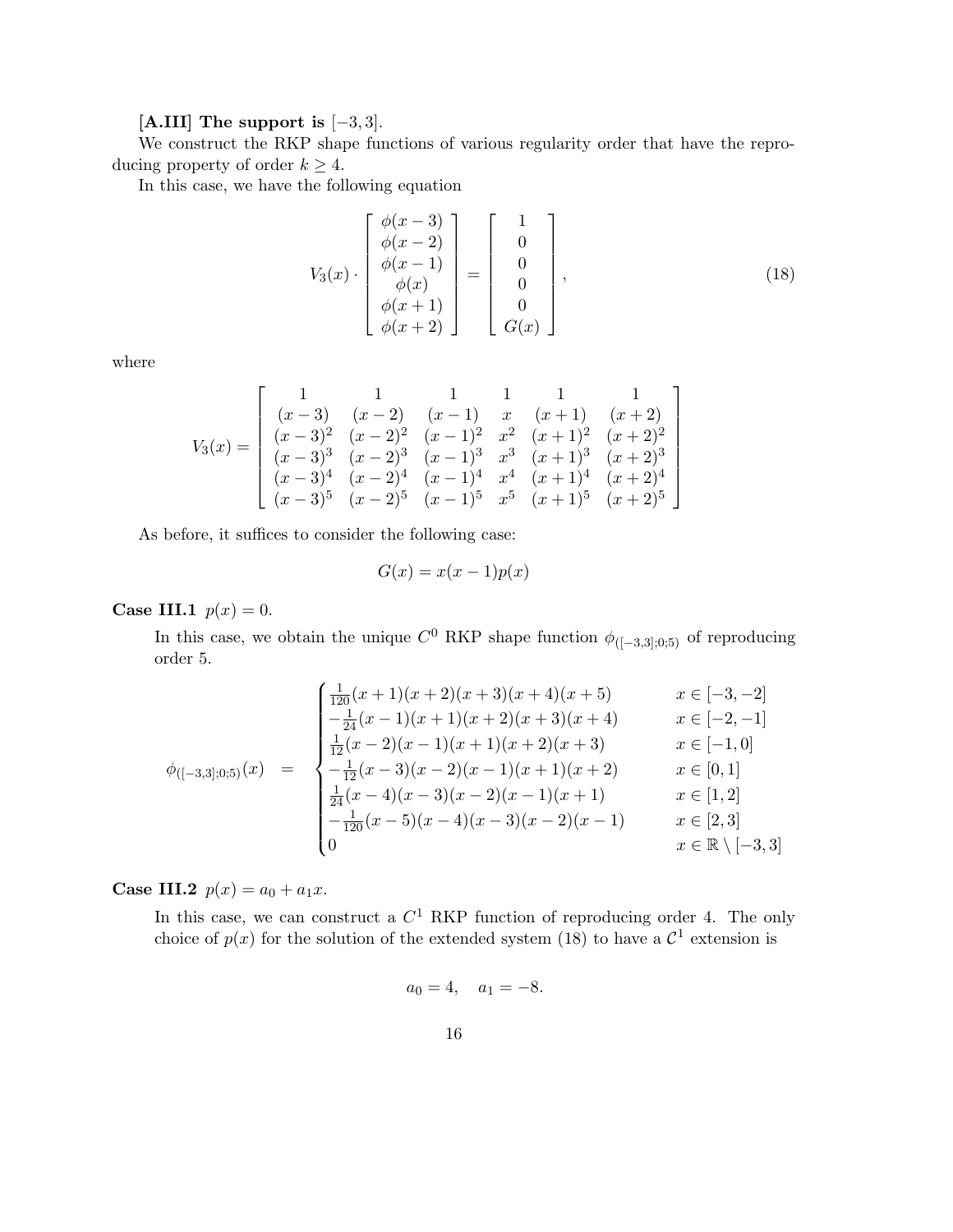$$
\phi_{([-3,3];1;4)}(x) = \begin{cases}\n\frac{1}{120}x(2+x)(3+x)^2(7+x) & x \in [-3,-2], \\
-\frac{1}{24}(1+x)(2+x)(-24-3x+6x^2+x^3) & x \in [-2,-1], \\
\frac{1}{12}(1+x)(12-12x-15x^2+2x^3+x^4) & x \in [-1,0], \\
-\frac{1}{12}(-1+x)(12+12x-15x^2-2x^3+x^4) & x \in [0,1], \\
\frac{1}{24}(-2+x)(-1+x)(24-3x-6x^2+x^3) & x \in [1,2], \\
-\frac{1}{120}(-7+x)(-3+x)^2(-2+x)x & x \in [2,3], \\
0 & x \in \mathbb{R} \setminus [-3,3]\n\end{cases}
$$

Case III.3  $p(x) = a_0 + a_1x + a_2x^2 + a_3x^3$ .

In this case, we can construct a  $C^2$  RKP function of reproducing order 4. The only choice of  $p(x)$  for the solution of the extended system (18) to have a  $\mathcal{C}^2$  extension is

$$
a_0 = 4
$$
,  $a_1 = 4$ ,  $a_2 = -36$ ,  $a_3 = 24$ .

$$
\phi_{([-3,3];2;4)}(x) = \begin{cases}\n\frac{1}{24}(2+x)(3+x)^3(8+5x) & x \in [-3,-2], \\
-\frac{1}{24}(1+x)(2+x)(48+153x+114x^2+25x^3) & x \in [-2,-1], \\
\frac{1}{12}(1+x)(12-12x-3x^2+38x^3+25x^4) & x \in [-1,0], \\
-\frac{1}{12}(-1+x)(12+12x-3x^2-38x^3+25x^4) & x \in [0,1], \\
\frac{1}{24}(-2+x)(-1+x)(-48+153x-114x^2+25x^3) & x \in [1,2], \\
-\frac{1}{24}(-3+x)^3(-2+x)(-8+5x) & x \in [2,3], \\
0 & x \in \mathbb{R} \setminus [-3,3]\n\end{cases}
$$

[A.IV] The support is  $[-4, 4]$ .

We construct the RKP shape functions of various regularity order that satisfy the reproducing property of order  $k \geq 6$ .

We consider the following equation:

$$
V_4(x) \cdot \begin{bmatrix} \phi(x-4) \\ \phi(x-3) \\ \phi(x-2) \\ \phi(x-1) \\ \phi(x) \\ \phi(x+1) \\ \phi(x+2) \\ \phi(x+3) \end{bmatrix} = \begin{bmatrix} 1 \\ 0 \\ 0 \\ 0 \\ 0 \\ 0 \\ 0 \\ G(x) \end{bmatrix}, \qquad (19)
$$

where  $V_4(x)$  is the  $8 \times 8$  Vandermonde matrix.

It suffices to consider the following case:

$$
G(x) = x(x - 1)p(x)
$$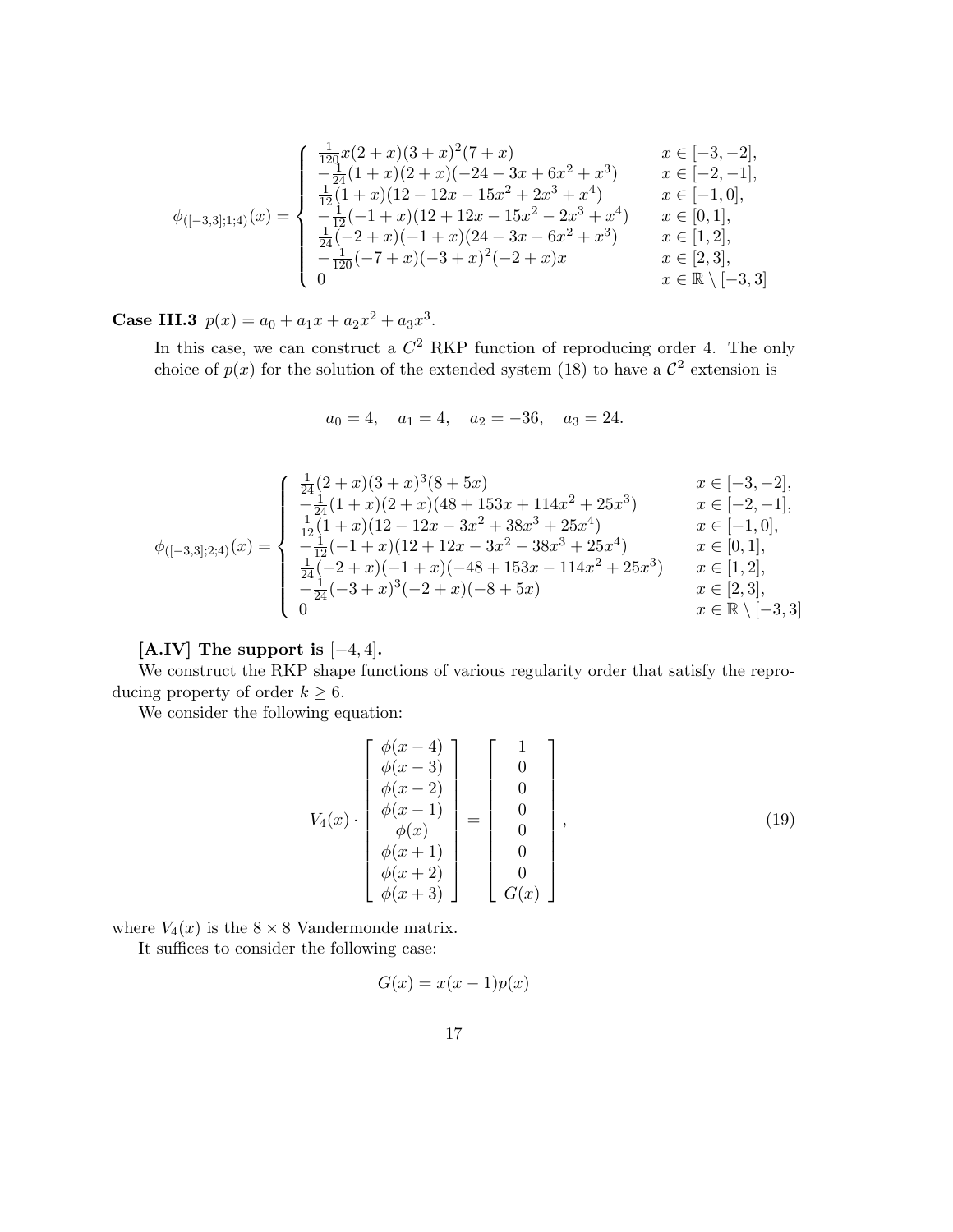Case IV.1  $p(x) = 0$ .

In this case, we obtain the unique  $C^0$  RKP function  $\phi_{([-4,4];0,7)}$  of reproducing order 7.

$$
\begin{array}{llll} \phi_{([-4,4];0;7)}(x)=\\ \begin{cases} \frac{1}{5040}(1+x)(2+x)(3+x)(4+x)(5+x)(6+x)(7+x) & x\in [-4,-3],\\ -\frac{1}{720}(-1+x)(1+x)(2+x)(3+x)(4+x)(5+x)(6+x) & x\in [-3,-2],\\ \frac{1}{240}(-2+x)(-1+x)(1+x)(2+x)(3+x)(4+x)(5+x) & x\in [-2,-1],\\ -\frac{1}{144}(-3+x)(-2+x)(-1+x)(1+x)(2+x)(3+x)(4+x) & x\in [-1,0],\\ \frac{1}{144}(-4+x)(-3+x)(-2+x)(-1+x)(1+x)(2+x)(3+x) & x\in [0,1],\\ -\frac{1}{240}(-5+x)(-4+x)(-3+x)(-2+x)(-1+x)(1+x)(2+x) & x\in [1,2],\\ \frac{1}{720}(-6+x)(-5+x)(-4+x)(-3+x)(-2+x)(-1+x)(1+x) & x\in [2,3],\\ \frac{1}{75040}(-7+x)(-6+x)(-5+x)(-4+x)(-3+x)(-2+x)(-1+x) & x\in [3,4],\\ 0 & x\in \mathbb{R}\setminus [-4,4] \end{cases}
$$

**Case IV.2**  $p(x) = a_0 + a_1x$ .

In this case, we can construct  $C^1$  RKP function of reproducing order 6. The only choice of  $p(x)$  for the solution of the extended system (19) to have a  $\mathcal{C}^1$  extension is

$$
a_0 = -36, \quad a_1 = 72.
$$

$$
\begin{array}{ll} \phi_{([-4,4];1;6)}(x)=\\ \begin{cases} \frac{1}{5040}(3+x)(4+x)^2(168+187x+95x^2+17x^3+x^4) & x\in [-4,-3],\\ -\frac{1}{720}(2+x)(3+x)(60-2x+105x^2+73x^3+15x^4+x^5) & x\in [-3,-2],\\ \frac{1}{240}(1+x)(2+x)(228-14x-57x^2+13x^3+9x^4+x^5) & x\in [-2,-1],\\ -\frac{1}{144}(1+x)(-144+144x+160x^2-39x^3-17x^4+3x^5+x^6) & x\in [-1,0],\\ \frac{1}{144}(-1+x)(-144-144x+160x^2+39x^3-17x^4-3x^5+x^6) & x\in [0,1],\\ -\frac{1}{240}(-2+x)(-1+x)(-228-14x+57x^2+13x^3-9x^4+x^5) & x\in [1,2],\\ \frac{1}{720}(-3+x)(-2+x)(-60-2x-105x^2+73x^3-15x^4+x^5) & x\in [2,3],\\ \frac{1}{75040}(-4+x)^2(-3+x)(168-187x+95x^2-17x^3+x^4) & x\in [3,4],\\ x\in \mathbb{R}\setminus [-4,4] \end{cases} \end{array}
$$

**Case IV.3**  $p(x) = a_0 + a_1x + a_2x^2 + a_3x^3$ .

In this case, we can construct  $\mathcal{C}^2$  RKP functions of reproducing order 6. The only choice of  $p(x)$  for the solution of the extended system (19) to have a  $\mathcal{C}^2$  extension is

 $a_0 = -36$ ,  $a_1 = -36$ ,  $a_2 = 324$ ,  $a_3 = -216$ .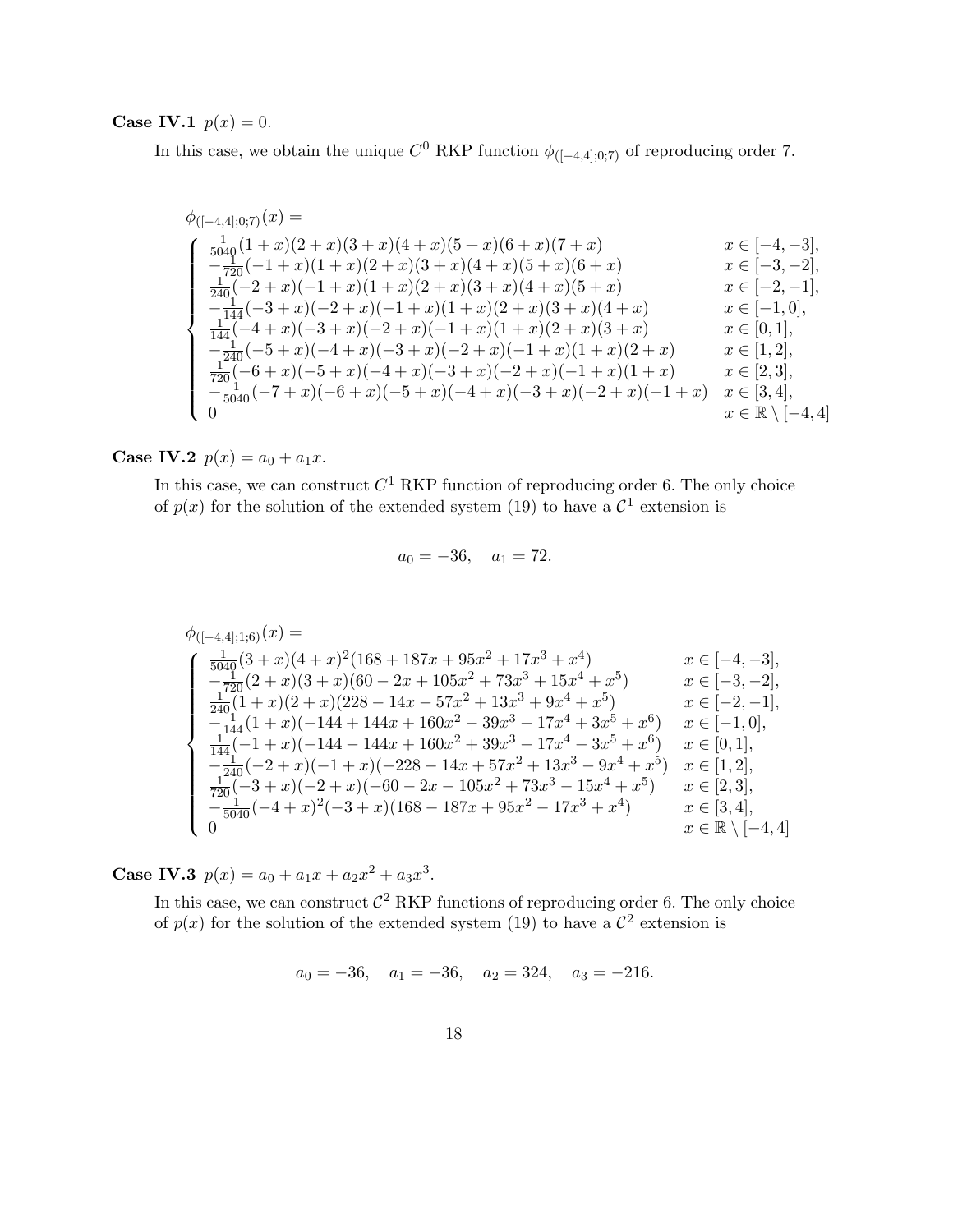$$
\phi_{([-4,4];2;6)}(x) =
$$
\n
$$
\begin{cases}\n\frac{1}{5040}(4+x)^3(3+x)(-525-173x+13x^2+x^3) & x \in [-4,-3], \\
-\frac{1}{720}(3+x)(2+x)(-3180-3998x-1515x^2-143x^3+15x^4+x^5) & x \in [-3,-2], \\
\frac{1}{240}(2+x)(1+x)(-420-1418x-1029x^2-203x^3+9x^4+x^5) & x \in [-2,-1], \\
-\frac{1}{144}(1+x)(-144+144x+52x^2-363x^3-233x^4+3x^5+x^6) & x \in [-1,0], \\
\frac{1}{144}(-1+x)(-144-144x+52x^2+363x^3-233x^4-3x^5+x^6) & x \in [0,1], \\
-\frac{1}{240}(-2+x)(-1+x)(420-1418x+1029x^2-203x^3-9x^4+x^5) & x \in [1,2], \\
\frac{1}{720}(-3+x)(-2+x)(3180-3998x+1515x^2-143x^3-15x^4+x^5) & x \in [2,3], \\
-\frac{1}{5040}(-4+x)^3(-3+x)(525-173x-13x^2+x^3) & x \in [3,4], \\
0 & x \in \mathbb{R} \setminus [-4,4]\n\end{cases}
$$

B: The RKP shape functions with non symmetric support  $[-K, K + 1], [-K 1, K$ .

Since a shape function with support  $[-K-1, K]$  can be obtained from that on  $[-K, K+1]$ by flipping it over with respect to the  $y$ -axis, we only construct the RKP shape functions with support  $[-K, K + 1]$ .

All RKP shape functions constructed in the following has the Kronecker delta property.  $[B.V]$  The support is  $[-1, 2]$ .

When the support is  $[-1, 2]$ , we also construct RKP shape functions that have the reproducing property of order  $k \geq 1$ .

In this case, we have the following equation

$$
\begin{bmatrix} 1 & 1 & 1 \ (x-1) & x & (x+1) \ (x-1)^2 & x^2 & (x+1)^2 \end{bmatrix} \cdot \begin{bmatrix} \phi(x-1) \\ \phi(x) \\ \phi(x+1) \end{bmatrix} = \begin{bmatrix} 1 \\ 0 \\ G(x) \end{bmatrix}
$$
 (20)

We already know that  $G(x)$  must have a factor  $x(x - 1)$ . So it suffices to consider the following case:

$$
G(x) = x(x-1)p(x)
$$

**Case V.1**  $p(x) = 0$ .

In this case, we obtain the unique  $C^0$  RKP function of the reproducing property of maximal order 2.

$$
\phi_{([-1,2];0;2)}(x) = \begin{cases} \frac{1}{2}(1+x)(2+x) & x \in [-1,0], \\ -(-1+x)(1+x) & x \in [0,1], \\ \frac{1}{2}(-2+x)(-1+x) & x \in [1,2], \\ 0 & x \in \mathbb{R} \setminus [-1,2] \end{cases}
$$

**Case V.2**  $p(x) = a_0 + a_1x$ .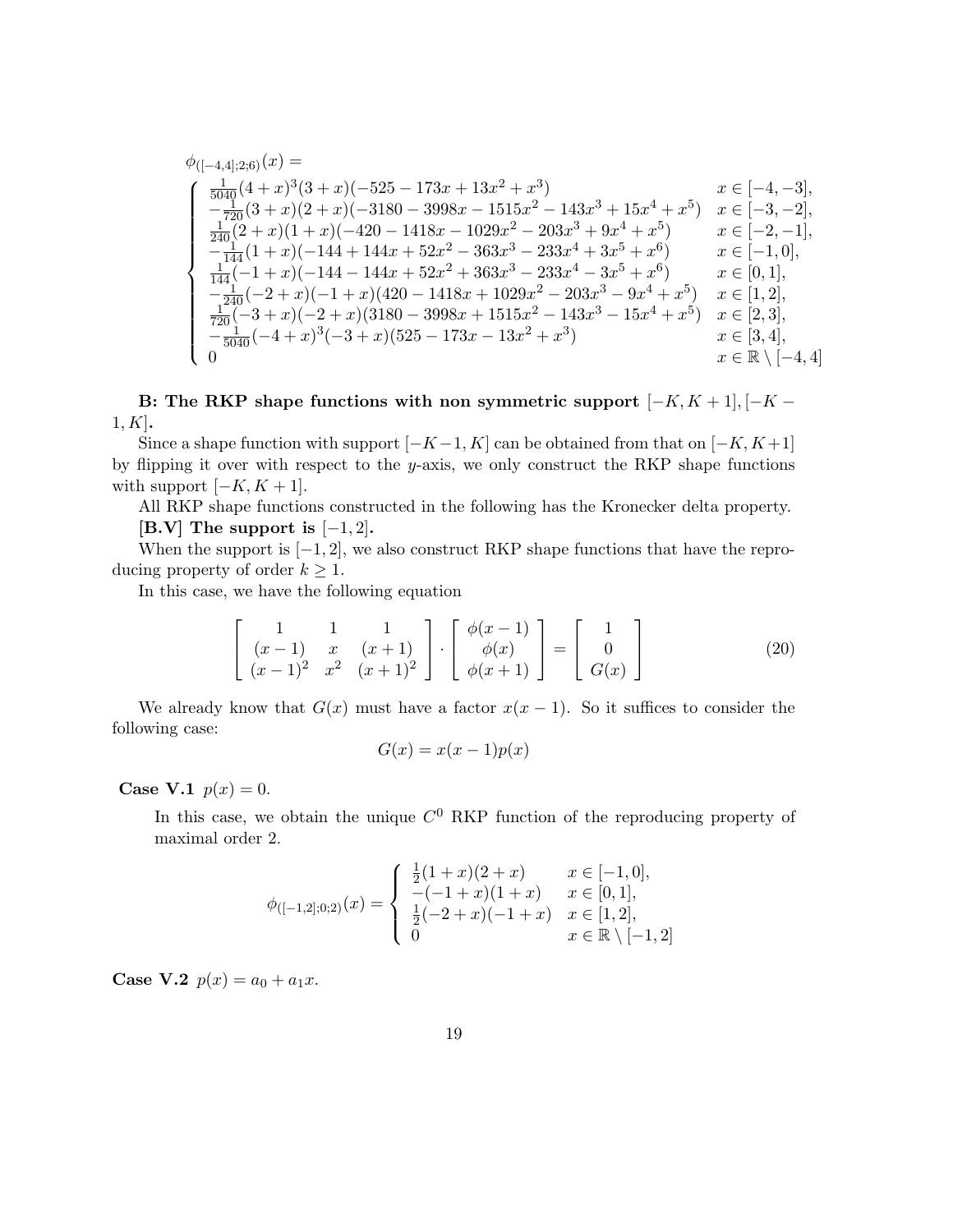In this case, we can construct a  $C^1$  RKP function of reproducing order 1. The only choice of  $p(x)$  for the solution of the extended system (20) to have a  $\mathcal{C}^1$  extension is

$$
a_0 = -1, a_1 = 2.
$$

$$
\phi_{([-1,2];1;1)}(x) = \begin{cases}\n-(-1+x)(1+x)^2 & x \in [-1,0], \\
(-1+x)(-1-2x+2x^2) & x \in [0,1], \\
-(-2+x)^2(-1+x) & x \in [1,2], \\
0 & x \in \mathbb{R} \setminus [-1,2]\n\end{cases}
$$

Case V.3  $p = a_0 + a_1x + a_2x^2 + a_3x^3$ .

In this case, we can construct a  $C^2$  RKP function of reproducing order 1. The only choice of  $p(x)$  for the solution of the extended system (20) to have  $\mathcal{C}^2$  extension is

$$
a_0 = -1, \ a_1 = -2, \ a_2 = 10, \ a_3 = -6.
$$

$$
\phi_{([-1,2];2;1)}(x) = \begin{cases}\n\frac{1}{2}(1+x)(2+8x^3+6x^4) & x \in [-1,0], \\
-(-1+x)(1+2x+2x^2-10x^3+6x^4) & x \in [0,1], \\
\frac{1}{2}(-2+x)(-1+x)(-16+40x-28x^2+6x^3) & x \in [1,2], \\
0 & x \in \mathbb{R} \setminus [-1,2]\n\end{cases}
$$

#### [B.VI] The support is  $[-2, 3]$ .

In this case, we construct the RKP shape functions of reproducing order  $k \geq 3$ . We consider the following equation

$$
\begin{bmatrix}\n1 & 1 & 1 & 1 & 1 \\
(x-2) & (x-1) & x & (x+1) & (x+2) \\
(x-2)^2 & (x-1)^2 & x^2 & (x+1)^2 & (x+2)^2 \\
(x-2)^3 & (x-1)^3 & x^3 & (x+1)^3 & (x+2)^3 \\
(x-2)^4 & (x-1)^4 & x^4 & (x+1)^4 & (x+2)^4\n\end{bmatrix}\n\cdot\n\begin{bmatrix}\n\phi(x-2) \\
\phi(x-1) \\
\phi(x) \\
\phi(x+1) \\
\phi(x+2)\n\end{bmatrix}\n=\n\begin{bmatrix}\n1 \\
0 \\
0 \\
0 \\
0 \\
G(x)\n\end{bmatrix}
$$
\n(21)

We already know that  $G(x)$  must have a factor  $x(x - 1)$ . So it suffices to consider the following case:

$$
G(x) = x(x - 1)p(x)
$$

**Case VI.1**  $p(x) = 0$ .

In this case, we obtain the unique  $C^0$  RKP function of maximal reproducing order 4.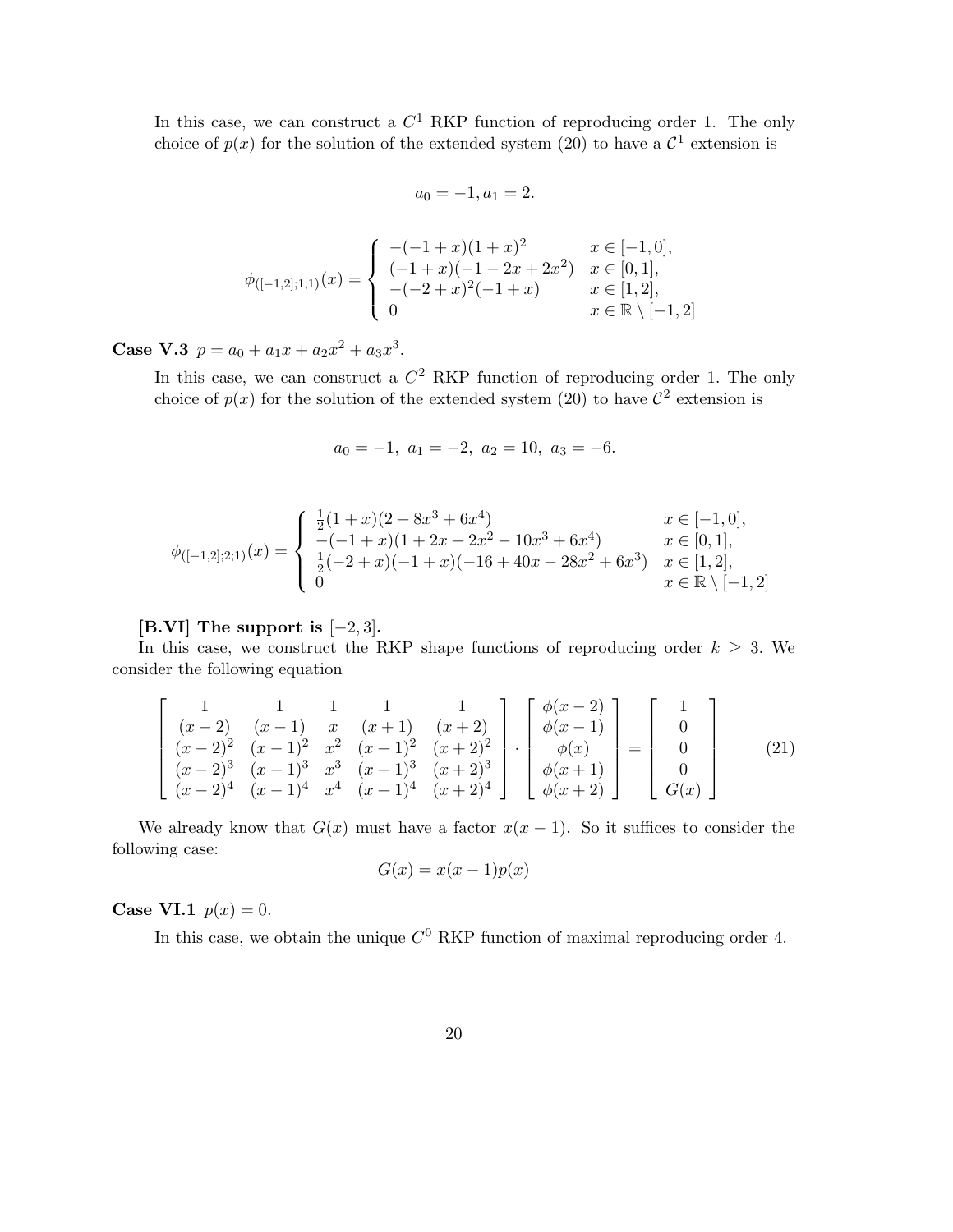$$
\phi_{([-2,3],0;4)}(x) = \begin{cases}\n\frac{1}{24}(1+x)(2+x)(3+x)(4+x) & x \in [-2,-1], \\
-\frac{1}{6}(-1+x)(1+x)(2+x)(3+x) & x \in [-1,0], \\
\frac{1}{4}(-2+x)(-1+x)(1+x)(2+x) & x \in [0,1], \\
-\frac{1}{6}(-3+x)(-2+x)(-1+x)(1+x) & x \in [1,2], \\
\frac{1}{24}(-4+x)(-3+x)(-2+x)(-1+x) & x \in [2,3], \\
0 & x \in \mathbb{R} \setminus [-2,3]\n\end{cases}
$$

**Case VI.2**  $p(x) = a_0 + a_1x$ .

In this case, we can construct a  $C<sup>1</sup>$  RKP function of reproducing order 3. The only choice of  $p(x)$  for the solution of the extended system (21) to have  $\mathcal{C}^1$  extension is

$$
a_0 = 2, \ a_1 = -4.
$$

$$
\phi_{([-2,3];1;3)}(x) = \begin{cases}\n\frac{1}{24}(1+x)(2+x)(18+11x+x^2) & x \in [-2,-1], \\
-\frac{1}{6}(1+x)(-6+3x+8x^2+x^3) & x \in [-1,0], \\
\frac{1}{4}(-1+x)(-4-6x+5x^2+x^3) & x \in [0,1], \\
-\frac{1}{6}(-2+x)(-1+x)(-9+2x+x^2) & x \in [1,2], \\
\frac{1}{24}(-3+x)(-2+x)(-6-x+x^2) & x \in [2,3], \\
0 & x \in \mathbb{R} \setminus [-2,3]\n\end{cases}
$$

Case VI.3  $p = a_0 + a_1x + a_2x^2 + a_3x^3$ .

In this case, we can construct a  $C^2$  RKP function of reproducing order 3. The only choice of  $p(x)$  for the solution of the extended system (21) to have a  $\mathcal{C}^2$  extension is

$$
a_0 = 2, \ a_1 = 3, \ a_2 = -19, \ a_3 = 12.
$$

$$
\phi_{([-2,3];2;3)}(x) = \begin{cases}\n-\frac{1}{24}(1+x)(2+x)(16+64x+52x^2+12x^3) & x \in [-2,-1], \\
\frac{1}{6}(1+x)(6-3x-3x^2+16x^3+12x^4) & x \in [-1,0], \\
-\frac{1}{4}(-1+x)(4+6x+2x^2-20x^3+12x^4) & x \in [0,1], \\
\frac{1}{6}(-2+x)(-1+x)(-29+79x-56x^2+12x^3) & x \in [1,2], \\
-\frac{1}{24}(-3+x)(-2+x)(-180+228x-92x^2+12x^3) & x \in [2,3], \\
0 & x \in \mathbb{R} \setminus [-2,3]\n\end{cases}
$$

[B.VII] The support is [−3, 4].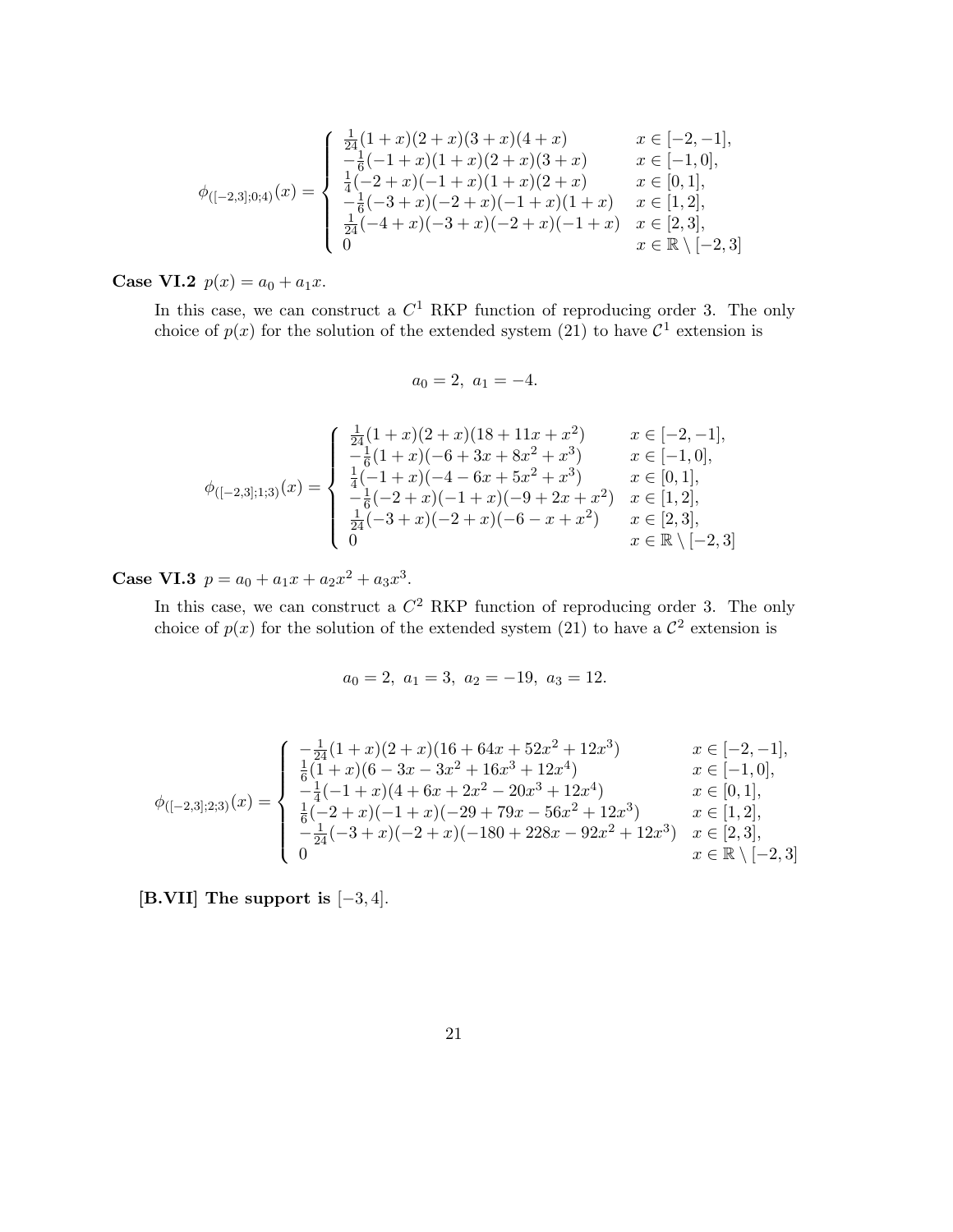In this case, we construct the RKP shape functions of reproducing order  $k \geq 5$ . we consider the following system of equations

$$
\begin{bmatrix}\n1 & 1 & 1 & 1 & 1 & 1 & 1 \\
(x-3) & (x-2) & (x-1) & x & (x+1) & (x+2) & (x+3) \\
(x-3)^2 & (x-2)^2 & (x-1)^2 & x^2 & (x+1)^2 & (x+2)^2 & (x+3)^2 \\
(x-3)^3 & (x-2)^3 & (x-1)^3 & x^3 & (x+1)^3 & (x+2)^3 & (x+3)^3 \\
(x-3)^4 & (x-2)^4 & (x-1)^4 & x^4 & (x+1)^4 & (x+2)^4 & (x+3)^4 \\
(x-3)^5 & (x-2)^5 & (x-1)^5 & x^5 & (x+1)^5 & (x+2)^5 & (x+3)^5 \\
(x-3)^6 & (x-2)^6 & (x-1)^6 & x^6 & (x+1)^6 & (x+2)^6 & (x+3)^6\n\end{bmatrix} \cdot \begin{bmatrix}\n\phi(x-3) \\
\phi(x-2) \\
\phi(x-1) \\
\phi(x) \\
\phi(x+1) \\
\phi(x+2) \\
\phi(x+3)\n\end{bmatrix} = \begin{bmatrix}\n1 \\
0 \\
0 \\
0 \\
0 \\
0 \\
0 \\
0\n\end{bmatrix}.
$$
\n(22)

We already know that  $G(x)$  must have a factor  $x(x - 1)$ . So it suffices to consider the following case:

$$
G(x) = x(x - 1)p(x)
$$

Case VII.1  $p(x) = 0$ .

In this case, we obtain the unique  $C^0$  RKP shape function of of maximal reproducing order 6.

$$
\begin{array}{ll}\n\phi_{([-3,4];0;6)}(x) = \\
& \int \frac{1}{720}(1+x)(2+x)(3+x)(4+x)(5+x)(6+x) & x \in [-3,-2], \\
& \int \frac{-1}{120}(-1+x)(1+x)(2+x)(3+x)(4+x)(5+x) & x \in [-2,-1], \\
& \int \frac{1}{48}(-2+x)(-1+x)(1+x)(2+x)(3+x)(4+x) & x \in [-1,0], \\
& \int \frac{-1}{36}(-3+x)(-2+x)(-1+x)(1+x)(2+x)(3+x) & x \in [0,1], \\
& \int \frac{1}{48}(-4+x)(-3+x)(-2+x)(-1+x)(1+x)(2+x) & x \in [1,2], \\
& \int \frac{-1}{120}(-5+x)(-4+x)(-3+x)(-2+x)(-1+x)(1+x) & x \in [2,3], \\
& \int \frac{1}{720}(-6+x)(-5+x)(-4+x)(-3+x)(-2+x)(-1+x) & x \in [3,4], \\
& x \in \mathbb{R} \setminus [-3,4]\n\end{array}
$$

**Case VII.2**  $p(x) = a_0 + a_1x$ .

In this case, we can construct a  $C<sup>1</sup>$  RKP function of reproducing order 5. The only choice of  $p(x)$  for the solution of the extended system (22) to have a  $\mathcal{C}^1$  extension is

$$
a_0 = -12, \ a_1 = 24.
$$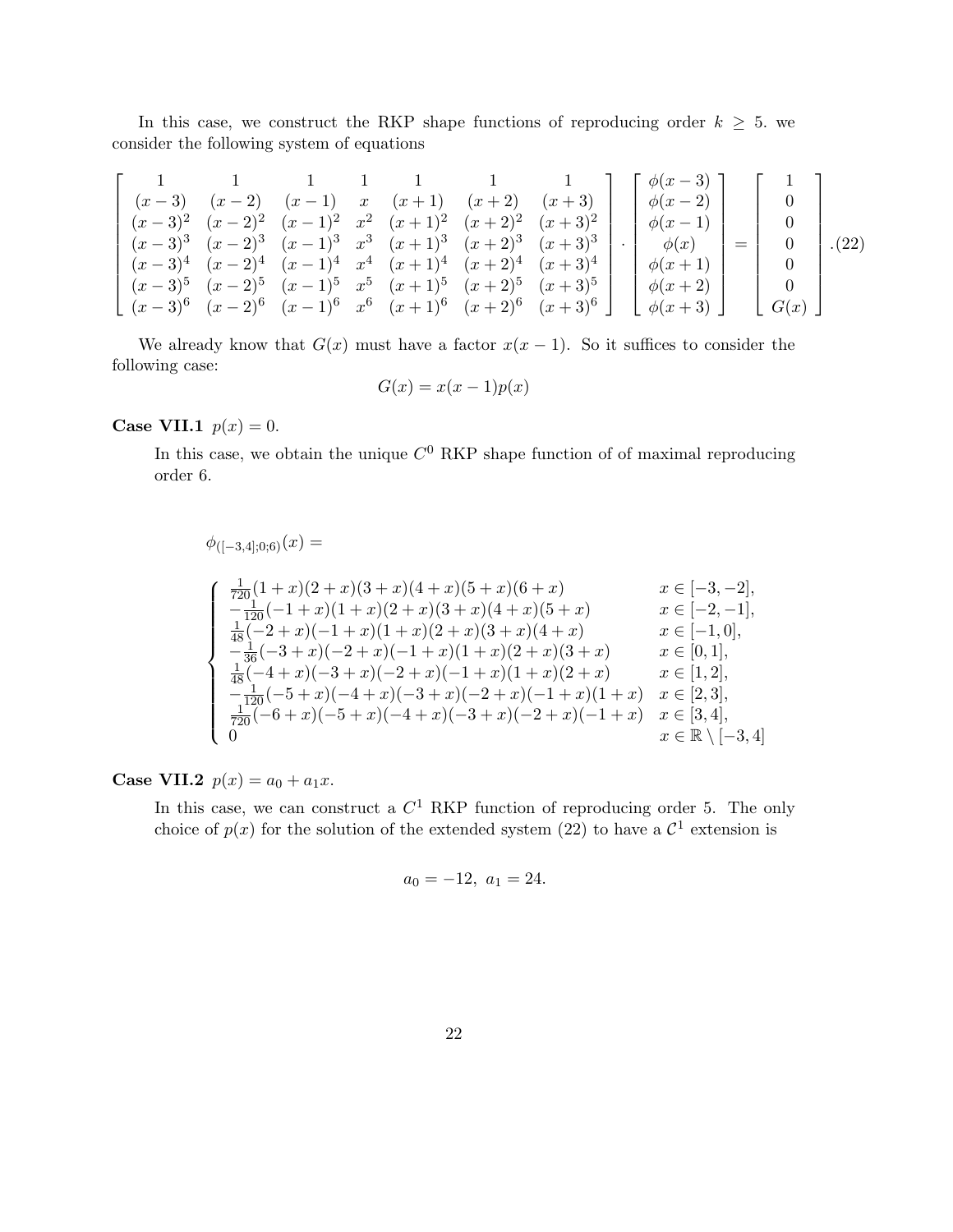$$
\begin{array}{ll}\n\phi_{([-3,4];1;5)}(x) = \\
& \int \frac{1}{720}(2+x)(3+x)(60+170x+89x^2+16x^3+x^4) & x \in [-3,-2], \\
& -\frac{1}{120}(1+x)(2+x)(-96-11x+35x^2+11x^3+x^4) & x \in [-2,-1], \\
& \frac{1}{48}(1+x)(48-32x-60x^2+x^3+6x^4+x^5) & x \in [-1,0], \\
& -\frac{1}{36}(-1+x)(36+48x-37x^2-13x^3+x^4+x^5) & x \in [0,1], \\
& \frac{1}{48}(-2+x)(-1+x)(60-2x-7x^2-4x^3+x^4) & x \in [1,2], \\
& -\frac{1}{120}(-3+x)(-2+x)(40-15x+19x^2-9x^3+x^4) & x \in [2,3], \\
& \frac{1}{720}(-4+x)(-3+x)(144-136x+65x^2-14x^3+x^4) & x \in [3,4], \\
& x \in \mathbb{R} \setminus [-3,4]\n\end{array}
$$

Case VII.3  $p = a_0 + a_1x + a_2x^2 + a_3x^3$ .

In this case, we can construct a  $C^2$  RKP function of reproducing order 5. The only choice of  $p(x)$  for the solution for the extended system (22) to have a  $\mathcal{C}^2$  extension is

$$
a_0 = -12, a_1 = -16, a_2 = 112, a_3 = -72.
$$

$$
\phi_{([-3,4];2;5)}(x) =
$$
\n
$$
\begin{cases}\n\frac{1}{720}(2+x)(3+x)(1116+1482x+625x^2+88x^3+x^4) & x \in [-3,-2], \\
-\frac{1}{120}(1+x)(2+x)(112+445x+355x^2+83x^3+x^4) & x \in [-2,-1], \\
\frac{1}{48}(1+x)(48-32x-28x^2+105x^3+78x^4+x^5) & x \in [-1,0], \\
-\frac{1}{36}(-1+x)(36+48x+3x^2-125x^3+73x^4+x^5) & x \in [0,1], \\
\frac{1}{48}(-2+x)(-1+x)(-164+478x-335x^2+68x^3+x^4) & x \in [1,2], \\
-\frac{1}{120}(-3+x)(-2+x)(-1064+1337x-525x^2+63x^3+x^4) & x \in [2,3], \\
\frac{1}{720}(-4+x)(-3+x)(-2928+2520x-695x^2+58x^3+x^4) & x \in [3,4], \\
0 & x \in \mathbb{R} \setminus [-3,4]\n\end{cases}
$$

The  $\mathcal{C}^2$ -RKP shape functions,  $\phi_{([-2,2];2;2)}(x), \phi_{([-3,3];2;4)}(x), \phi_{([-4,4];2;6)}(x)$ , of reproducing order 2, 4, 6 respectively, and their first and second derivatives are plotted in Fig. 2. These  $C<sup>2</sup>$ -RKP shape functions are tested by applying to a fourth order equation in the following subsection.

[C] Another approach for the constructions of closed form RKP shape functions that may not satisfy the Kronecker delta property.

It follows from Theorem 3.1 that for a given support  $[-K, K]$ , the  $\mathcal{C}^0$ - RKP shape function exits and has the reproducing property of order  $2K - 1$ .

In the previous constructions, one order of reproducing property was sacrificed in order to get smoother RKP shape functions.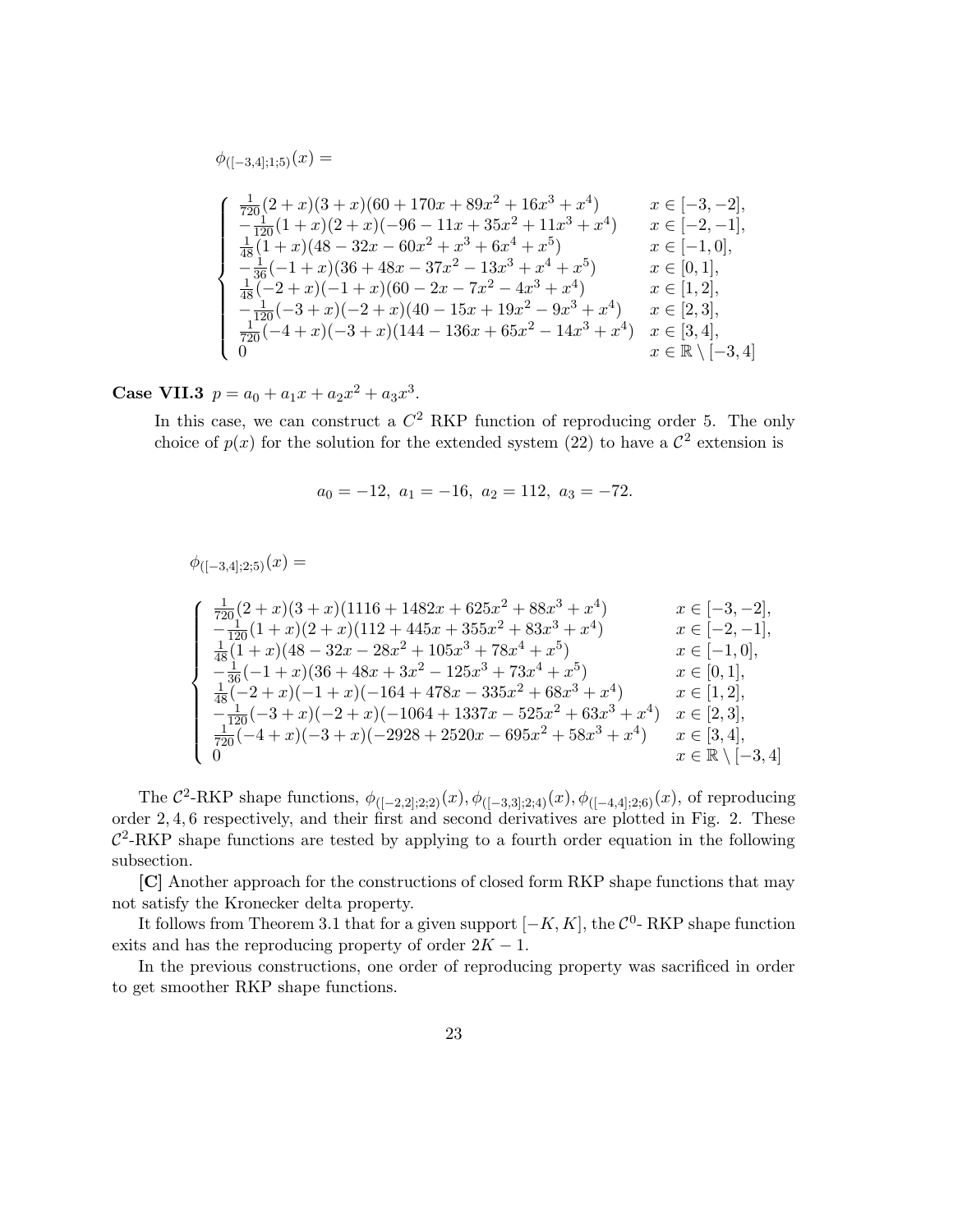

Figure 1: The continuous piecewise polynomial RKP shape functions of order  $k =$ 1, 2, 3, 4, 5, 6 (Left to Right and Top to Bottom).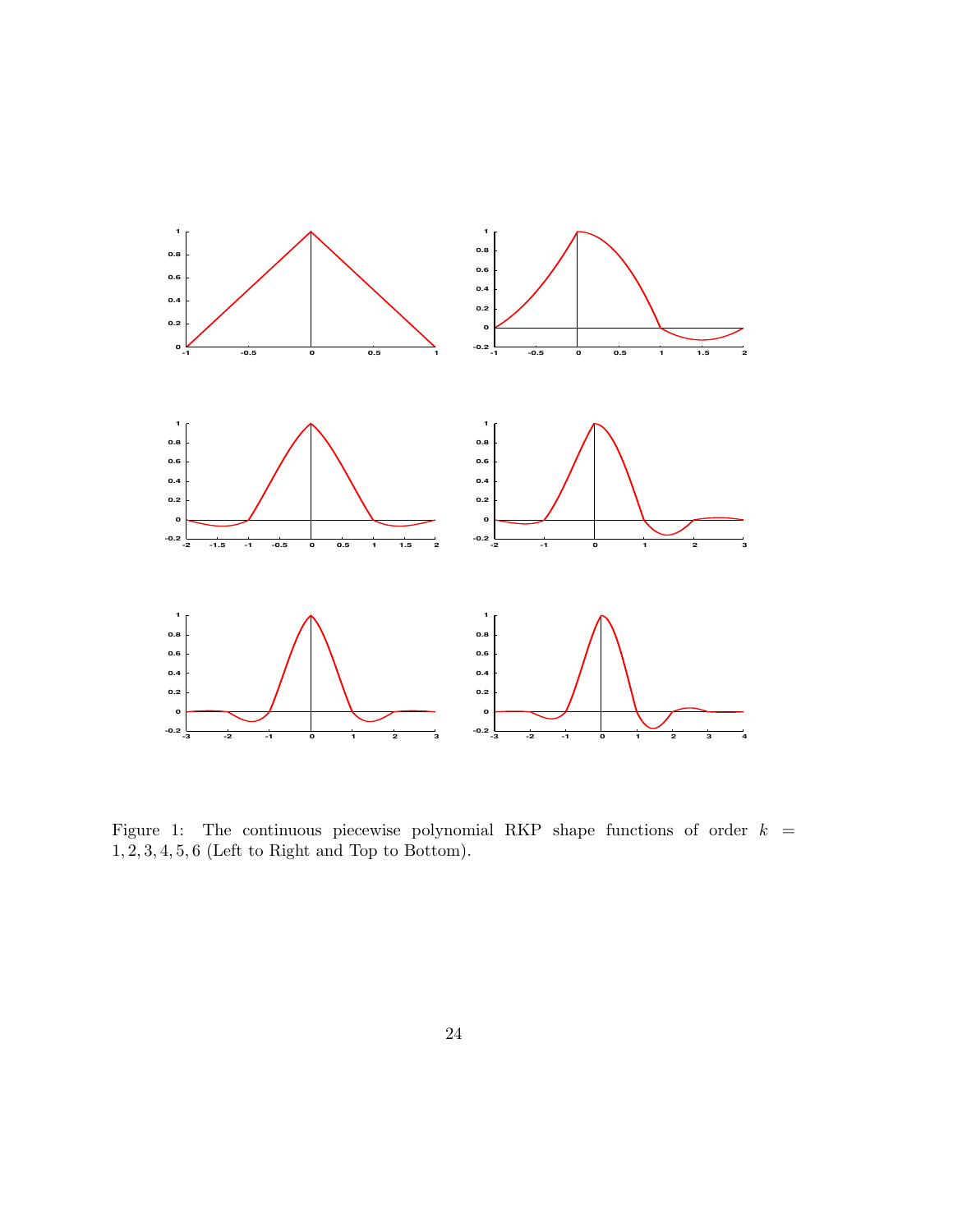

Figure 2:  $\phi_{([-2,2];2;2)}(x), \phi_{([-3,3];2;4)}(x), \phi_{([-4,4];2;6)}(x)$ , and their first and second derivatives.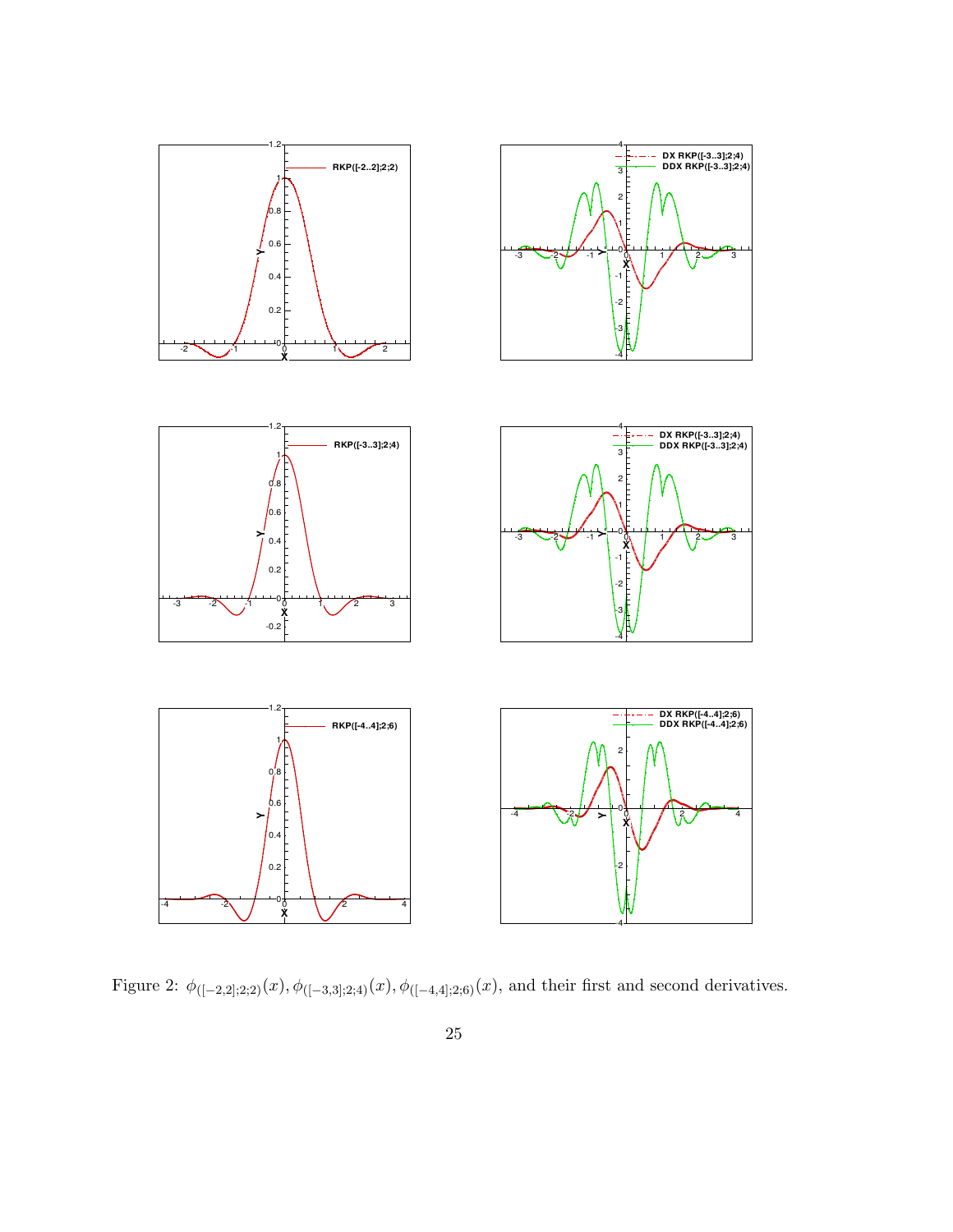Now in order to improve the regularity of the  $\mathcal{C}^0$ - RKP shape function of reproducing order  $2K-1$ , we extend the support to be  $[-(K+1),(K+1)]$  so that it can contains enough particles.

Then one can surely have a smooth RKP shape function of order  $2K - 1$  by using the standard method (5) and (6) because the support of the chosen weight function contains enough number of particles for the moment matrix  $M(x)$  to be non-singular. However, a closed form RKP shape function is not guaranteed.

Suppose  $\phi(x)$  is a RKP shape function of reproducing order  $l < 2K + 1$  and its support is  $[-(K+1),(K+1)]$ .

Then by taking derivative of both sides of the definition (10), one can have the following systems of linear equations for  $x \in (0,1)$ :

$$
S_l: \sum_{j=-(K-1)}^{K} (x-j)^{\beta} F_l(x-j) = (-1)^l (l!) \delta_{\beta}^l.
$$
 (23)

The system is under determined if  $(l + 1) < 2(K + 1)$ . In other words, the corresponding coefficient matrices are a  $(l + 1) \times 2(K + 1)$  Vandermonde matrices as follows:

$$
V(x) \cdot \begin{bmatrix} F_l(x+K) \\ \vdots \\ F_l(x) \\ \vdots \\ F_l(x-(K+1)) \end{bmatrix} = \begin{bmatrix} 0 \\ \vdots \\ (-1)^l l! \end{bmatrix}, \qquad (24)
$$

where  $V(x)$  is a rectangular Vandemode matrix

$$
\left[\begin{array}{ccccccccc} 1 & \cdots & 1 & 1 & \cdots & 1 & 1 \\ (x+K) & \cdots & (x+1) & x & \cdots & (x-K) & (x-(K+1)) \\ \vdots & \vdots & \vdots & \vdots & \vdots & \vdots & \vdots \\ (x+K)^{l} & \cdots & (x+1)^{l} & x^{l} & \cdots & (x-K)^{l} & (x-(K+1))^{l} \end{array}\right].
$$

There are many ways to expand  $V(x)$  to be an invertible square matrix. However, not all expansions yield RKP shape functions. The following expansions are able to produce optimally regular RKP shape functions.

In order to make the under determined system (23) to be exactly determined,

- 1. add  $2(K+1) (l+1)$  additional equations to the bottom of the system;
- 2. add  $2(K+1) (l+1)$  additional equations to the top of the system;
- 3. add some additional equations to the top and some additional equations to the bottom of the system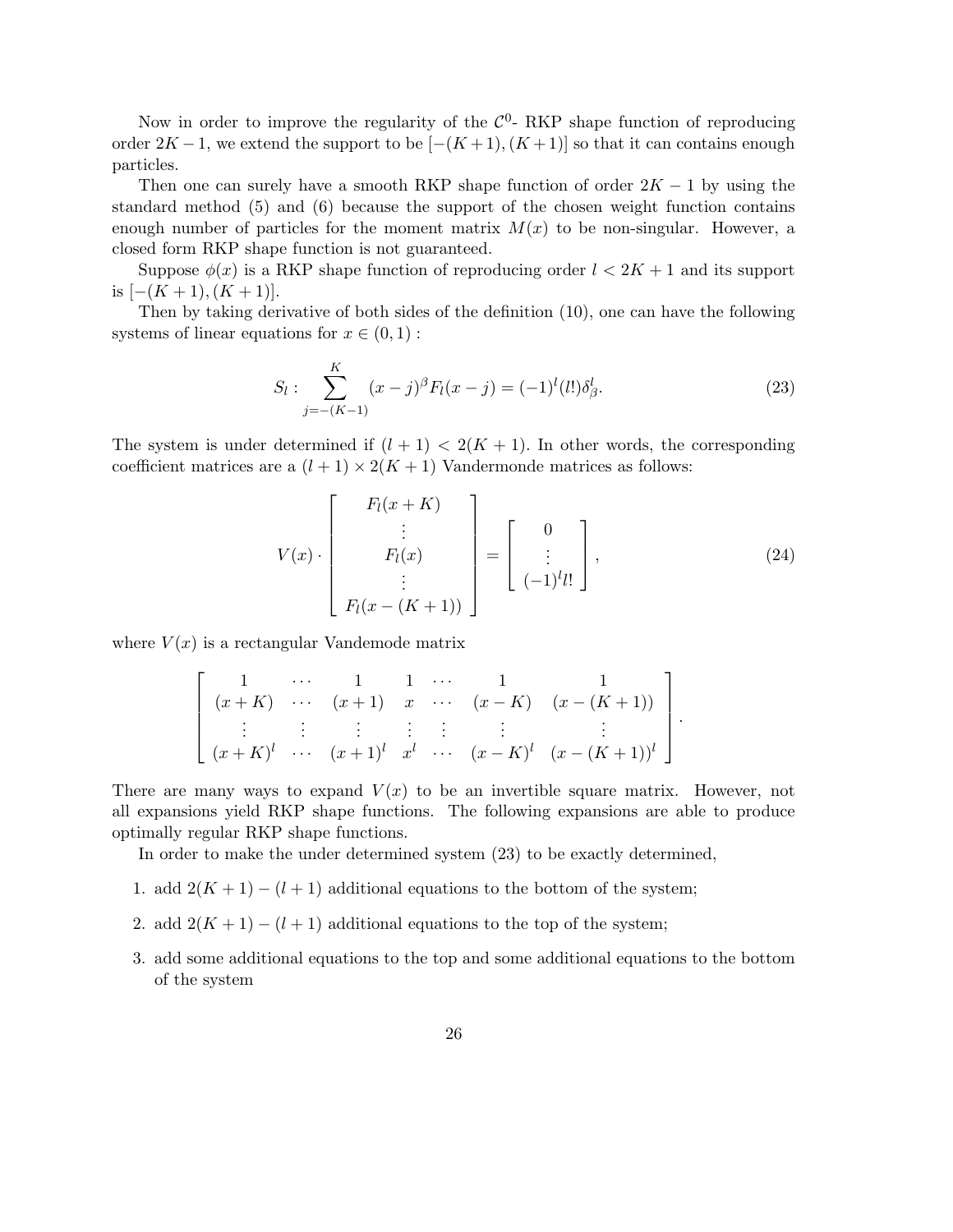For example, it follows from Theorem 3.1 that if the support of a shape function  $\phi$  is  $[-1, 1]$ , the following system

$$
\left[\begin{array}{cc} 1 & 1 \\ x & (x-1) \end{array}\right] \left[\begin{array}{c} \phi(x) \\ \phi(x-1) \end{array}\right] = \left[\begin{array}{c} 1 \\ 0 \end{array}\right]
$$

yields an  $\mathcal{C}^0$  RKP function of reproducing order 1.

If we extend the support of  $\phi$  to  $[-2, 2]$  and differentiate the system, we have

$$
\left[\begin{array}{ccc} 1 & 1 & 1 \\ (x+1) & x & (x-1) & (x-2) \end{array}\right] \left[\begin{array}{c} \phi'(x) \\ \phi'(x-1) \end{array}\right] = \left[\begin{array}{c} 0 \\ -1 \end{array}\right].
$$

(I) By adding additional two equations, this under determined system can be extended an exactly determined system as follows:

$$
\begin{bmatrix} (x+1)^{-1} & x^{-1} & (x-1)^{-1} & (x-2)^{-1} \\ 1 & 1 & 1 & 1 \\ (x+1) & x & (x-1) & (x-2) \\ (x+1)^2 & x^2 & (x-1)^2 & (x-2)^2 \end{bmatrix} \begin{bmatrix} \phi'(x+1) \\ \phi'(x) \\ \phi'(x-1) \\ \phi'(x-2) \end{bmatrix} = \begin{bmatrix} 0 \\ 0 \\ -1 \\ p(x) \end{bmatrix}.
$$

By Lemma 3.1, for a proper choice of the parameter  $p(x)$ , the solution of this extended system can be made to be a continuous shape function. Integrating  $\phi'(x)$ , we obtain a  $\mathcal{C}^1$ -RKP shape function  $\phi^*(x)$  of reproducing order 1.

(II) If we extend the support of  $\phi$  to [-3,3] and differentiate the system twice, we have

$$
\begin{bmatrix} 1 & 1 & 1 & 1 & 1 \\ (x+2) & (x+1) & x & (x-1) & (x-2) & (x-3) \\ (x+2)^2 & (x+1)^2 & x^2 & (x-1)^2 & (x-2)^2 & (x-3)^2 \end{bmatrix} \begin{bmatrix} \phi''(x+2) \\ \phi''(x+1) \\ \phi''(x) \\ \phi''(x-1) \\ \phi''(x-2) \\ \phi''(x-3) \end{bmatrix} = \begin{bmatrix} 0 \\ 0 \\ 2 \end{bmatrix}.
$$

By adding additional three equations, this under determined system can be extended an exactly determined system as follows:

$$
\begin{bmatrix}\n1 & 1 & 1 & 1 & 1 & 1 \\
(x+2) & (x+1) & x & (x-1) & (x-2) & (x-3) \\
(x+2)^2 & (x+1)^2 & x^2 & (x-1)^2 & (x-2)^2 & (x-3)^2 \\
(x+2)^3 & (x+1)^3 & x^3 & (x-1)^3 & (x-2)^3 & (x-3)^3 \\
(x+2)^4 & (x+1)^4 & x^4 & (x-1)^4 & (x-2)^4 & (x-3)^4 \\
(x+2)^5 & (x+1)^5 & x^5 & (x-1)^5 & (x-2)^5 & (x-3)^5\n\end{bmatrix}\n\begin{bmatrix}\n\phi''(x+2) \\
\phi''(x+1) \\
\phi''(x) \\
\phi''(x-1) \\
\phi''(x-2) \\
\phi''(x-3)\n\end{bmatrix} =\n\begin{bmatrix}\n0 \\
0 \\
2 \\
p_1(x) \\
p_2(x) \\
p_3(x)\n\end{bmatrix}.
$$

In the same manner, for a proper choice of  $p_i(x)$ , the solution of this extended system can be made to be a continuous shape function. Successively integrating  $\phi''(x)$ , we have a  $\mathcal{C}^2$ -RKP shape function  $\phi^*(x)$  of reproducing order 1.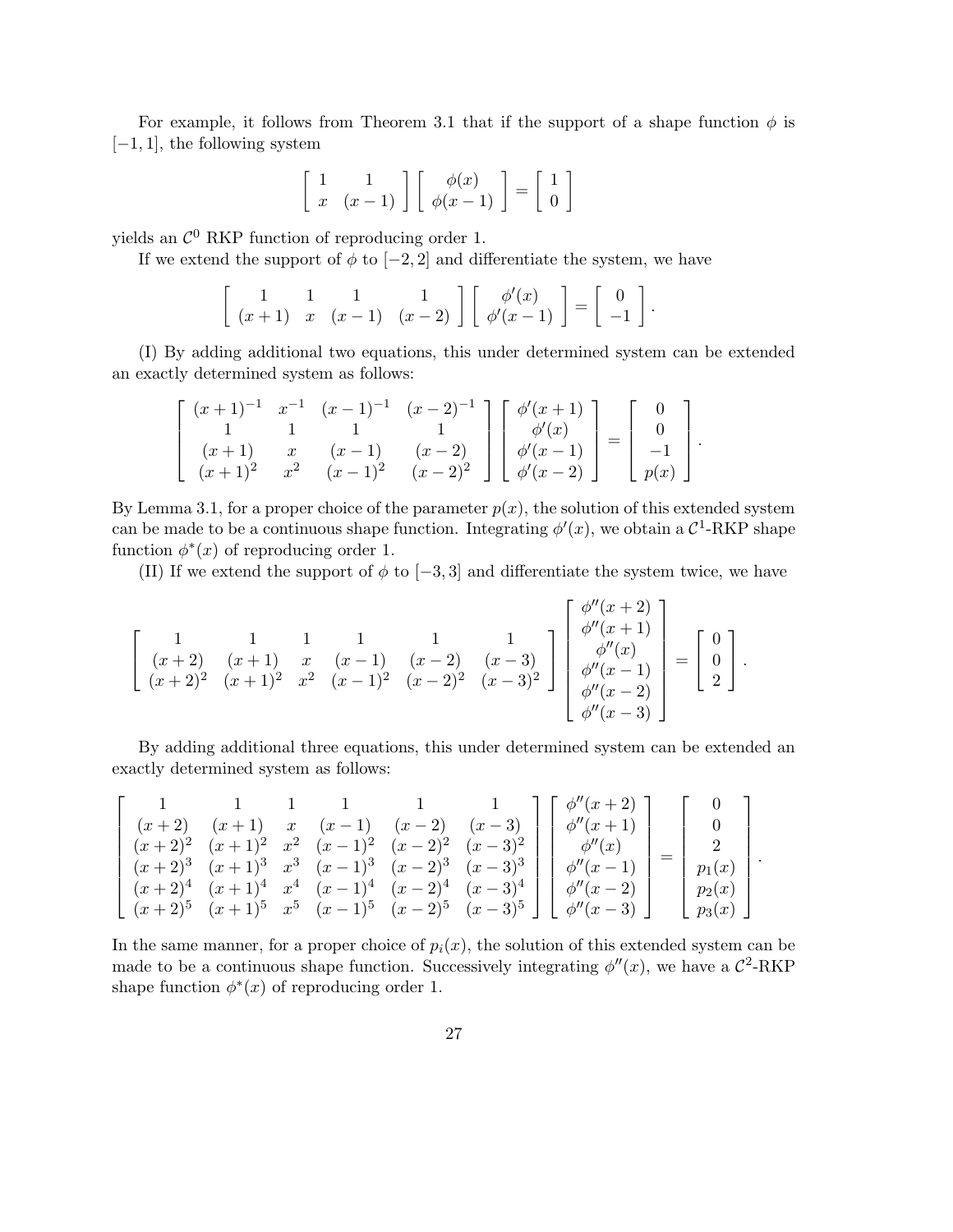Thus far, we have constructed several different closed form RKP shape functions. However, we have not mentioned which one has the most optimal approximabilty. For the partial answers, we have the following remarks.

- (1) The RKP shape functions obtained by the third construction method do not satisfy the Kronecker delta property. However, we cannot claim the appoximabilty of the RKP shape function by the third method is less effective than those closed form RKP shape functions that satisfy the Koroneker delta property.
- (2) Moreover, those closed form RKP shape functions are much easier in implementing RKPM. However, we do not claim that our closed form p.p. RKP shape functions have better approximabilty than those implicit form RKP shape functions constructed by the standard method (5).
- (3) In ([2], [4]), a tool for checking the approximability of RKP shape functions is given. The largest eigenvalue of the matrix related to gradients of the amount failed to have the reproducing property of order  $k + 1$  is one indicator (Theorem 4.4 of [2]).
- (4) Since, in two dimensional case, there are more possible closed form RKP shape functions, we check the quality (approximability) of our closed form RKP shape functions constructed this section along with the two dimensional extension in Part II of this paper.

#### 3.3 Numerical Tests

In order to demonstrate the effectiveness of the RKP shape functions constructed in the previous section, some of those RKP basic shape functions are applied for the numerical solutions of the second order and the fourth order differential equations.

#### (A) [Second order equation:]

The RKPM with the unique  $\mathcal{C}^0$ -RKP shape functions of reproducing order  $k = 1, 3, 5$  are applied to the second order equation.

Let  $u(x) = e^x(1-x^2)^6$ , then  $u(x)$  solves the following model problem

$$
-\frac{d^2}{dx^2}u(x) = f(x) \text{ in } (-1,1)
$$
 (25)

$$
u(\pm 1) = 0,\t(26)
$$

where  $f(x) = -e^x((1-x^2)^6 - 24x(1-x^2)^5 - 12(1-x^2)^5 + 120x^2(1-x^2)^4)$  (One can see this model problem in section 4).

Suppose h is the given mesh size such that  $N = 2/h \in \mathbb{Z}$ , the degree of freedom, and  $\phi(x)$ is a basic RKP shape function of reproducing order  $k := 2K - 1, K = 1, 2, 3, \cdots$ . Then the uniformly distributed particles  $x_1, \dots, x_{N+2K-2}$  are

$$
[-1-h(K-1)], \cdots, [-1-h], \upharpoonright [-1], [-1+h], \cdots, [1-h], [1] \uparrow, [1+h], \cdots, [1+h(K-1)].
$$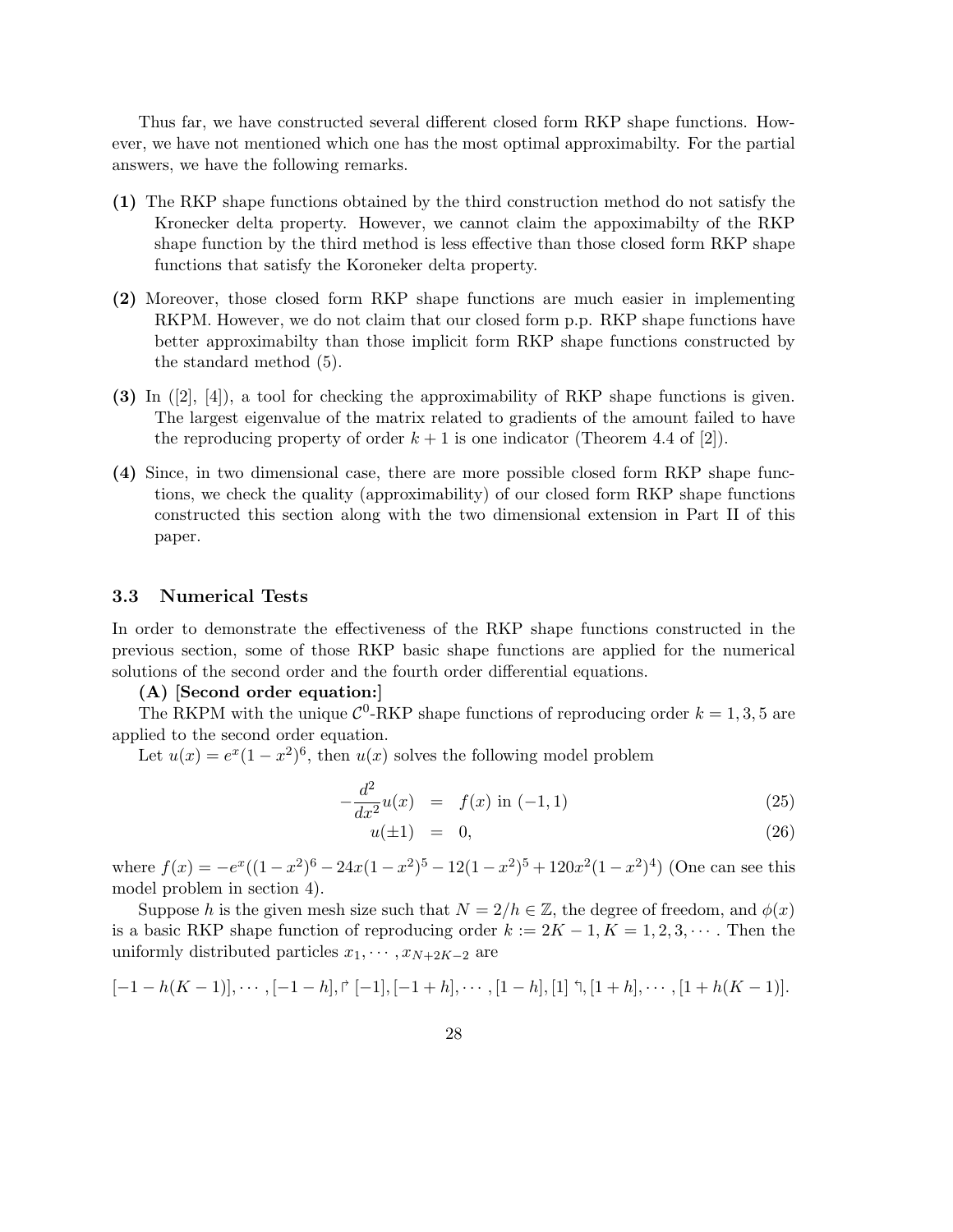Table 1: Relative Error in Energy Norm (%) obtained by applying the RKP shape functions  $\phi_{([-1,1];0;1)}(x), \phi_{([-2,2];0;3)}(x), \phi_{([-3,3];0;5)}(x)$  of reproducing order  $k = 1,3,5$ , respectively to the model problem  $-\Delta u = f$ . The true solution of the model problem is  $u(x) = e^x(1-x^2)^6$ .

|           | $k=1$     | $k=3$    | $k=5$    |
|-----------|-----------|----------|----------|
| $0.2e-0$  | $25.1e-0$ | $5.4e-0$ | $1.8e-0$ |
| $0.1e-0$  | 12.7e-0   | 8.1e-1   | $8.9e-2$ |
| $0.5e-1$  | $6.4e-0$  | $1.1e-1$ | $3.6e-3$ |
| $2.5e-2$  | $3.2e-0$  | $1.3e-2$ | $1.2e-4$ |
| $1.25e-2$ | $1.6e-0$  | $1.7e-3$ | $5.4e-5$ |

Let us note that  $2(K-1)$  particles are in the outside of the domain  $[-1,1]$  and two end points are particles.

Let  $\psi_j(x): [-K, K] \to \mathbb{R}$  be a shift function defined by  $\psi_j(x) = hx + x_j$ , where  $x_j$  is the jth particle. Then the RKP shape functions used for the solution of the variational equation of the model problem are

$$
\{\phi(\psi_j(x)) : j = 1, \cdots, (N + 2K - 2)\}.
$$

For various sizes of h and various reproducing orders, relative errors in energy norm $(\%)$ of the resulting numerical solutions are computed in Table 1.

**Remark 3.4.** It was proved in  $(\beta, \beta)$  that the interpolation error in energy norm related to RKP shape functions of reproducing order k is  $\mathcal{O}(h^k)$ . Thus, we plot the relative error in energy norm versus the mesh sizes in  $log - log$  scales in Fig. 2. The slopes of those lines in this figure are close to 1, 3, 5, respectively.

For the purpose of comparing PUFEM and RKPM, PUFEM with respect to the  $\mathcal{C}^2$ - p.p. PU weight function (3) (which is denoted by  $\phi_{g_3}$  in [15]) is applied to this model problem for various mesh sizes and polynomial degrees so that degrees of freedom are comparable to those of RKPM. The relative errors in energy norm of those solutions obtained by PUFEM ("the p-version Generalized FEM") and RKPM ("the h-version Generalized FEM") are depicted in Fig. 3, from which one can see that the results by the RKP shape function with the reproducing property of order 5 are almost as good as optimal results by PUFEM.

#### (B) [Fourth order equation:]

We apply the closed form  $\mathcal{C}^2$  RKP basic shape functions of reproducing order  $k = 2, 4, 6$ ,

$$
\phi_{([-2,2];2;2)}(x),\phi_{([-3,3];2;4)}(x),\phi_{([-4,4];2;6)}(x),
$$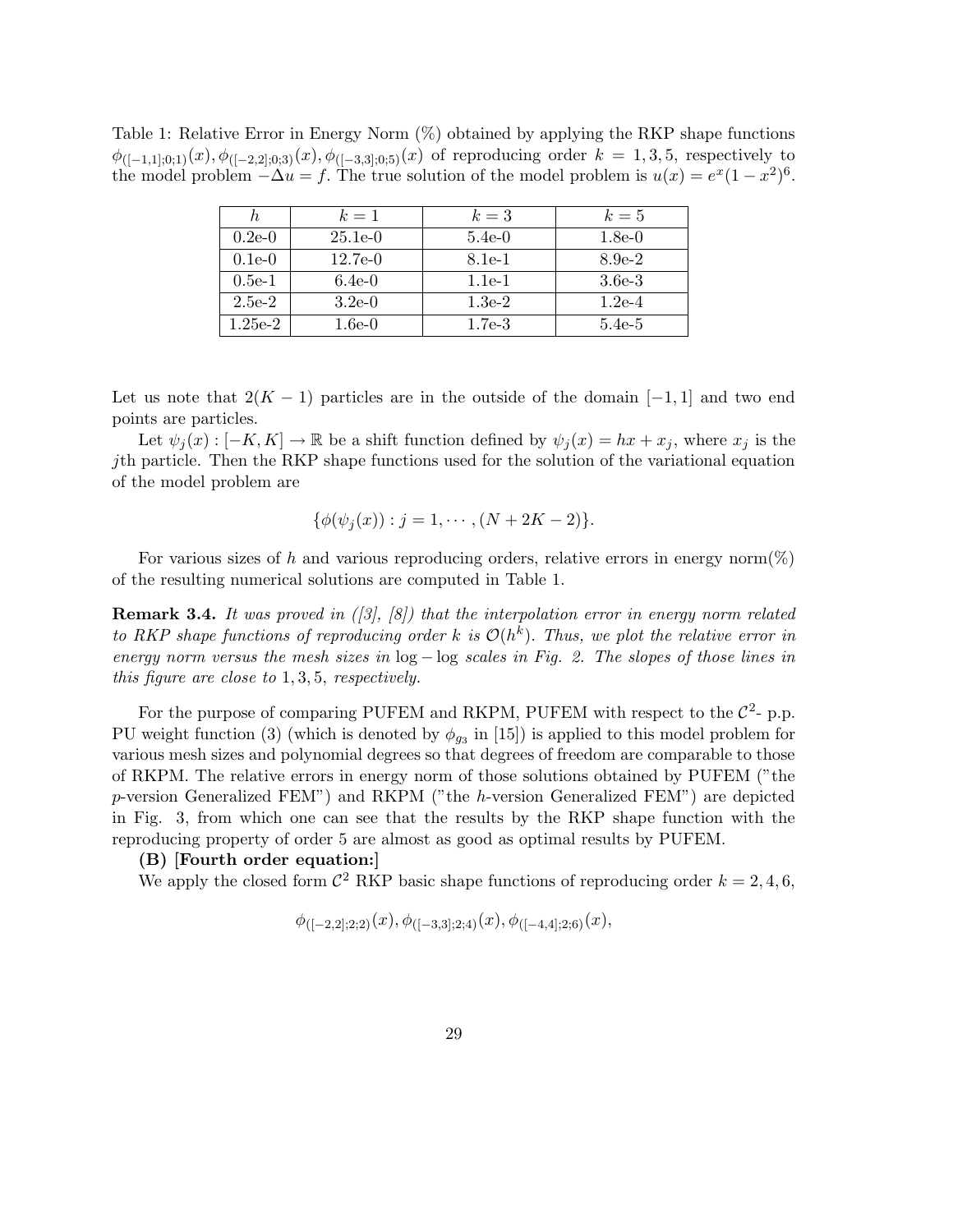

Figure 3: The relative errors(%) in the energy norm by RKPM of order 1, RKPM of order 3, RKPM of order 5 are plotted with respect to the mesh size  $h$ .



Figure 4: The relative errors(%) in the energy norm by RKPM of order 1, RKPM of order 3, RKPM of order 5, and Partition of Unity FEM with smooth piecewise polynomial PU shape function  $\phi_{g_3}^{(pp)}$  defined by (3).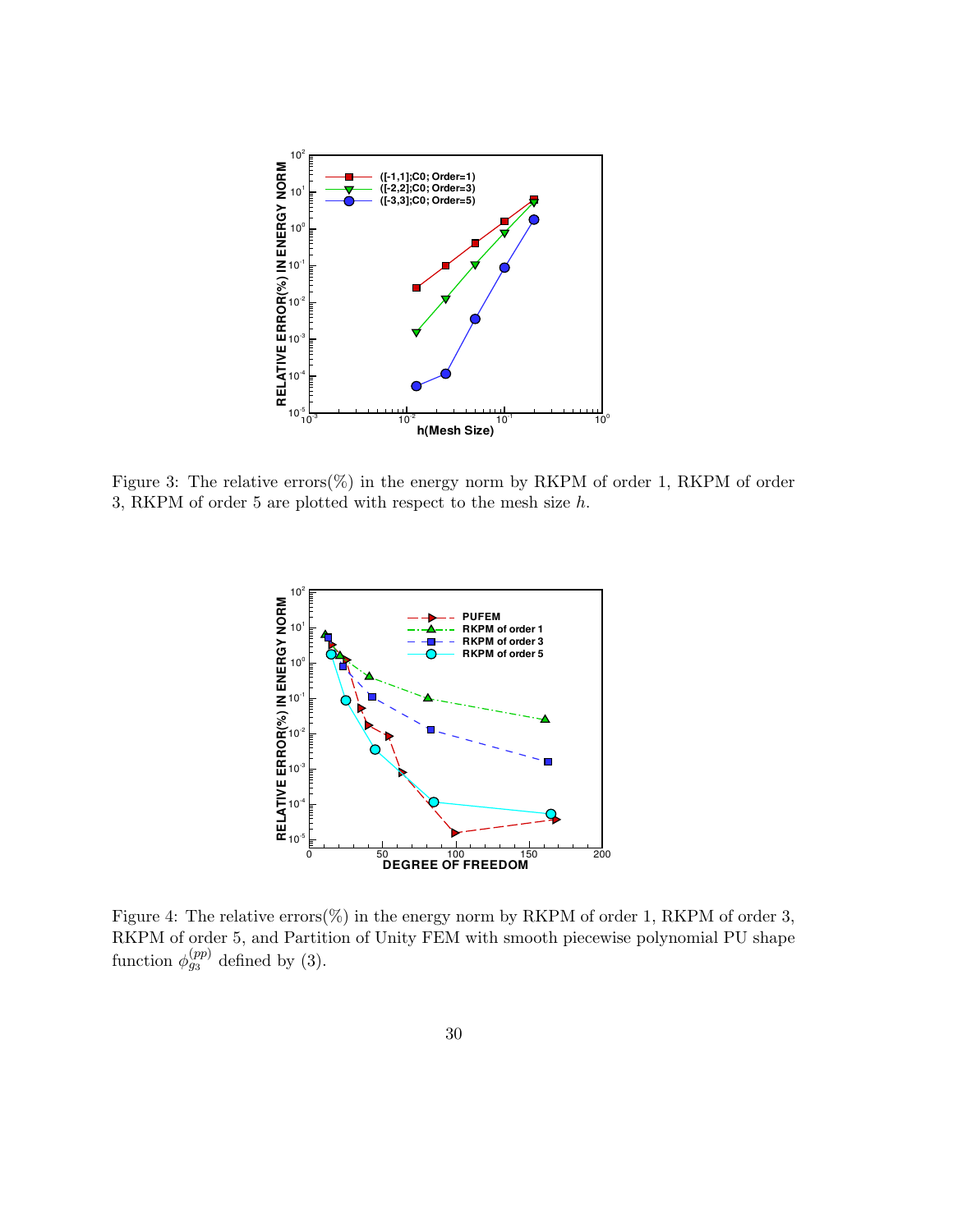Table 2: Relative Error in Energy Norm (%) of the fourth order differential equation,  $\Delta^2 u =$ f, obtained by using  $\mathcal{C}^2$  RKP shape functions of reproducing order 2,4,6. The true solution is  $u(x) = e^x(1 - x^2)^6$ .

| n.            | $(-2,2];2;2)(x)$ | (x)<br>$([-2,2];2;4)$ | (x)<br>$([-2,2];2;6)$ |
|---------------|------------------|-----------------------|-----------------------|
| $0.2e-0$      | 52.79e-0         | $16.57e-0$            | $5.94e-0$             |
| $0.1e-0$      | 33.86e-0         | $3.22e-0$             | $4.61e-1$             |
| $0.5e-1$      | $18.60e-0$       | $4.52e-1$             | $1.94e-2$             |
| $2.5e-2$      | $9.56e-0$        | 5.95e-2               | $9.26e-4$             |
| $1.25$ e- $2$ | 4.82e-0          | 7.95e-3               | 5.75e-4               |

respectively, to the following fourth order differential equation.

$$
\frac{d^4}{dx^4}u(x) = f(x) \text{ in } (-1,1)
$$
\n(27)

$$
u(\pm 1) = \frac{d^2u}{dx^2}(\pm 1) = 0,
$$
\n(28)

where

$$
f(x) = e^x \left[ (1-x^2)^6 - 48(1-x^2)^5 x + 720(1-x^2)^4 x^2 - 72(1-x^2)^5 - 3840(1-x^2)^3 x^3 + 1440(1-x^2)^4 x + 5760(1-x^2)^2 x^4 - 5760(1-x^2)^3 x^2 + 360(1-x^2)^4 \right].
$$

Then the true solution is  $u(x) = e^x(1 - x^2)^6$ .

Percentage relative errors in energy norm for each case are are depicted in Fig. 5. Numeric data of these results are also shown in Table 2.

#### 3.4 Closed Form RKP shape functions in Dimension Two

One dimensional RKP shape functions can be naturally extended to higher dimensional RKP functions through their tensor products.

There exist several other higher dimensional closed form RKP shape functions that are not tensor products of one dimensional RKP functions. We have to know which shape function has a better approximability over the tensor product RKP shape functions. This will be investigated in Part II of this paper.

By taking tensor product of two one dimensional RKP shape functions, we have the following two dimensional version of Theorem 3.1.

**Theorem 3.2.** There exits a unique translation invariant  $\mathcal{C}^0$ -RKP shape function  $\phi(x, y)$ which satisfies the following conditions: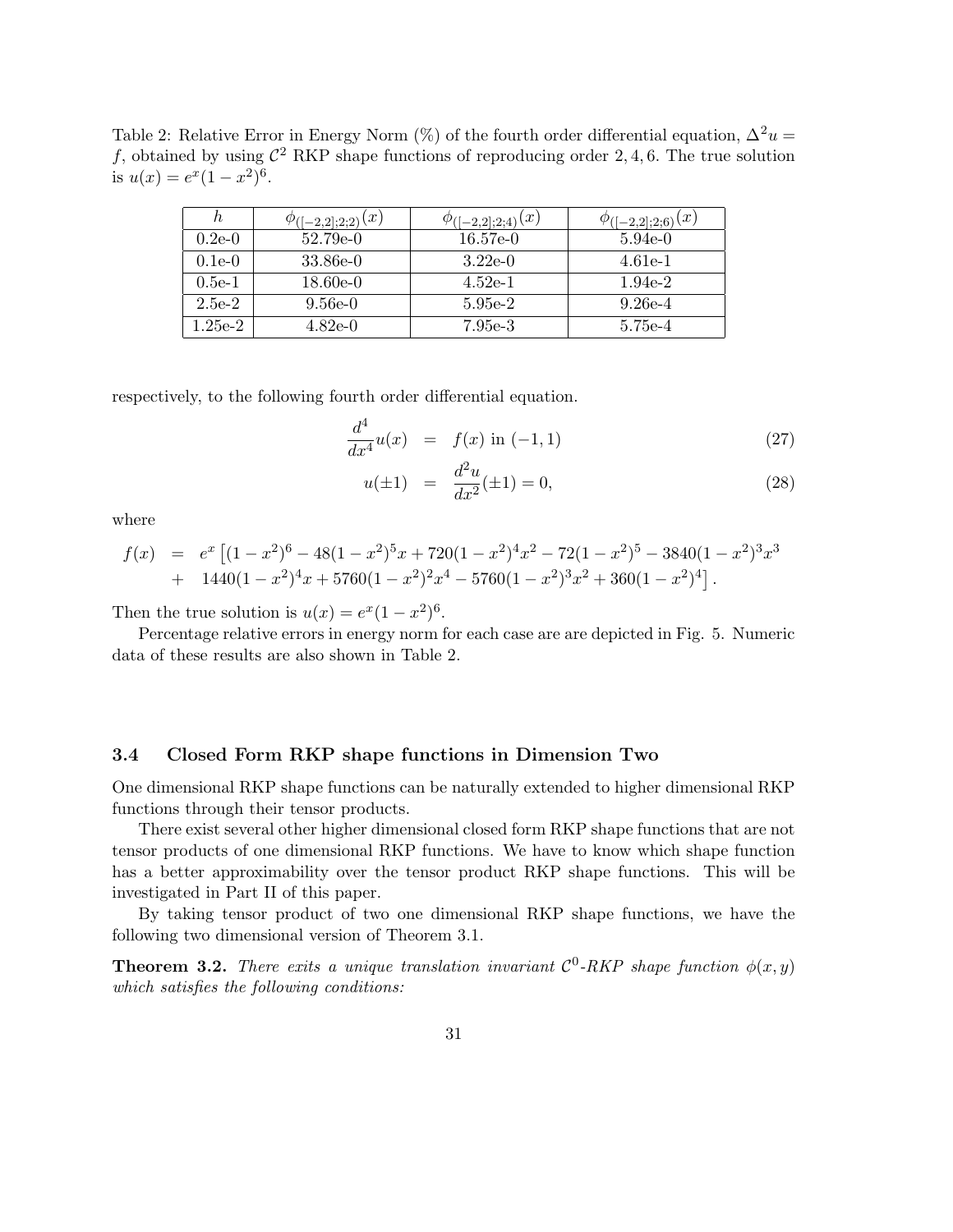

Figure 5: The Relative Error (%) in Energy Norm versus the mesh size for the fourth order differential equation

- (a) The support of  $\phi(x, y)$  is  $[-K_x, K_x] \times [-K_y, K_y]$  where  $K_x, K_y$  are positive integers.
- (b) The reproducing order of  $\phi(x)$  is  $\min\{2K_x-1, 2K_y-1\}.$
- (c)  $\phi(x, y)$  is continuous.

This unique basic shape function satisfies the Kronecker delta property:

$$
\phi(x - x_{j_1}, y - y_{j_2}) = \delta_{j_1}^{i_1} \delta_{j_2}^{i_2}
$$

and it is a piecewise polynomial of degree  $2K_x - 1$  in x and  $2K_y - 1$  in y.

# 4 PU functions for non-uniformly distributed particles

Thus far, we considered translation invariant RKP shape functions when the particles are uniformly distributed. However, it may not be a severe restriction. We are able to apply the translation invariant RKP shape functions constructed in previous sections for a locally uniform distributed particles as shown in Fig. 10.

For this purpose, we construct a flexible p.p. partition of unity shape functions in this section.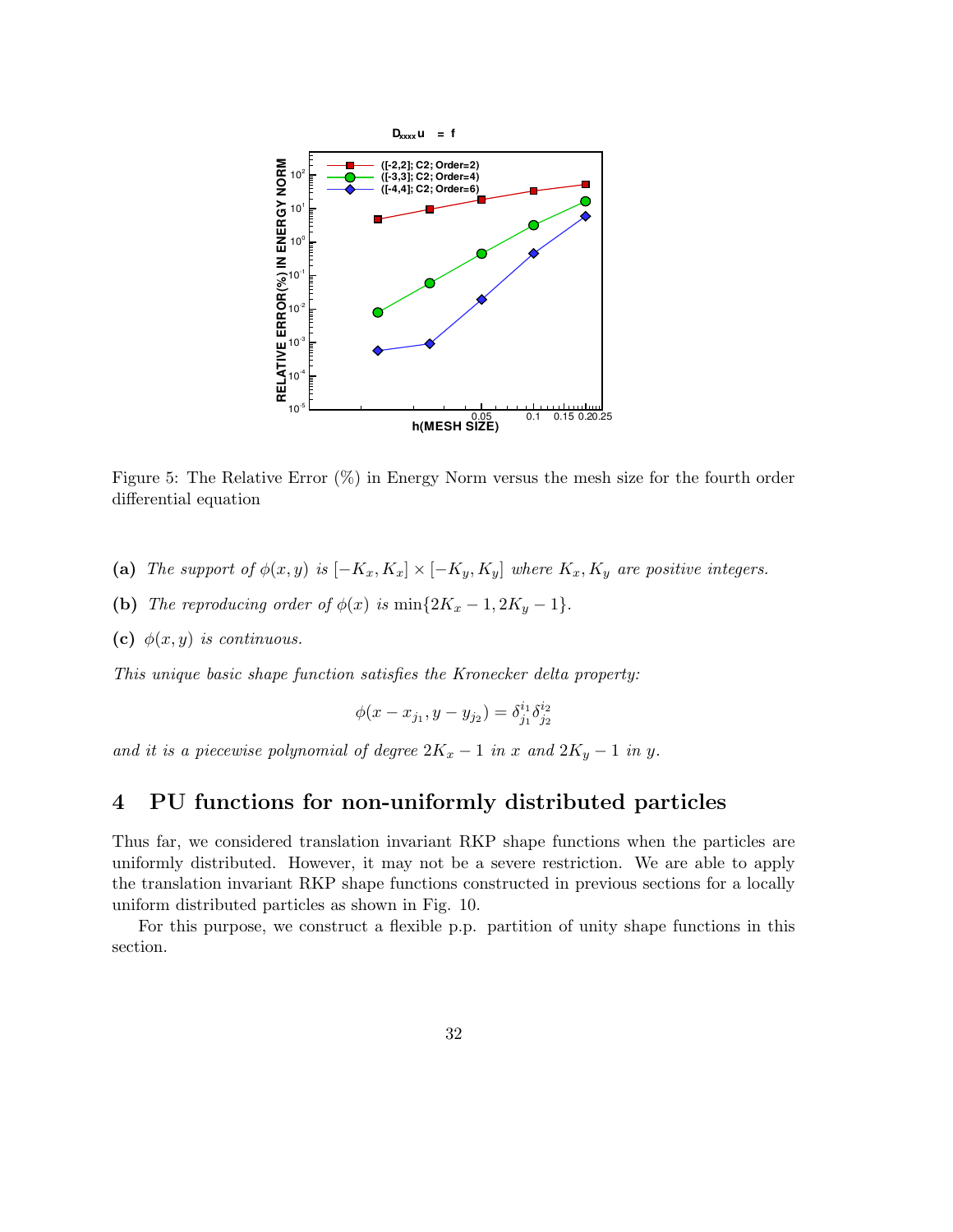# 4.1 Construction of PU shape functions by the convolution of the window functions with the characteristic functions

#### [A] Construction.

For a positive real number  $\delta$ , let  $I_j^{\delta}$  be the  $\delta$ -cell centered at  $x_j$ , defined by

$$
I_j^{\delta} = \{ x \in R^n : ||x - x_j||_{\infty} \equiv \max_{i=1,2,\cdots,n} |^{i} x - {^{i}x_j}| \le \delta \}.
$$

Let us consider the following tensor product of scaled conical weight functions

$$
\beta_{\delta}(x) = \begin{cases} A \prod_{i=1}^{n} (1 - (|{}^{i}x| / \delta)^{2})^{l} & \text{if } ||x||_{\infty} \le \delta \\ 0 & \text{if } ||x||_{\infty} > \delta, \end{cases}
$$
(29)

where

$$
A = 1 / \int_{I_0^{\delta}} \prod_{i=1}^n (1 - [ |^i x | / \delta ]^2 )^l dx.
$$

By an almost everywhere (a.e.)  $\delta$ -covering of a domain  $\Omega$ , we define a family of mutually disjoint simply connected open subsets  $E_j$ ,  $j = 1, ..., N$  of  $\mathbb{R}^n$  such that

$$
\bigcup_{j=1}^{N} \overline{E}_j \supset \{x : dist(x, \Omega) \le \delta\} \equiv \Omega^{\delta},
$$
  

$$
\bigcup_{j=1}^{N} E_j \supset \partial \Omega, \text{ except finitely many points.}
$$

For a subset  $E_k \subset \mathbb{R}^n$ , let  $\chi_{E_k}$  be the characteristic function, defined by

$$
\chi_{E_k}(x) = \begin{cases} 1 & \text{if } x \in E_k \\ 0 & \text{if } x \in \mathbb{R}^n \backslash E_k. \end{cases}
$$
 (30)

Then the convolution of  $\chi_{E_k}(x)$  and  $\beta_{\delta}(x)$  becomes a piecewise polynomial as follow.

$$
\psi_k^{\delta}(x) := (\chi_{E_k} * \beta_{\delta})(x) = \begin{cases} 1 & \text{if } E_k \cap I_x^{\delta} = I_x^{\delta}, \\ \int_{E_k \cap I_x^{\delta}} \beta_{\delta}(t-x) dt & \text{if } E_k \cap I_x^{\delta} \neq I_x^{\delta}. \end{cases}
$$
(31)

Suppose  $\{E_j : j = 1, \dots, N\}$  be an a.e. δ-covering of  $\Omega \subset \mathbb{R}^n$ . Then

$$
\sum_{j=1}^{N} \chi_{E_j} = 1
$$
 a. e. on  $\Omega$ .

Thus we have

$$
\sum_{j=1}^{N} \psi_j^{\delta}(x) = \left(\sum_{j=1}^{N} \chi_{E_j}\right) * (\beta_{\delta})(x) = (1 * \beta_{\delta})(x) = 1,\tag{32}
$$

$$
\text{supp } \psi_j^{\delta}(x) = \{ x \in \mathbb{R}^n : \text{dist}(x, E_j) \le \delta \} \equiv E_j^{\delta}.
$$
\n(33)

Hence we have the following theorem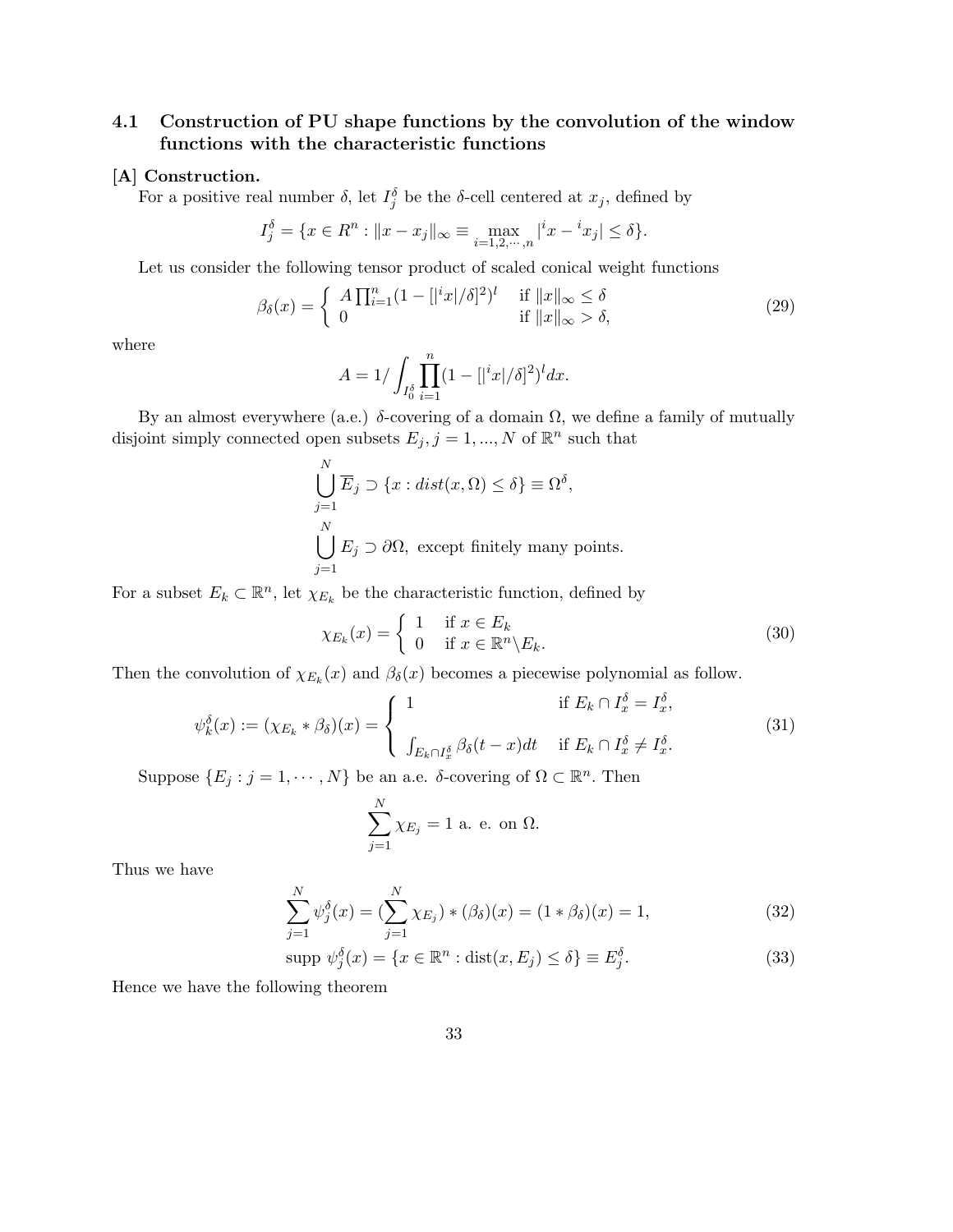**Theorem 4.1.** (1) If  $\{E_j : j = 1, \dots, N\}$  be an a.e. δ-covering of  $\Omega$ , then  $\{\psi_j^{\delta}(x)\}\$  are PU shape functions subordinated to the covering  $\{E_j^{\delta} : j = 1, \cdots, N\}.$ 

(2) If for a positive integer q,  $\beta_{\delta}(x) \in C^q$ , then  $\psi_j^{\delta}(x) \in C^q$ .

**Remark 4.1.** In above construction of PU shape functions, the choice of a.e. mutually disjoint coverings are very flexible. Actually, the construction allows to include non convex subsets in the coverings. Thus, it effectively handles domains with complex geometry. Moreover, the resulting PU shape functions are smooth piecewise polynomials and hence numerical integrations become simple and accurate. We noticed that our PUFEM with respect to this special construction of PU function is similar to those in RKEM (Reproducing Kernel Element Methods), developed in  $(Chapter 6 of [11], [12], [13]).$ 

#### [B] 1-D Example.

Let us consider one dimensional examples. Suppose  $E_k = (a_k, b_k)$ , then the support of  $\phi_k^{\delta}$ is  $\eta_k := [a_k - \delta, b_k + \delta]$  and

$$
\psi_k^{\delta}(x) = \begin{cases}\n\int_{x-b_k}^{\delta} \beta_{\delta}(t)dt & \text{if } x \in [b_k - \delta, b_k + \delta] \\
1 & \text{if } x \in [a_k + \delta, b_k - \delta] \\
\int_{-\delta}^{x-a_k} \beta_{\delta}(t)dt & \text{if } x \in [a_k - \delta, a_k + \delta] \\
0 & \text{if } x \in \mathbb{R} \setminus [a_k - \delta, b_k + \delta]\n\end{cases}
$$
\n(34)

**Example 4.1.** If  $\delta = 0.1, l = 2$  in the conical weight function,  $E_k = (2, 3)$ , then we have the following.

$$
\beta_{\delta}(x) = \begin{cases} 9.375(1 - 100x^2)^2 & \text{if } |x| < 0.1\\ 0 & \text{if } |x| \ge 0.1, \end{cases}
$$
\n(35)

$$
\psi_k^{\delta}(x) = \begin{cases}\n\int_{x-3}^{0.1} \beta_{\delta}(t)dt & \text{if } x \in [2.9, 3.1] \\
1 & \text{if } x \in [2.1, 2.9] \\
\int_{-0.1}^{x-2} \beta_{\delta}(t)dt & \text{if } x \in [1.9, 2.1]\n\end{cases}
$$
\n(36)

For various  $E_j$ , the PU functions  $\psi_j^{\delta}$ ,  $\delta = 0.1$ , are plotted in Fig. 6

[C] 2-D Example. Next, let us consider two dimensional examples. Let  $E_{kl} = (a_k, b_k) \times$  $(c_l, d_l)$ . Then the convolution  $\psi_{kl}^{\delta}(x) = \chi_{E_{kl}} * [\beta_{\delta} \times \beta_{\delta}](x)$  is  $\psi_k^{\delta} \times \psi_l^{\delta}$ , which is given by the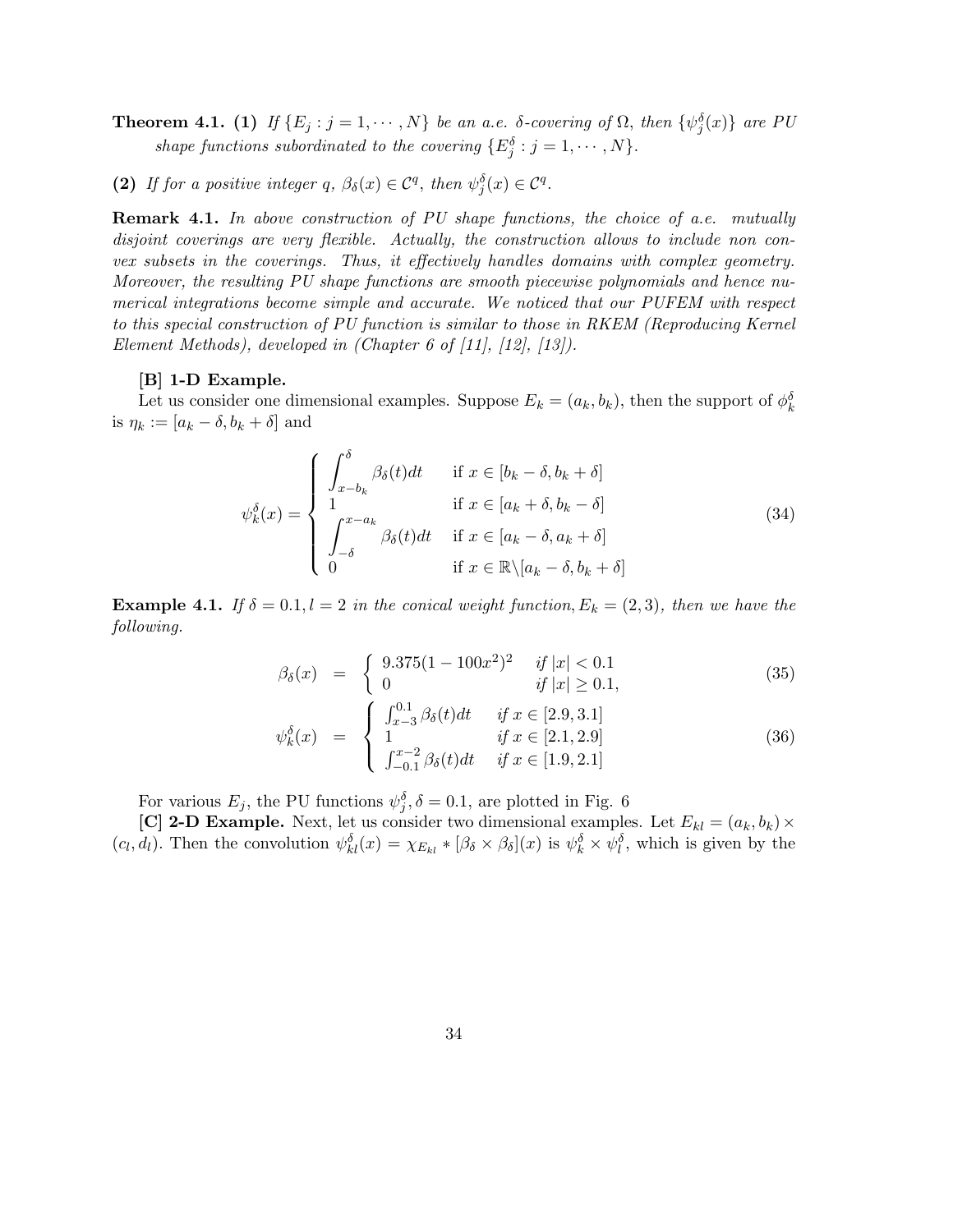

Figure 6:  $\psi_1 = \chi_{E_1} * \beta_{\delta}, E_1 = (2, 3); \quad \psi_2 = \chi_{E_2} * \beta_{\delta}, E_2 = (3, 3.5); \quad \psi_3 = \chi_{E_3} * \beta_{\delta}, E_3 =$  $(3.5, 3.9)$ ; when  $\delta = 0.1$ .

following.

$$
\psi_{kl}(x,y) = \begin{cases}\n\int_{x-b_k}^{\delta} \beta_{\delta}(s) ds \int_{y-d_l}^{\delta} \beta_{\delta}(t) dt & \text{if } x \in [b_k - \delta, b_k + \delta] \times [d_l - \delta, d_l + \delta] \\
\int_{x-b_k}^{\delta} \beta_{\delta}(s) ds \cdot 1 & \text{if } x \in [b_k - \delta, b_k + \delta] \times [c_l + \delta, d_l - \delta] \\
\int_{x-b_k}^{\delta} \beta_{\delta}(s) ds \int_{-\delta}^{y-c_l} \beta_{\delta}(t) dt & \text{if } x \in [b_k - \delta, b_k + \delta] \times [c_l - \delta, c_l + \delta] \\
1 \cdot \int_{y-d_l}^{\delta} \beta_{\delta}(t) dt & \text{if } x \in [a_k + \delta, b_k - \delta] \times [d_l - \delta, d_l + \delta] \\
1 \cdot \int_{-\delta}^{y-c_l} \beta_{\delta}(t) dt & \text{if } x \in [a_k + \delta, b_k - \delta] \times [c_l + \delta, d_l - \delta] \\
1 \cdot \int_{-\delta}^{y-c_l} \beta_{\delta}(t) dt & \text{if } x \in [a_k + \delta, b_k - \delta] \times [c_l - \delta, c_l + \delta] \\
\int_{-\delta}^{x-a_k} \beta_{\delta}(s) ds \int_{y-d_l}^{\delta} \beta_{\delta}(t) dt & \text{if } x \in [a_k - \delta, a_k + \delta] \times [d_l - \delta, d_l + \delta] \\
\int_{-\delta}^{x-a_k} \beta_{\delta}(s) ds \cdot 1 & \text{if } x \in [a_k - \delta, a_k + \delta] \times [c_l + \delta, d_l - \delta] \\
\int_{-\delta}^{x-a_k} \beta_{\delta}(s) ds \int_{-\delta}^{y-c_l} \beta_{\delta}(t) dt & \text{if } x \in [a_k - \delta, a_k + \delta] \times [c_l - \delta, c_l + \delta]\n\end{cases}
$$

The support of  $\psi_{kl}^{\delta}(x)$  is

$$
\eta_{kl} = [a_k - \delta, b_k + \delta] \times [c_l - \delta, d_l + \delta].
$$

This two dimensional PU function is depicted in Fig. 7 when  $E_{kl} = (2, 3) \times (2, 3)$  and  $\delta = 0.1$ .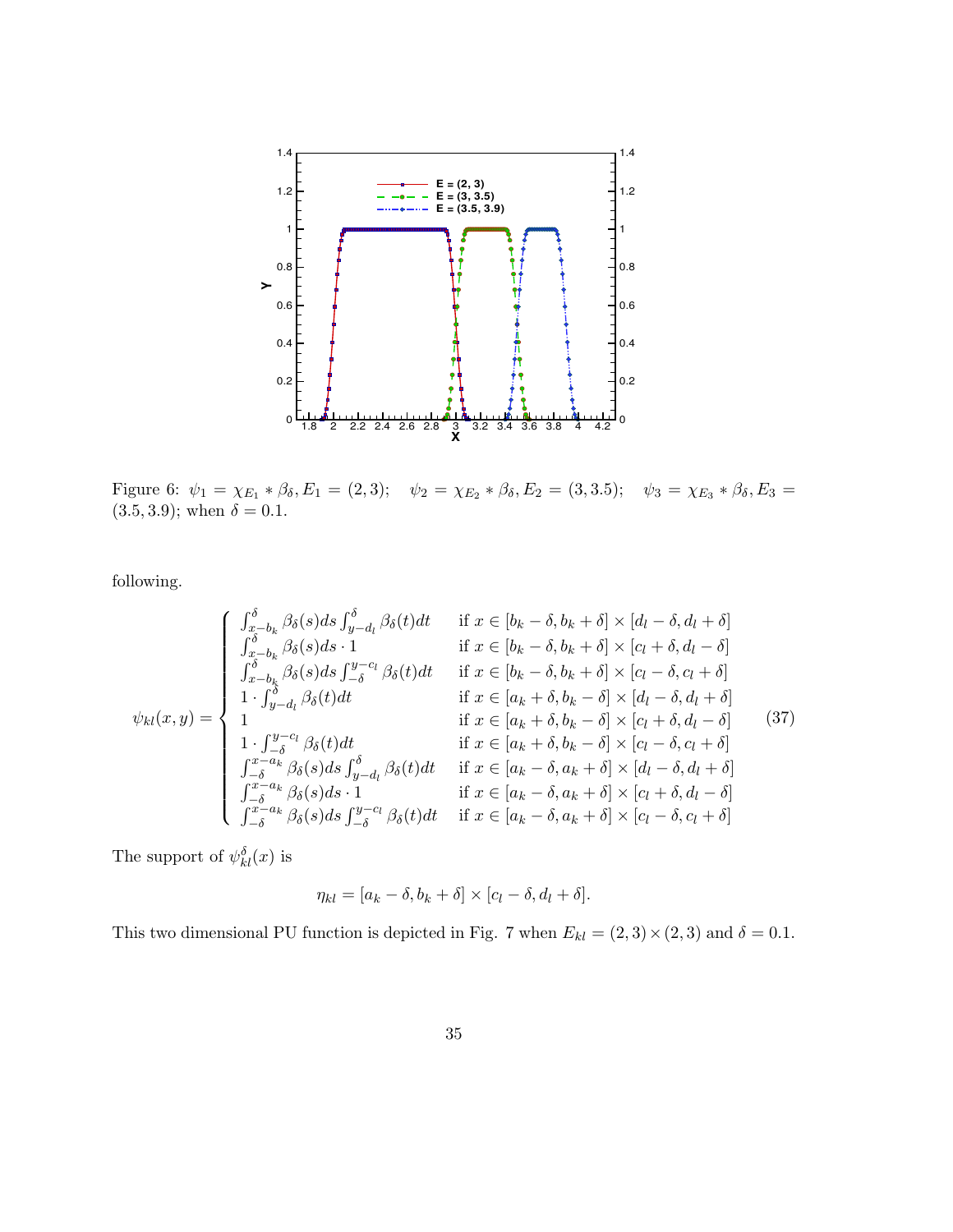

Figure 7: Two dimensional PU function  $(\chi_E) * (\beta_\delta \times \beta_\delta)$  when  $E = (2, 3) \times (2, 3)$  and  $\delta = 0.1$ .

## 4.2 PUFEM with respect to the convolution PU shape functions

Now, we apply the p.p. PU shape functions  $\psi_j^{\delta}(x)$  to a model second order differential equation and a model fourth order differential equation.

Let  $\mathcal{U}(w) = \frac{1}{2}$  $\frac{1}{2}$ B(w, w) be the strain energy of w, where  $B(\cdot, \cdot)$  denote the bilinear forms defined in section 2. Then the relative error in energy norm (%) is defined as

$$
\|e\|_{E,r} \text{ in } \% = \left[\frac{|\mathcal{U}(u_{ex}) - \mathcal{U}(u_{app})|}{\mathcal{U}(u_{ex})}\right]^{1/2} \times 100. \tag{38}
$$

In the following examples, numerical solutions obtained by applying GFEM with respect to  $\psi_j^{\delta}$  shape functions related to the following data

$$
\Omega = (-1, 1), \n\delta \in [0.01, 0.2], \na.e.  $\delta$ -covering = {(-1 - 4\delta, -0.6), (-0.6, -0.2), (-0.2, 0.2), (0.2, 0.6), (0.6, 1 + 4\delta)}.
$$

**Example 4.2.** [ Second Order Equation:]  $u(x) = e^x(1-x^2)^6$  solves the following model problem

$$
-\frac{d^2}{dx^2}u(x) = f(x) \text{ in } (-1,1), \tag{39}
$$

$$
u(\pm 1) = 0,\t(40)
$$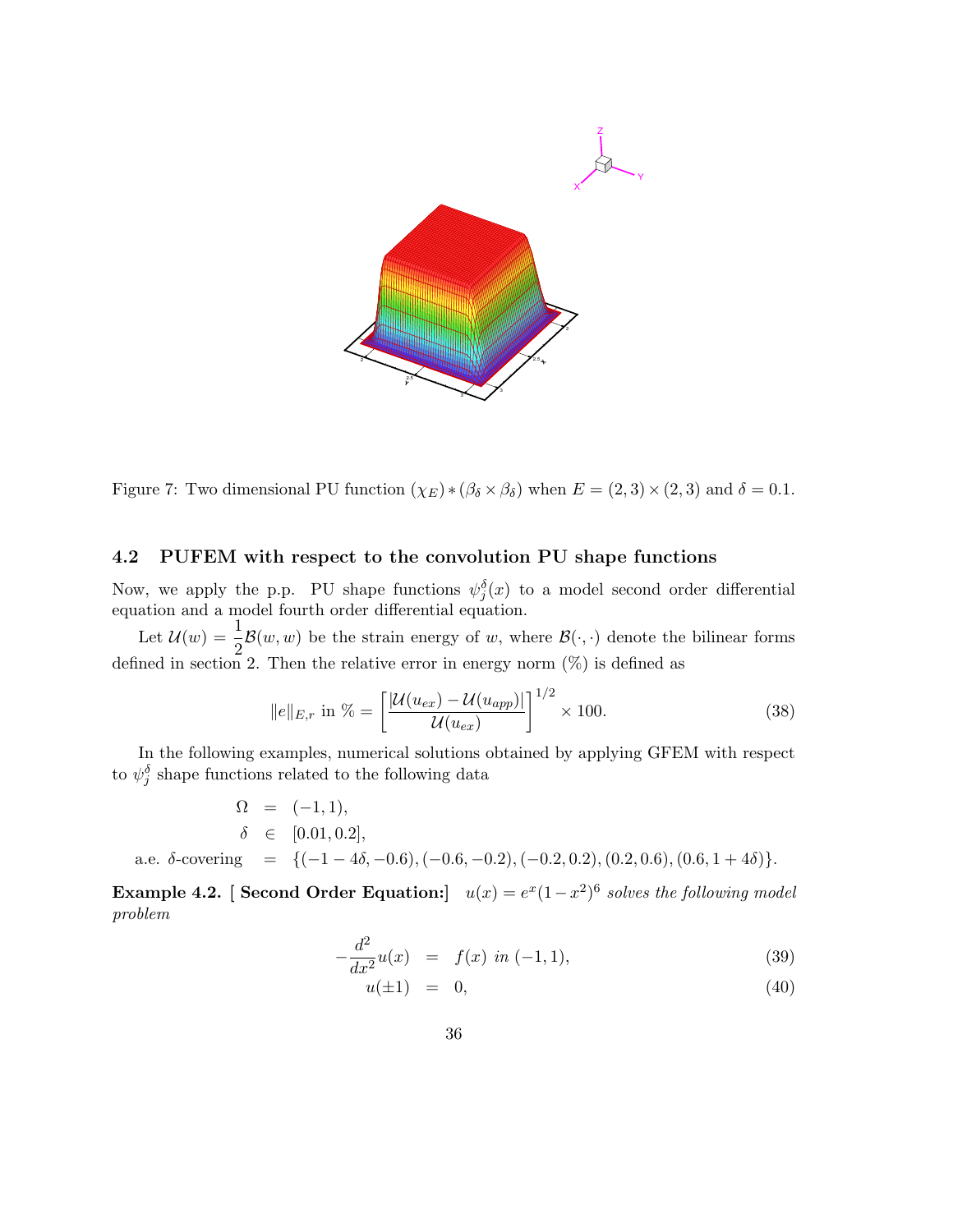where  $f(x) = -e^x((1-x^2)^6 - 24x(1-x^2)^5 - 12(1-x^2)^5 + 120x^2(1-x^2)^4)$ . Then the strain energy is 1.8568504251271325.

[ Fourth Order Equation:]  $u(x) = e^x(1-x^2)^6$  solves the following model problem

$$
\frac{d^4}{dx^4}u(x) = f(x) \text{ in } (-1,1) \tag{41}
$$

$$
u(\pm 1) = \frac{d^2u}{dx^2}(\pm 1) = 0,
$$
\n(42)

where

$$
f(x) = e^x \left[ (1-x^2)^6 - 48(1-x^2)^5 x + 720(1-x^2)^4 x^2 - 72(1-x^2)^5 - 3840(1-x^2)^3 x^3 + 1440(1-x^2)^4 x + 5760(1-x^2)^2 x^4 - 5760(1-x^2)^3 x^2 + 360(1-x^2)^4 \right].
$$

Then the strain energy is  $\frac{1}{2} \int_{\Omega} (\frac{d^2 u}{dx^2})^2 dx = 36.5967697946804$ .

In order to find an optimal  $\delta$  that gives the best result, we plot the relative errors in energy (%) verses the size of  $\delta$ ,  $0.01 \le \delta \le 0.2$ . The results for the second order equation and the fourth order equation, respectively, are plotted in Fig. 8 and Fig. 9.

Figures 8 and 9 show that the accuracy of PUFEM solutions with respect to the convolution PU shape functions,  $\psi_j^{\delta}$ , are not sensitive on the size of  $\delta$ .

Of course, the accuracy may depend on the choice of the window function  $\beta_{\delta}(x)$  as well as  $\delta$ .

Finally, in order to apply the translation invariant RKP basic shape functions to nonuniformly distributed particles, we make use of a similar idea to RKEM (Reproducing Kernel Element Method), developed in (Chapter 6 of [11], [12], [13]).

In other words, by multiplying the convolution PU shape functions to the closed form RKP basic shape functions, shifted to locally uniformly distributed particles, we can construct global basis functions that keep the reproducing property of the same order and the Kronecker delta property.

Numerical examples and implementing this approach in higher dimension will be shown in Part II of this paper.

# References

- [1] Atluri, S. and Shen, S.: The Meshless Method, Tech Science Press, 2002.
- [2] Babuska, I., Banerjee, U., Osborn, J.E.: Survey of meshless and generalized finite element methods:A unified appraoch, Acta Numerica, Cambridge Press (2003) 1-125.
- [3] Babuska, I., Banerjee, U., Osborn, J.E.: Generalized finite element methods:Main Ideas, Results, and Perspectives, Int. J. of Computational Methods, Vol. 1 (2004) 67-103.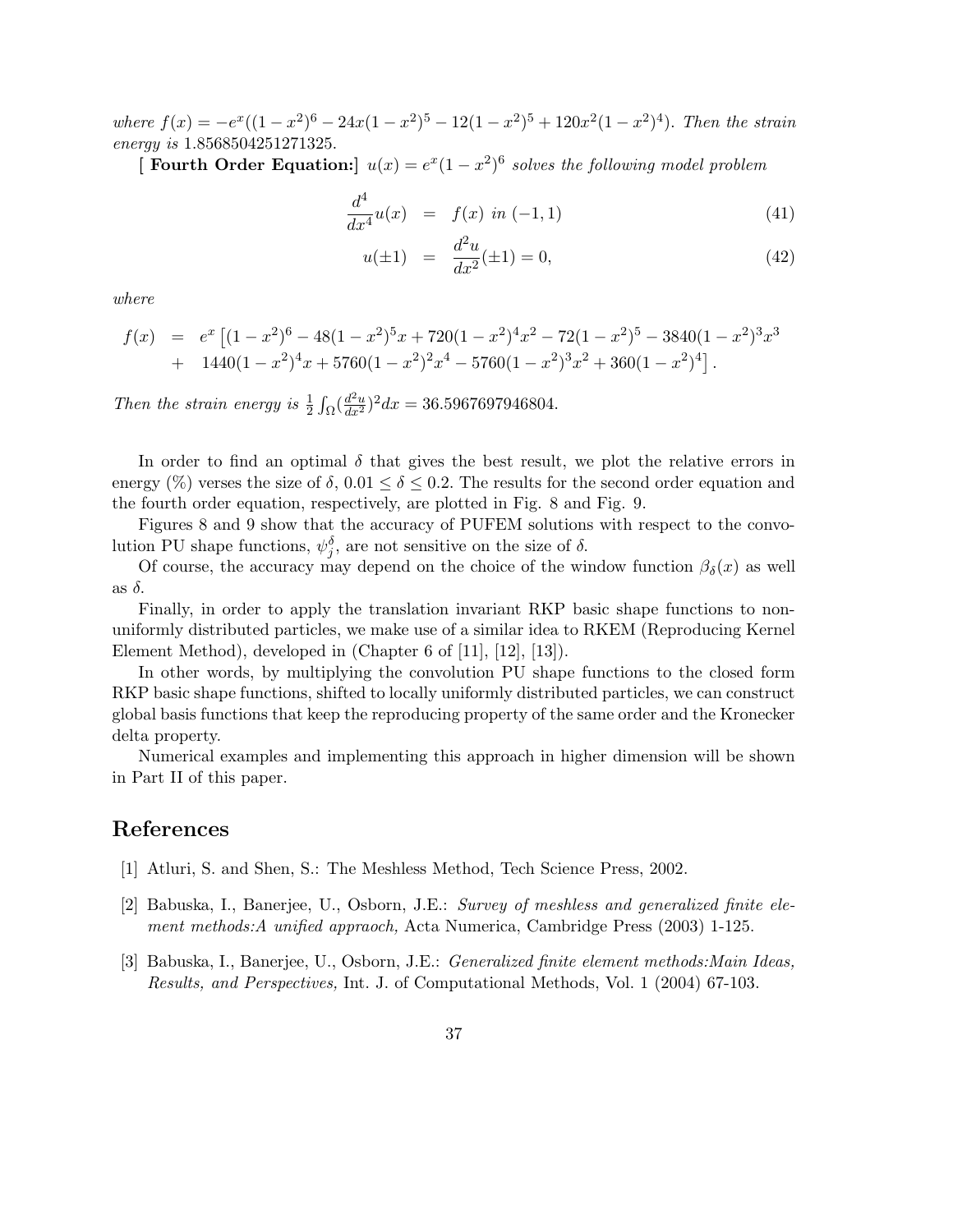

Figure 8: Relative Errors in energy norm (%) of GFEM solutions of the second order differential equation for various sizes of  $\delta$ .



Figure 9: Relative Errors in energy norm  $(\%)$  of GFEM solutions of the fourth order differential equation for various sizes of  $\delta$ .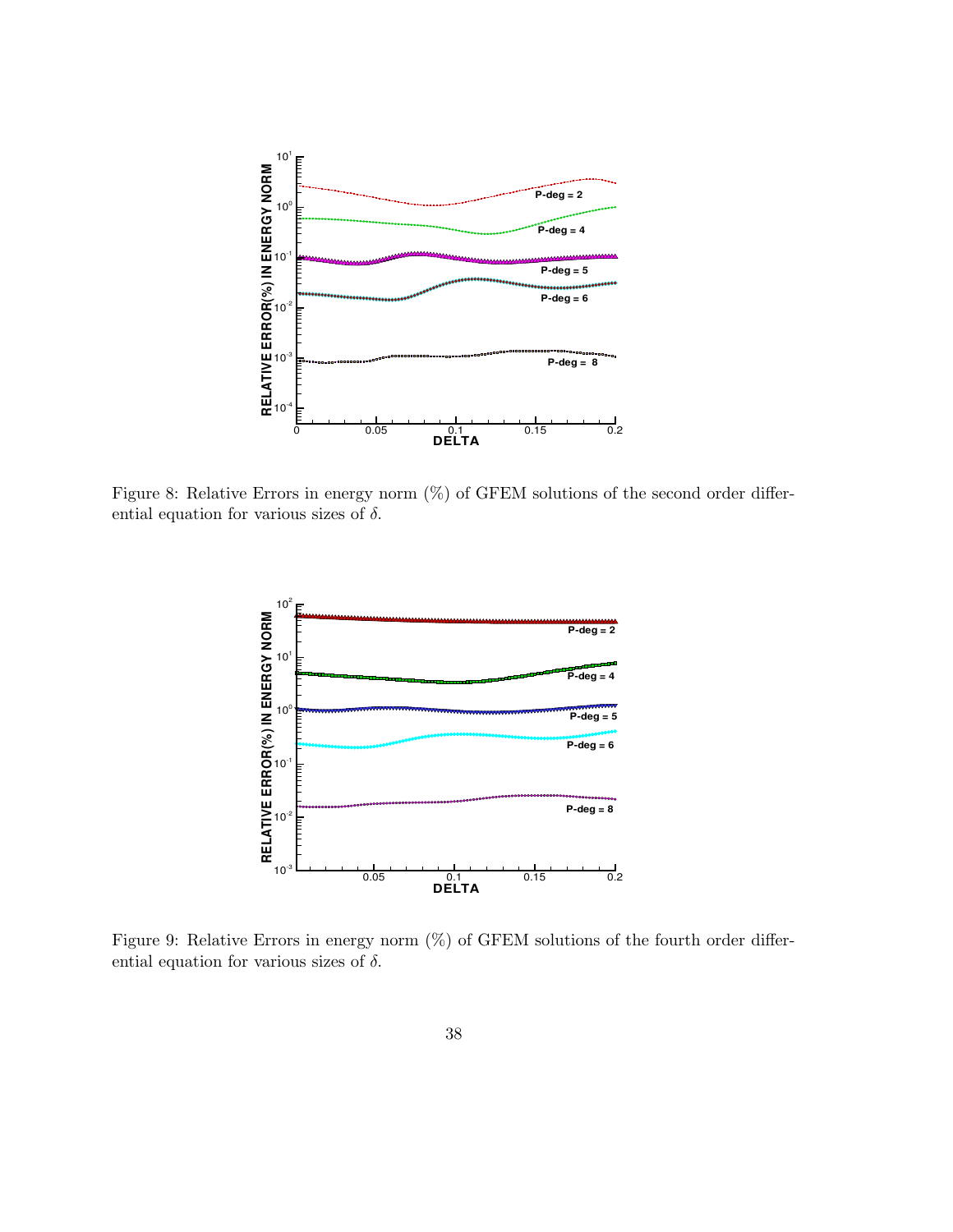

Figure 10: Locally uniform distributed Particles.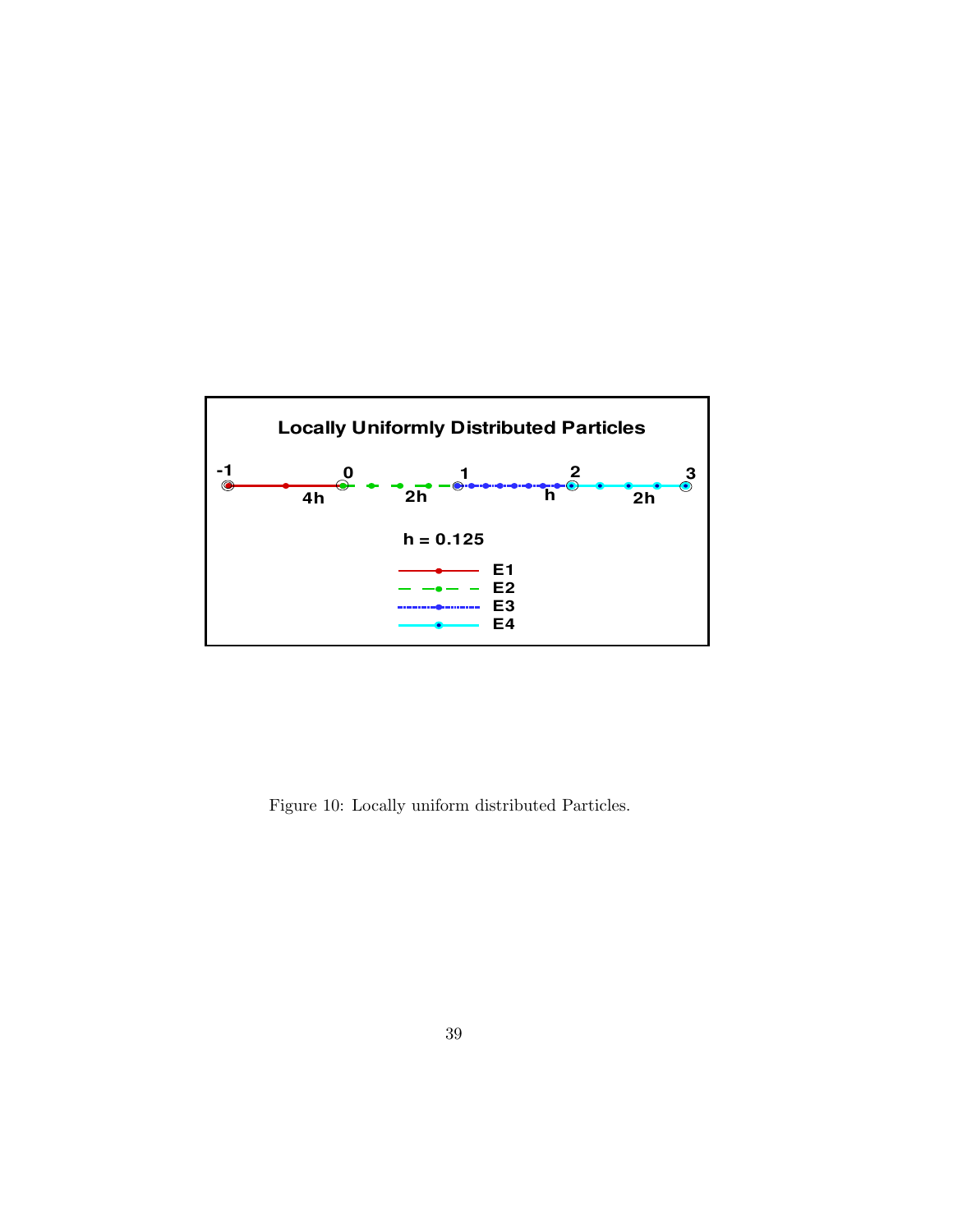- [4] Babuska, I., Banerjee, U., Osborn, J.E.: On the approximability and the selection of particle shape functions, Numer. math. 96 (2004) 601-640.
- [5] Ciarlet, P.G. : Basic Error Estimates for Elliptic Problems, Hanbook of Numerical Analysis, Vol II, North Hollnad, 1991.
- [6] Duarte, C.A. and Oden, J.T.: Hp clouds-a meshless method to solve boundary vale problems, Technical Report 95-05, TICAM, The University of Texas as Austin, May 1995.
- [7] Duarte, C.A. and Oden, J.T.: An hp adaptive method using clouds, Compter methods in App. Mech. Engrg, Vol. 139 (1996) 237-262.
- [8] Han, W. and Meng, X. :Error alnalysis of reproducing kernel particle method, Comput. Meth. Appl. Mech. Engrg. 190 (2001) 6157-6181.
- [9] Lancaster, P. and K. Salkauskas :Surfaces Generated by Moving Least Squares methods, Math. of Com., 37 (1981) 141-158.
- [10] Levin, D. :The Approximation Power of Moving Least Squares, Math. of Com., 67 (1998)1517-1531.
- [11] Li, S. and Liu, W.K. : Meshfree Particle Methods, Springer-Verlag 2004.
- [12] Li, S., Lu, H., Han, W., Liu, W.K., and Simkins, D.C.Jr. : Reproducing Kernel Element Method: Part II. Globally Conforming  $I^m/C^n$  hierarchies, Computer Methods in App. Mech. and Engrg, Vol. 193 (2004) 953-987.
- [13] Liu, W.K., Han, W., Lu, H., Li, S., and Cao, J. : Reproducing Kernel Element Method: Part I. Theoretical formulation, Computer Methods in App. Mech. and Engrg, Vol. 193 (2004) 933-951.
- [14] Melenk, J.M. and Babuška I. :The partition of unity finite element method: Theory and application , Comput. Methods Appl. Mech. Engr. 139 (1996) 239-314.
- [15] Oh, H.-S. and Kim, J. G. :The Piecewise Polynomial Partition of Unity Shape Functions for the Generalized Finite Element Methods, submitted to Comput. Methods Appl. Mech. Engrg. (2005).
- [16] Stroud, A.H. :Numerical Quadrature and Solution of Ordinary Differential Equations, Springer-Verlag, 1974
- [17] Stroubolis, T., K. Copps, and I. Babuska: Generalized Finite Element method, Comput. Methods Appl. Mech. Engrg., 190 (2001) 4081-4193.